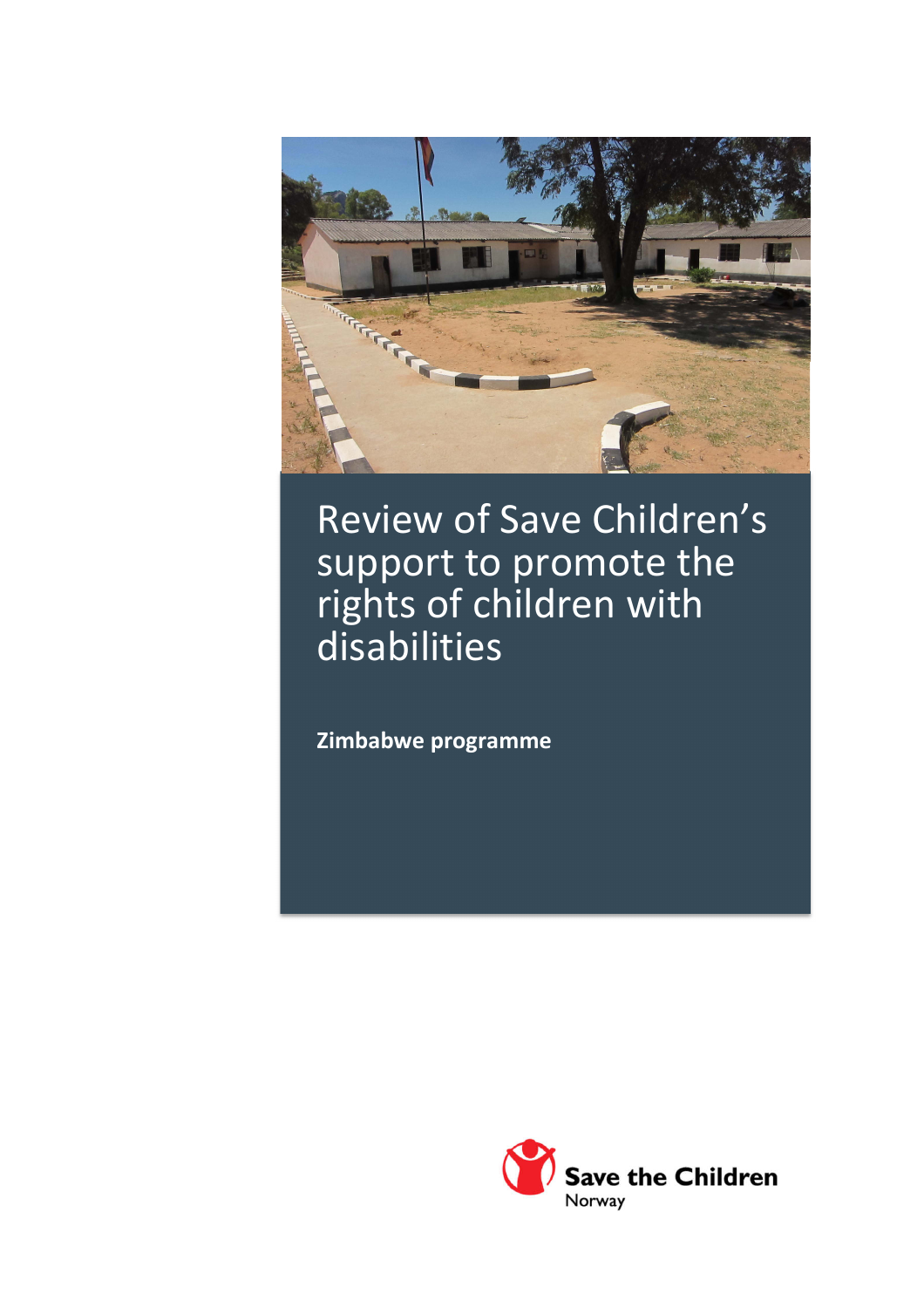**WE ARE** the world's leading independent organisation for children.

**OUR VISION** is a world in which every child attains the right to survival, protection, development and participation.

**OUR MISSION** is to inspire breakthroughs in the way the world treats children, and to achieve immediate and lasting change in their lives.

#### **AUTHORS**

This review report was prepared for Save the Children Norway by Duncan Little and edited by Ingrid Lewis from Enabling Education Network.

#### **DISCLAIMER**

The views and opinions expressed in this report are those of the authors and do not necessarily reflect the official policy or position of Save the Children Norway.

© Save the Children 2015

Cover photograph: Photo of a school in Bikita District, Zimbabwe, taken by children during participatory review activities

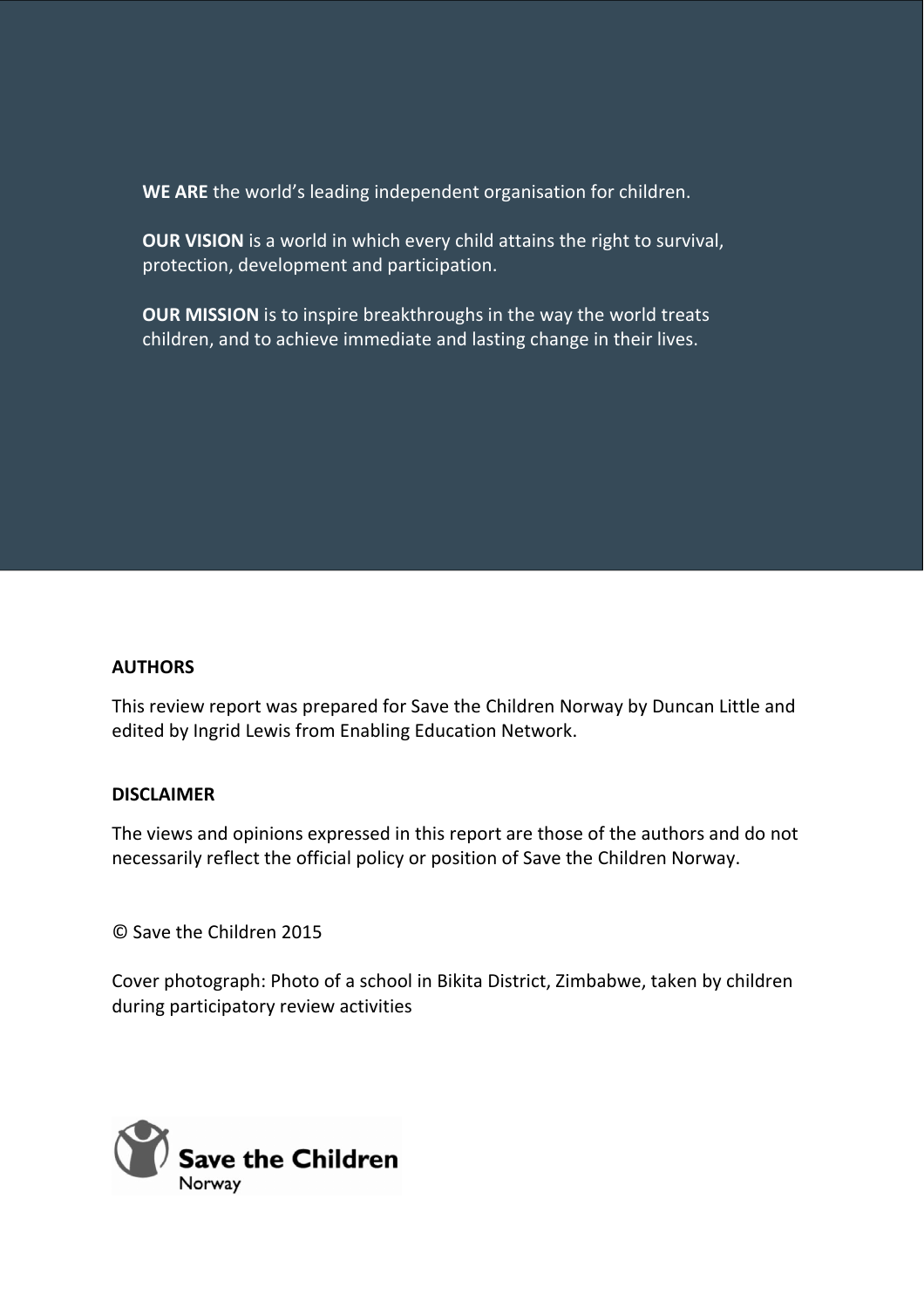## **Contents**

| 2.3.1. Respondents' views on SCZ's inclusive education programme28              |
|---------------------------------------------------------------------------------|
| 2.3.2. Respondents' views on attitudes towards children with disabilities in    |
| 2.3.3. Respondents' views on further help needed in school to support inclusion |
|                                                                                 |
|                                                                                 |
|                                                                                 |
| 2.3.7. Respondents views on access to other services/agencies  42               |
| 2.3.8. Respondents' views on screening, identification and assessment  42       |
| 2.3.9. Respondents' views on SCZ's support to activities in the community44     |
|                                                                                 |
|                                                                                 |
| 2.5.1. Consultation at the level of project design/development 48               |
|                                                                                 |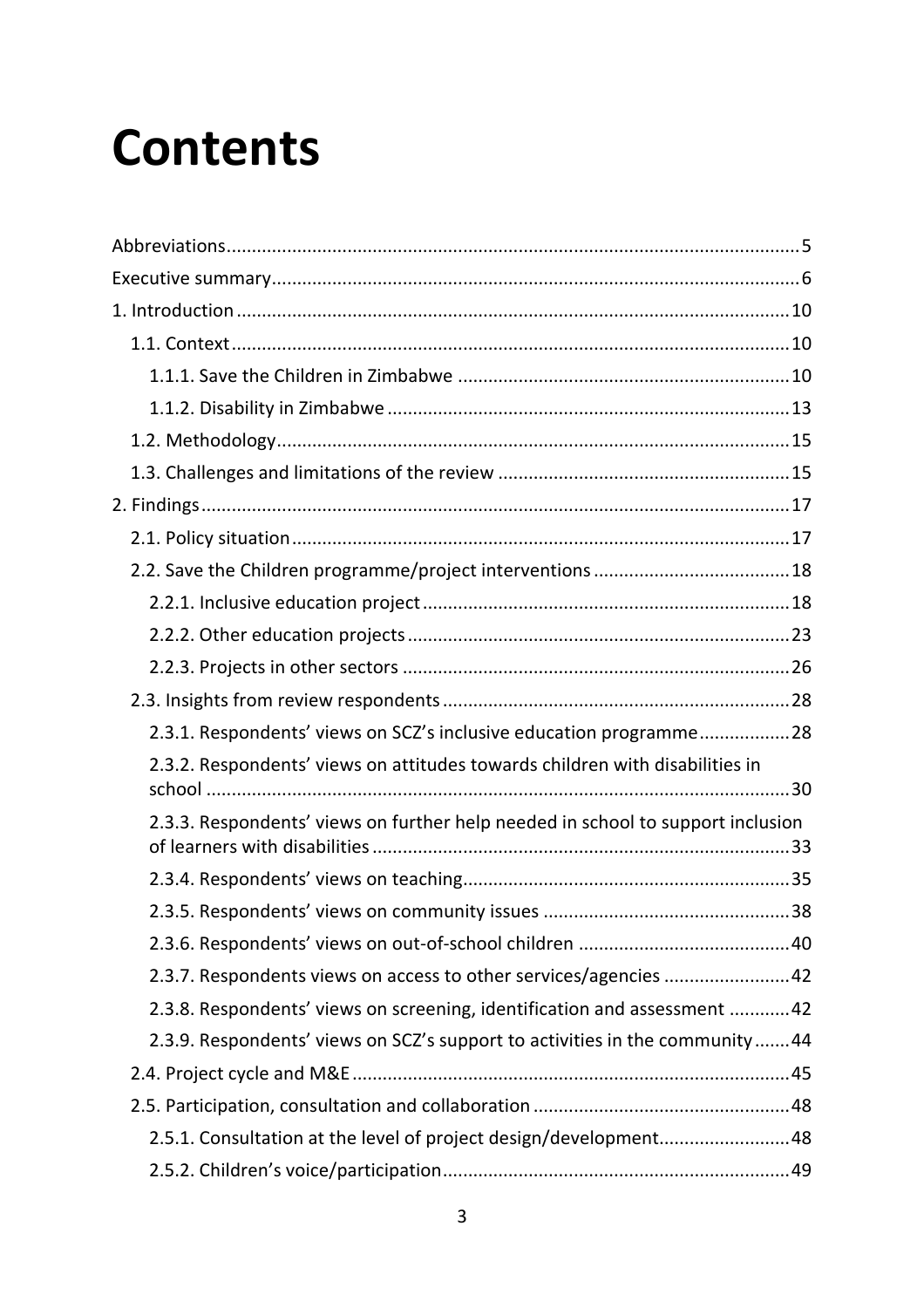#### **List of appendices**

Appendix 1: SCZ partners Appendix 2: Methodology guide Appendix 3: Review respondents and methods Appendix 4: Positive examples from the inclusive education programme Appendix 5: Field work schedule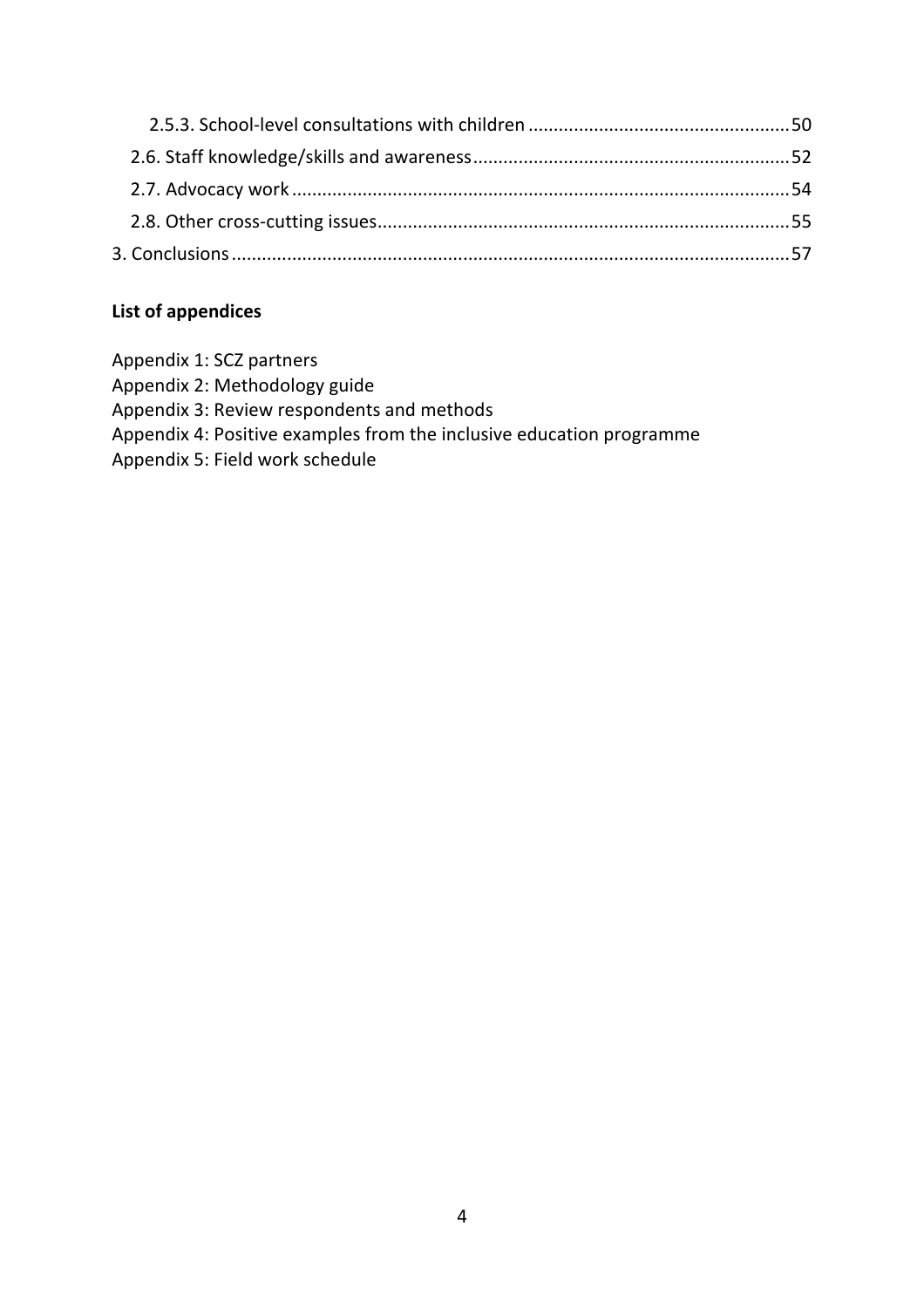## **Abbreviations**

| <b>ACRWC</b>  | African Charter on the Rights and Welfare of the Child               |
|---------------|----------------------------------------------------------------------|
| <b>CPC</b>    | <b>Child Protection Committee</b>                                    |
| <b>CBO</b>    | Community-based Organisation                                         |
| <b>CRG</b>    | <b>Child Rights Governance</b>                                       |
| <b>CSO</b>    | Civil Society Organisation                                           |
| <b>DEO</b>    | <b>District Education Office</b>                                     |
| <b>DPO</b>    | Disabled People's Organisation                                       |
| <b>DRR</b>    | <b>Disaster Risk Reduction</b>                                       |
| <b>ECD</b>    | <b>Early Childhood Development</b>                                   |
| <b>EFSP</b>   | <b>Emergency Food and Shelter Programme</b>                          |
| <b>FGD</b>    | <b>Focus Group Discussion</b>                                        |
| <b>GCE</b>    | <b>Global Campaign for Education</b>                                 |
| <b>GPE</b>    | <b>Global Partnership for Education</b>                              |
| <b>INGO</b>   | International Non-governmental Organisation                          |
| <b>LCD</b>    | Leonard Cheshire Disability                                          |
| <b>LCDZT</b>  | Leonard Cheshire Disability Zimbabwe Trust                           |
| M&E           | Monitoring and Evaluation                                            |
| <b>MNCH</b>   | <b>Maternal Newborn and Child Health</b>                             |
| <b>MoHCC</b>  | Ministry of Health and Child Care                                    |
| <b>MoPSE</b>  | Ministry of Primary and Secondary Education                          |
| <b>NGO</b>    | Non-governmental Organisation                                        |
| <b>OVC</b>    | Orphans and Vulnerable Children                                      |
| <b>PED</b>    | <b>Provincial Education Director</b>                                 |
| <b>PELS</b>   | <b>Primary Education and Learner Services</b>                        |
| <b>PEP</b>    | Post-exposure Prophylaxis                                            |
| <b>QLE</b>    | <b>Quality Learning Environment</b>                                  |
| <b>RDC</b>    | <b>Rural District Council</b>                                        |
| <b>SC</b>     | Save the Children                                                    |
| SCI           | Save the Children International                                      |
| <b>SCN</b>    | Save the Children Norway                                             |
| SCZ           | Save the Children Zimbabwe                                           |
| <b>SDC</b>    | <b>School Development Committee</b>                                  |
| <b>SEN</b>    | <b>Special Educational Needs</b>                                     |
| <b>SPS</b>    | <b>Schools Psychological Services</b>                                |
| <b>UNCRC</b>  | United Nations Convention on the Rights of the Child                 |
| <b>UNCRPD</b> | United Nations Convention on the Rights of Persons with Disabilities |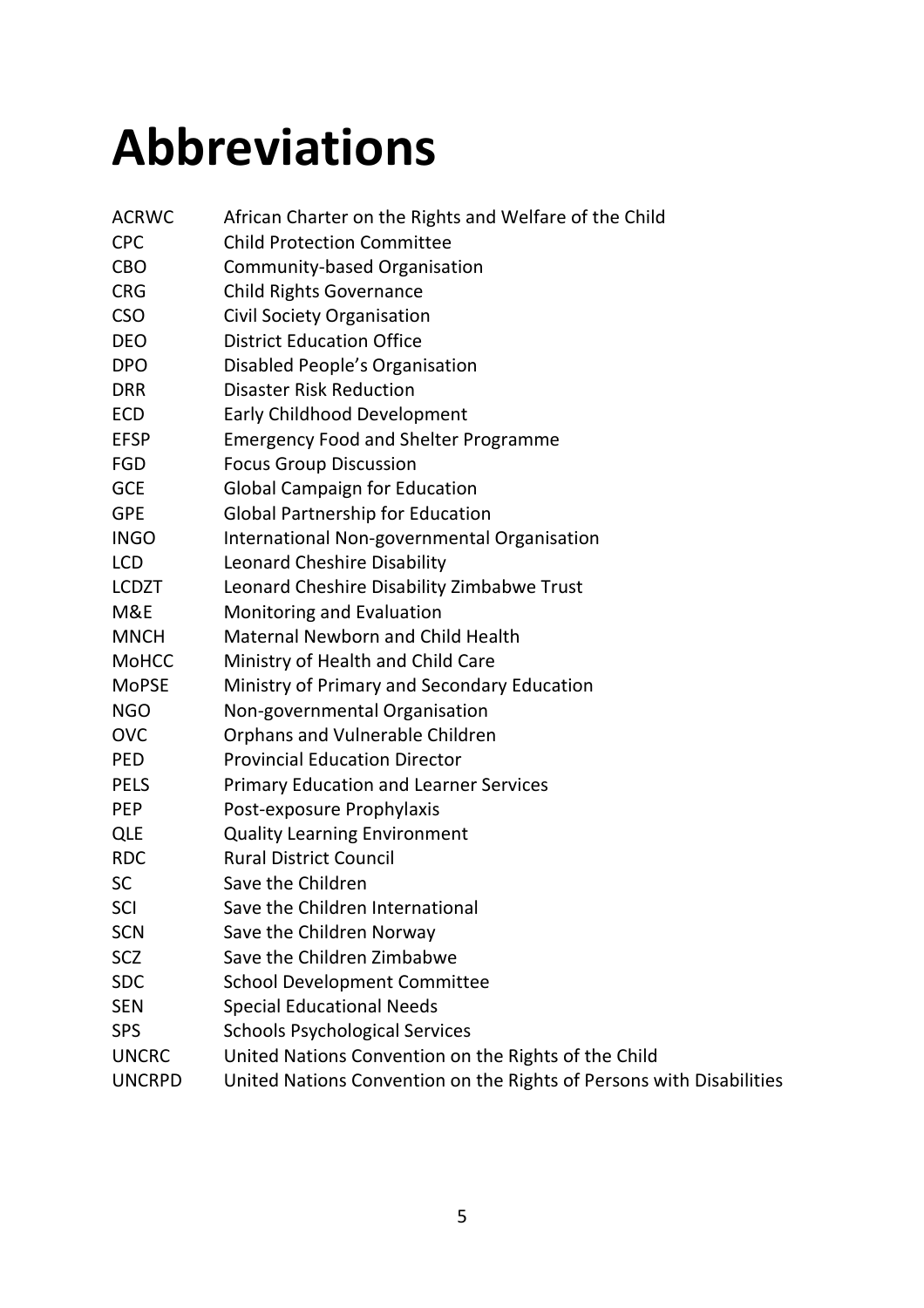## **Executive summary**

### **Introduction**

As part of Save the Children (SC) Norway's global review of SC's work to promote the rights of children with disabilities, a short case study visit was made to SC Zimbabwe's (SCZ) education programme.

Save the Children has been operating in Zimbabwe for 32 years. It operates across various sectors, with a focus on building the capacity of civil society and government. Within its education sector work, it has a strategic partnership with Leonard Cheshire Disability Zimbabwe Trust (LCDZT), a national non-governmental organisation (NGO) (part of an international alliance) that is taking a lead on disability in inclusive education in Zimbabwe. As with other similar country contexts, many children with disabilities in Zimbabwe are not accessing school or are dropping out, due to inaccessible schools, poor quality teaching and learning, and generally negative attitudes towards their education among family, community and teachers. Overall SCZ has a strong focus on improving education quality through supporting teacher education, promoting reading skills development, etc.

### **Findings**

The review highlighted that SCZ staff are aware that SC has a general commitment to upholding the rights of children with disabilities, and that other stakeholders are aware of national legislation that could promote these rights, if properly implemented.

#### *Education and other sectors*

SCZ is primarily working for the rights of children with disabilities through its collaborative work with LCDZT on inclusive education. This work has involved providing in-service training for teachers, including the development of a good quality training manual. The training was intended to be cascaded to other teachers, but this has not routinely happened. The programme has also conducted awareness raising among communities, which has reportedly had a significant impact on encouraging parents to enrol children with disabilities in school. The programme has also focused on supporting resource units established by the Ministry of Primary and Secondary Education (MoPSE) in the operational districts, with a view to supporting children to transition into regular classes. The programme has provided equipment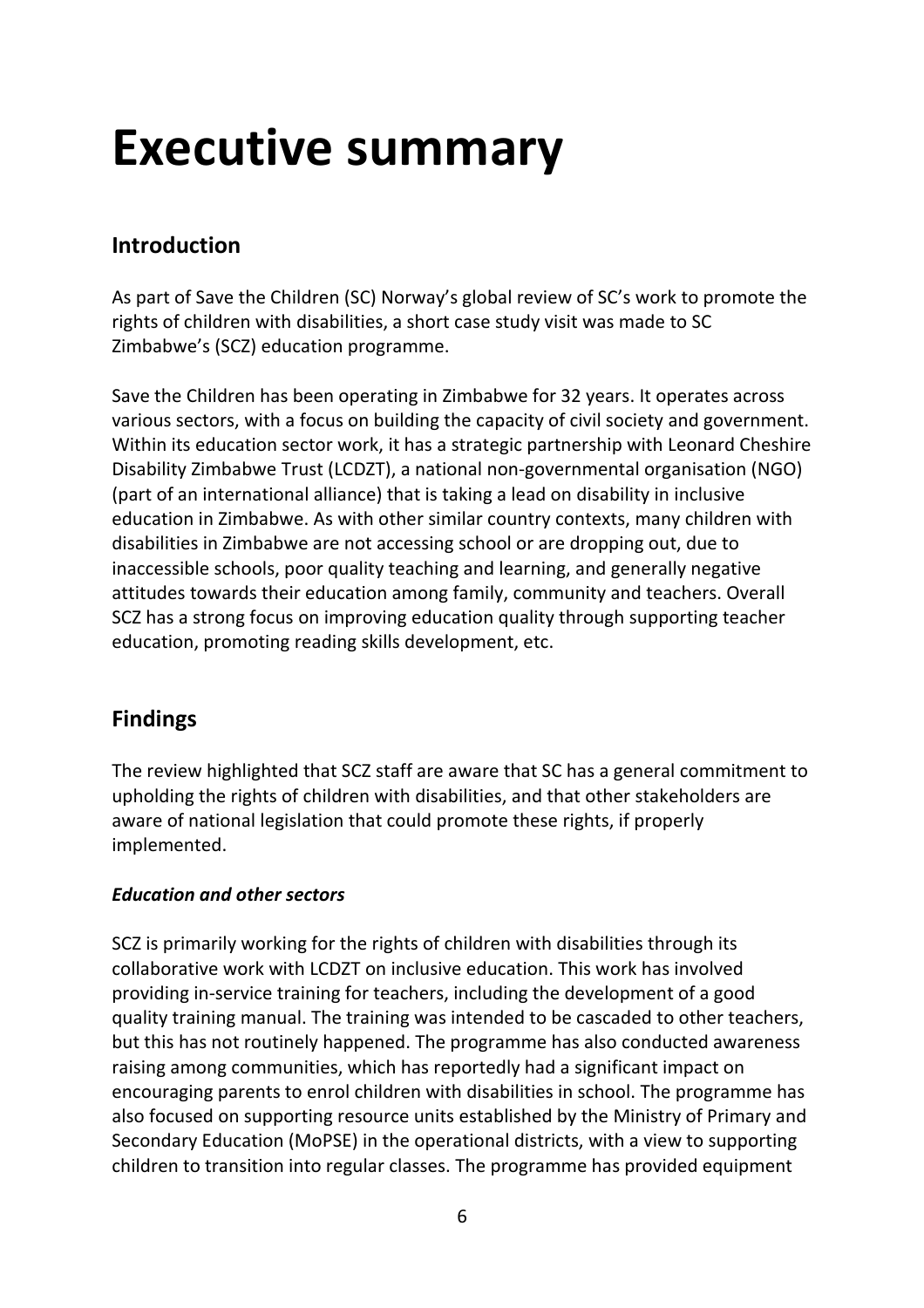for assessing children's hearing impairments, Braille machines for children with visual impairments, and educational materials to help children with learning difficulties access the curriculum. Overall, however, the review findings suggest that many children are remaining in the separate resource units, as facilities and teacher capacity in regular classes is still considered unable to support inclusion. SCZ's next planning period (2015-2018) has a stronger focus on promoting/supporting disabled learners' transition into regular classes.

Inclusive education is one of the activities conducted in SCZ's Basic Education programme of work and in its separate reading, numeracy, life skills and early childhood development (ECD) work. When trainings on these activities are conducted in the districts, approaches on how to teach learners with learning difficulties and mild and moderate disabilities are addressed.<sup>1</sup>

Disability issues in other sectors could not be looked at during the visit. The review team was unable to interview personnel in other thematic areas, and the consultant had to shorten his visit by a few days due to a family bereavement. Nevertheless the 2015-2018 plans indicate that SCZ's maternal, new-born and child health (MNCH) work will include a focus on women with disabilities who are pregnant or mothers, seeking to reach/support them and reduce discrimination in the community. Previous HIV and AIDS work has reportedly supported girls with disabilities with sexual health and sexual abuse challenges. Within food security initiatives, children with disabilities are reportedly considered within the wider group of orphans and vulnerable children (OVC).

#### *Key points from the findings*

#### *Inclusive education*

- There have been increases in enrolment and re-enrolment of children with disabilities as a result of the programme. Evidence on *how* this is achieved is less easy to obtain than examples of the positive end results.
- There has been less transition of children with disabilities from the separate resource units into regular classrooms than hoped, mainly due to perceived lack of capacity in the regular classes.
- Attitudes towards children with disabilities have changed markedly within schools, and within communities, although some negative attitudes persist.
- Academic success has been reported among children with disabilities, along with encouraging examples of children with and without disabilities interacting and supporting each other.
- Teachers reportedly have more commitment to teaching children with disabilities. They still feel they lack sufficient skills in practice.

<sup>&</sup>lt;sup>1</sup> SCZ officer, pers. comm.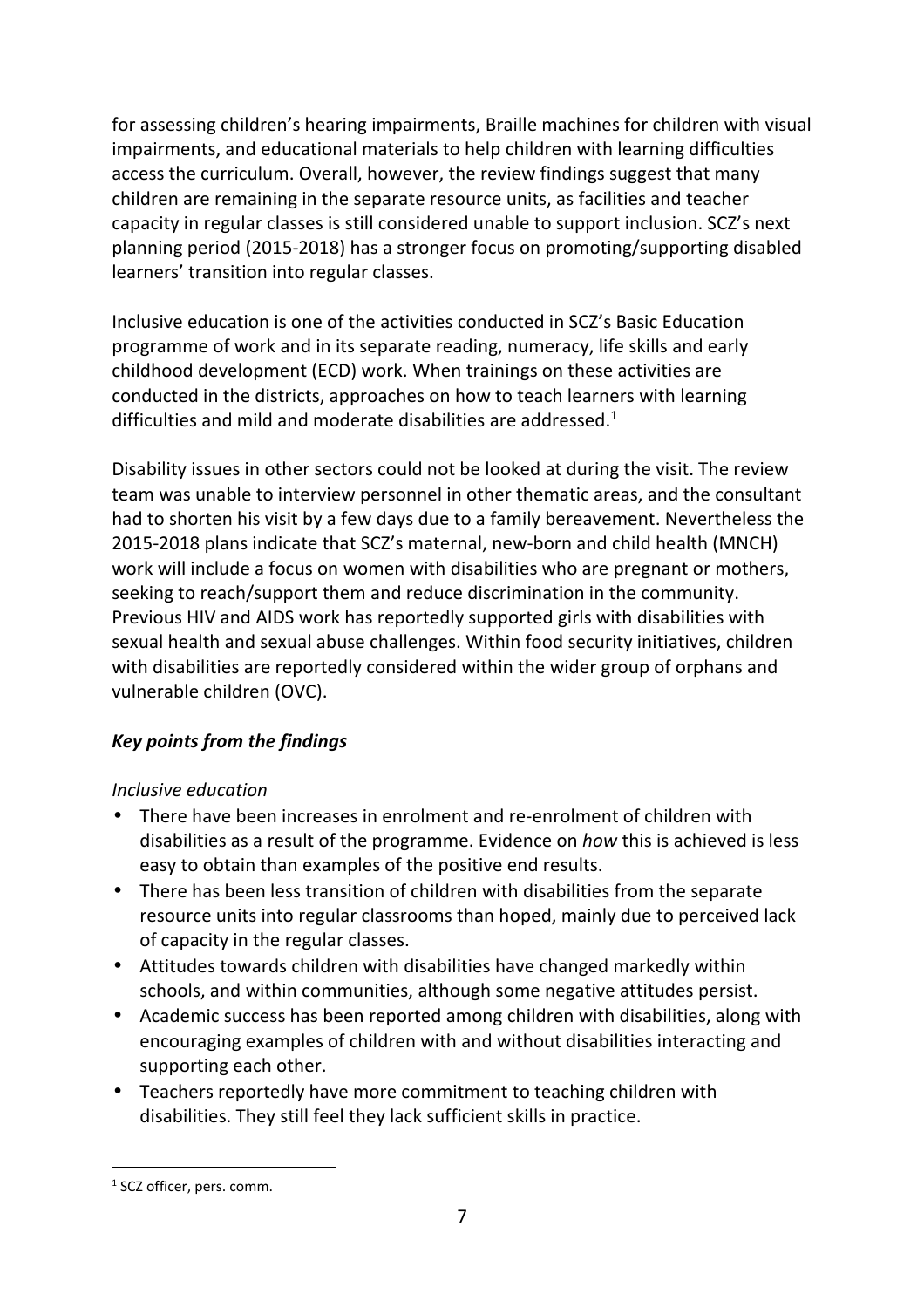- Many children with disabilities are still reported to be out of school due to transport challenges, difficulties with boarding at schools, and the problems of transitioning from an inclusive primary school to a secondary school that has not been part of inclusive education initiatives.
- Identification of children with disabilities and assessment of their learning and other needs is occurring, but is reported to be limited by resource shortages which prevent some referral and follow-up from happening.
- Opinions about what schools still need in order to become more inclusive tended to focus on resource and infrastructure challenges, such as assistive devices and teaching and learning materials.

#### *SCZ project planning, management and monitoring*

- Disability issues are considered in the project cycle and monitoring and evaluation processes of the inclusive education work. SCZ's available written plans do not appear to feature disability in these processes for other projects.
- The way in which SCZ defines disability and types of disability appears inconsistent and at times confusing, especially regarding what the organisation calls 'mental challenges' or 'mentally retardation'.
- Review respondents gave a mixed picture of the level of stakeholder consultation/participation facilitated by SCZ. There are examples of work to support children's voice (including children with disabilities) through child-led groups and during consultations on school improvements.
- SCZ staff appear to have a general awareness of disability issues. There are few people with specific knowledge/experience around disability (especially outside the education sector).
- Most of SCZ's advocacy work around disability is in collaboration with LCDZT around inclusive education.

#### *Summary of recommendations*

While the review was not a formal evaluation, recommendations relating to findings have been made by the consultant which may be of use to the SCZ programme. These are summarised as follows:

#### *Capacity building, learning and sharing*

- SCZ could ensure that all staff from all sectors participate in some disability awareness training. Each sector could also have a disability focal point who does more in-depth learning and experience sharing, as well as motivating their sectoral colleagues to consider disability equality issues.
- SCZ could develop an increased focus on supporting staff and stakeholders to reflect on and document *how* inclusion is achieved within its projects.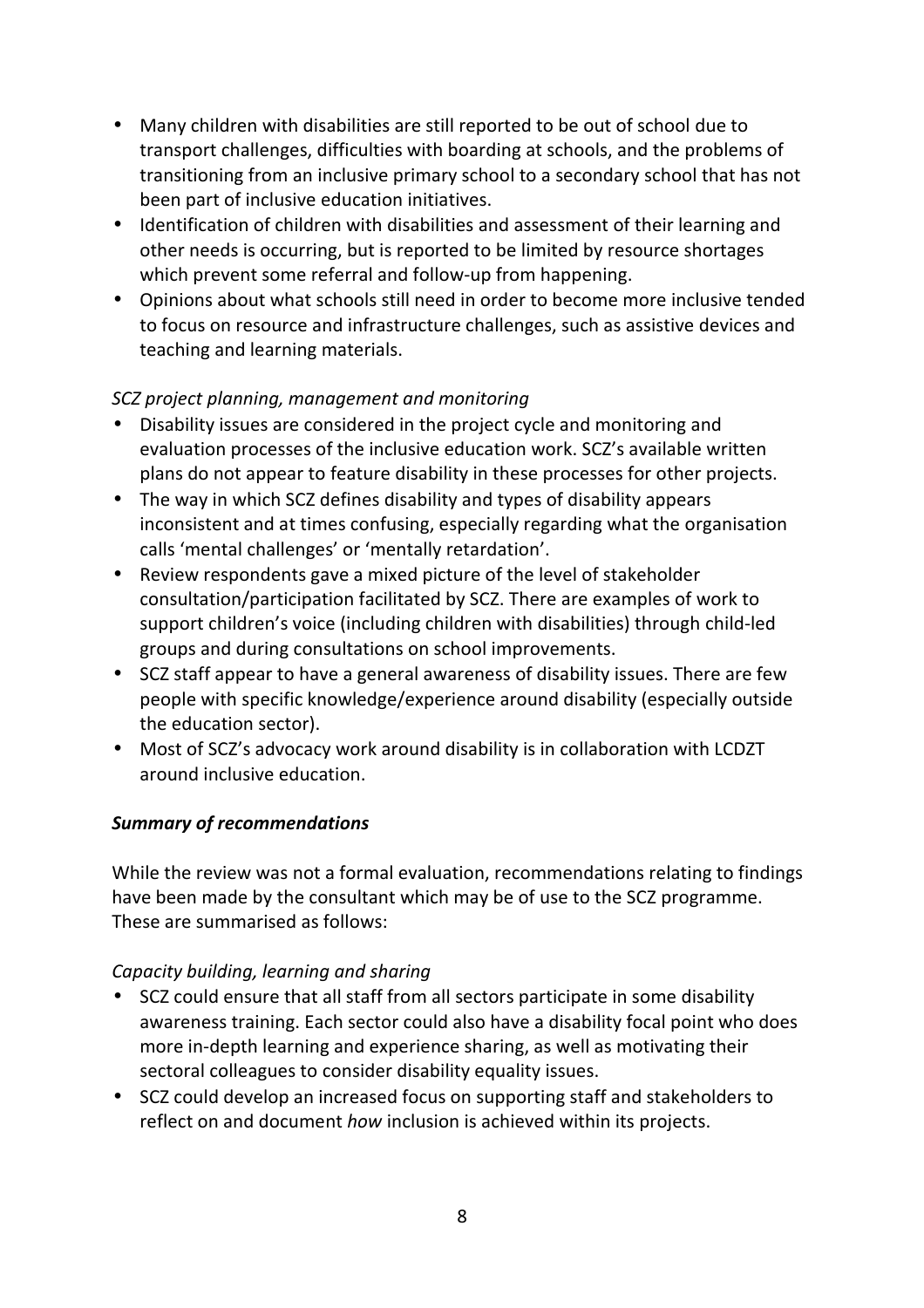• SCZ (with help from LCDZT) may need to develop/provide more practical guidance for all staff/partners on how to facilitate children with disabilities to participate or have a voice.

#### *Planning, implementation, monitoring and evaluation*

- SCZ may benefit from writing a simple, clear strategy for including children with disabilities across all sectoral work, which can be a basis for a staff/partner capacity-building plan.
- SCZ ideally needs to increase the extent to which other sector projects explicitly document their plans for and achievements relating to children with disabilities.
- SCZ could increasingly ensure that surveys/data collection relating to projects in sectors beyond education ask disability-related questions.
- To assist with monitoring and evaluation (M&E), all projects could be encouraged to collect information about potential or actual beneficiaries, disaggregated by disability. To make this easier, SCZ may need to clarify its definitions, especially the term 'mentally challenged'.
- Advocacy messages around disability rights/equality ideally need to be embedded across all sectors and in non-disability specific projects.

#### *Inclusive education*

- SCZ could increasingly focus on adapting the resource units' remit to be more outreach oriented, providing more itinerant support to regular teachers.
- To keep improving teacher training for inclusion there could be more focus on advocating for fundamental reform to all pre-service training, and more support for teachers with ongoing informal learning and reflective learning.
- SCZ could increasingly focus on developing/promoting *practical* inclusive education training for teachers. Resource unit staff could become action research facilitators, helping teachers to learn about and take practical action to address inclusion challenges.
- To address resource challenges SCZ could develop more links with disabilityspecific organisations and service providers, who can advise, fund or provide materials. SCZ could also focus on supporting innovative, low/no-cost problemsolving approaches among stakeholders.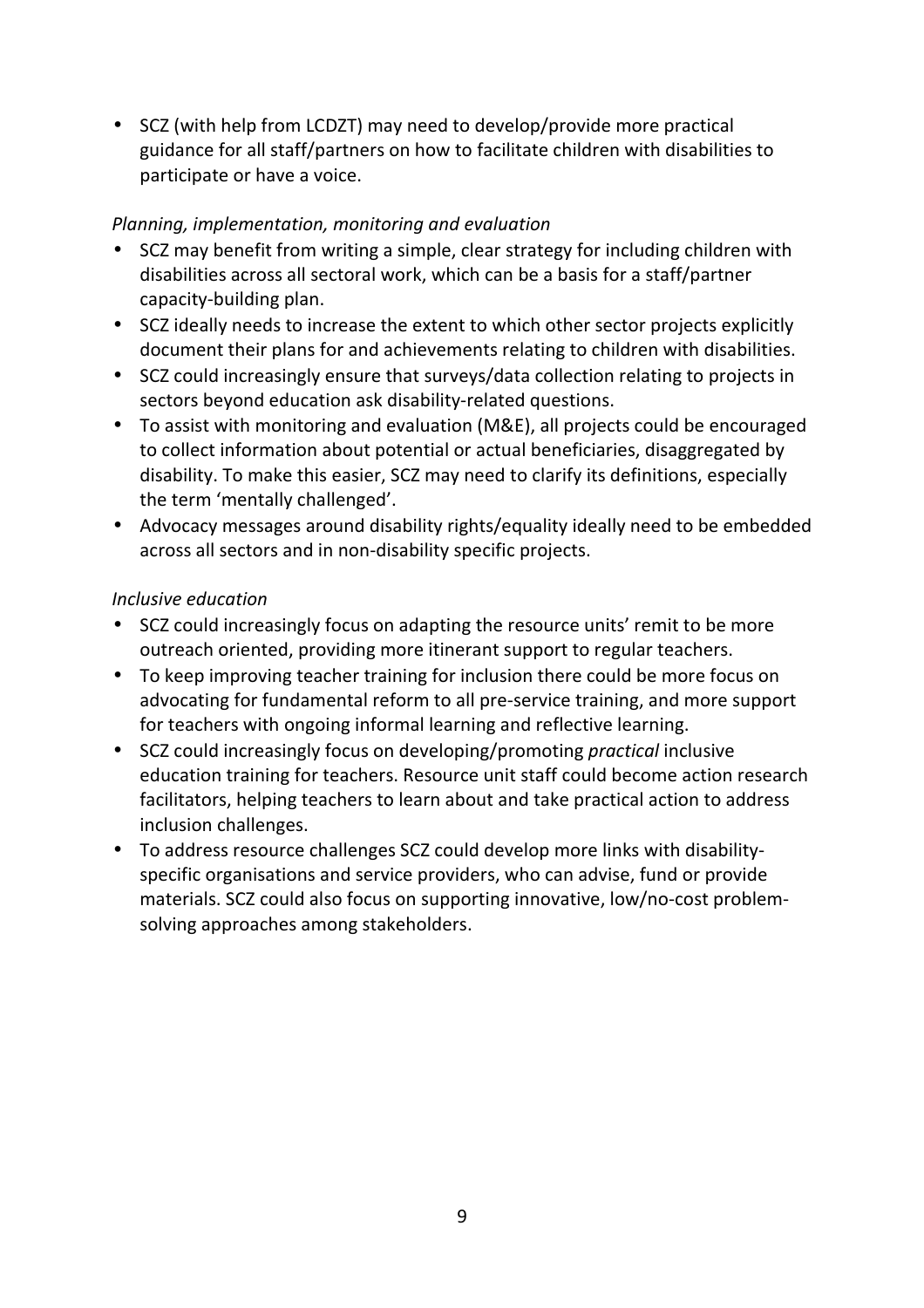## **1. Introduction**

## **1.1. Context**

#### **1.1.1. Save the Children in Zimbabwe**

Save the Children (SC) has been operating in Zimbabwe since 1983. SC Zimbabwe's (SCZ) country programme focuses on five thematic areas: Basic Education, Child Protection, Child Rights Governance (CRG) Health and Nutrition (including HIV and AIDS) and Child Poverty. It has a mandate in both development and humanitarian contexts. Until 2014, HIV and AIDS was a separate thematic area.

"SC works through partners and these are Government Ministries, Civil Society, Local and Council Authorities, Independent Institutions and Child-Led groups" (SCZ officer).

SCZ's main focus is to work with, and build the capacity of, civil society and (local, district and national) government partners, so as to help them achieve their objectives, and SC's objectives. The table in Appendix 1, taken from SCZ's framework proposal for 2015-2018, highlights these working relationships.<sup>2</sup>

SCZ prioritises partnership approaches in its interventions, including information partnership approaches such as child-led groups. Within the education sector, SCZ aims to link its initiatives with ongoing national programmes, supported by entities such as UNICEF and Global Partnership for Education (GPE), and with Ministry of Primary and Secondary Education (MoPSE), school development committees (SDCs), national institutions (e.g. universities) and teachers' colleges.

At ministerial, national, provincial, district and local level, SCZ works with government departments such as MoPSE and the Ministries of Local Government, Public Works, Health, Agriculture, Child Welfare and Probation Services, and Gender and Youth Empowerment. It also works at national and local level with staff from non-governmental organisations (NGO) and civil society organisations (CSO). Its main relationship in regard to disability and inclusion-oriented work is with Leonard Cheshire Disability Zimbabwe Trust (LCDZT) – see below.

SCZ is currently involved in the following programmes:

j <sup>2</sup> SCZ SCN NORAD Framework proposal 2015-2018, pp. 5-8.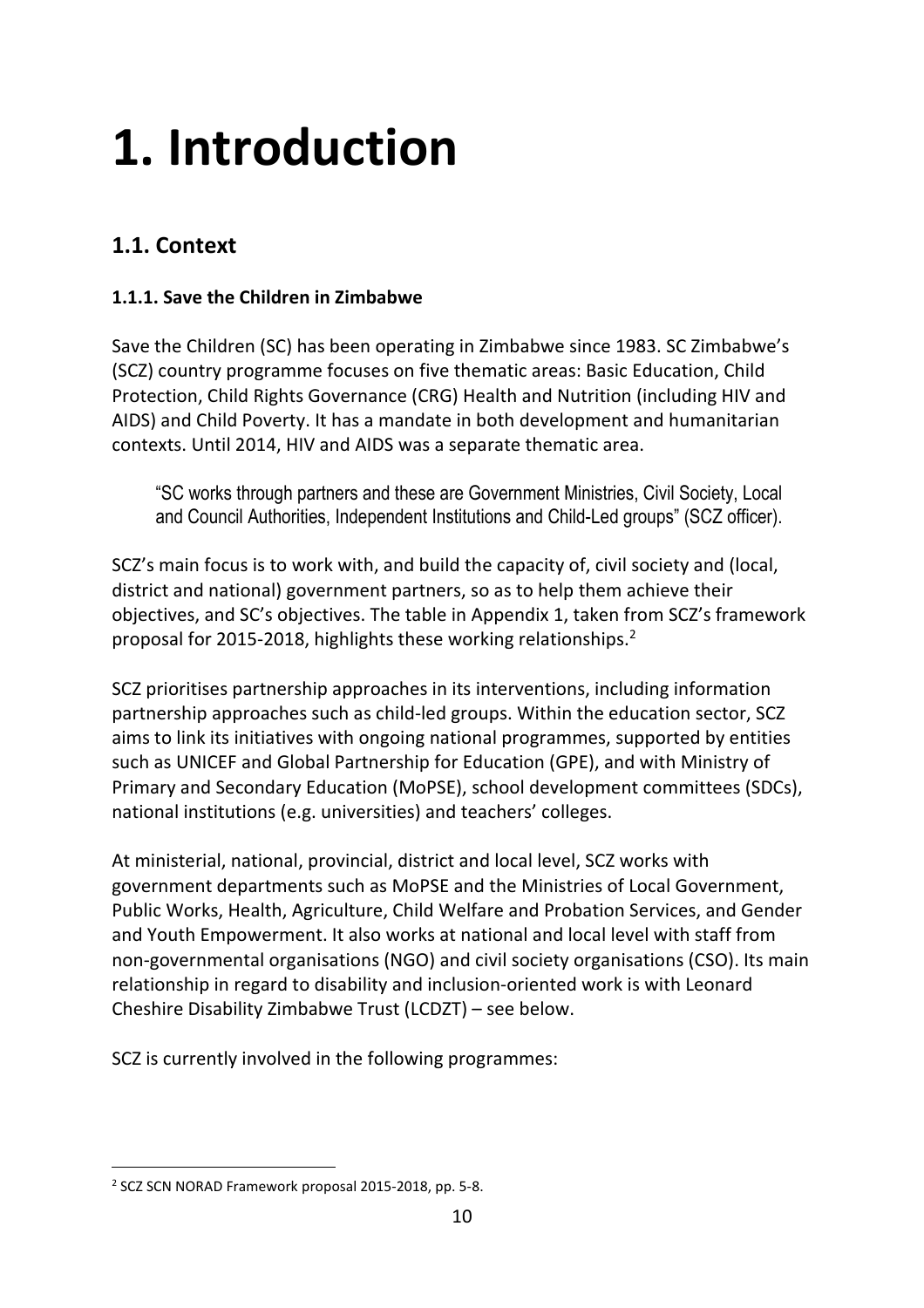| Programme                                             | <b>Funded by</b>                       |
|-------------------------------------------------------|----------------------------------------|
| Emergency Food Security Programme in Binga and        | <b>USAID</b>                           |
| Kariba                                                |                                        |
| Strengthening Community Participation in Health in 21 | <b>EC and DFID</b>                     |
| districts across Zimbabwe                             |                                        |
| Child Protection (Victim Friendly Systems Courts and  | <b>NORAD</b>                           |
| Pre-Trial Diversion Programme)                        |                                        |
| <b>Child Rights Governance</b>                        | <b>NORAD</b>                           |
| Education                                             | <b>NORAD</b>                           |
| <b>Disaster Risk Reduction</b>                        | <b>NORAD</b>                           |
| Strengthening the Realisation of Migrant Children's   | <b>EU and NORAD</b>                    |
| Rights in Southern Africa                             |                                        |
| Maternal and New Born Child Health                    | USAID in partnership<br>with MCHI $P3$ |

#### *SCZ's partnership with the Ministry of Primary and Secondary Education*

SCZ has been working in partnership with MoPSE since 2002. At MoPSE's headquarters in Harare SCZ liaises with the Directorate of Primary Education and Learner Services (PELS) and the Disciplinary Services Departments, whose Principal Directors sit on the Permanent Secretary's (PS) Directorate. SCZ has worked on educational projects in four provinces – Mashonaland Central (Mbire and Rushinga Districts), Masvingo (Bikita and Masvingo Districts), Matabeleland South (Beitbridge and Matobo Districts) and Matabeleland North (Binga and Hwange Districts).<sup>4</sup> SCZ works directly with the District Education Office (DEO) staff in the four provinces.

SCZ stated in the 2013 annual report that its staff members "come together [and work] with MoPSE at provincial level". This allows MoPSE "to feed into SCZ's interventions". For example, SCI created a package of educational support for its member states and country offices called the Quality Learning Environment (QLE). The QLE monitoring form is a global tool that was developed for education programmes to measure the quality of education in the learning sites. In turn this will inform the re-alignment of project activities to address any gaps identified for the learning sites with regard to providing quality education. The globally developed tool has been adopted by MoPSE and they have shared their comments on contextualising the tool to fit into the Zimbabwean context.

<sup>&</sup>lt;sup>3</sup> SCZ officer, pers comm. See also table in SCZ SCN NORAD Framework proposal 2015-2018, p. 4-7, and SCZ ZWE AWARDS document.

<sup>4</sup> From 2015, it proposes to start work in Midlands Province (Gokwe North and Gokwe South Districts) and is finishing working in Masvingo Province.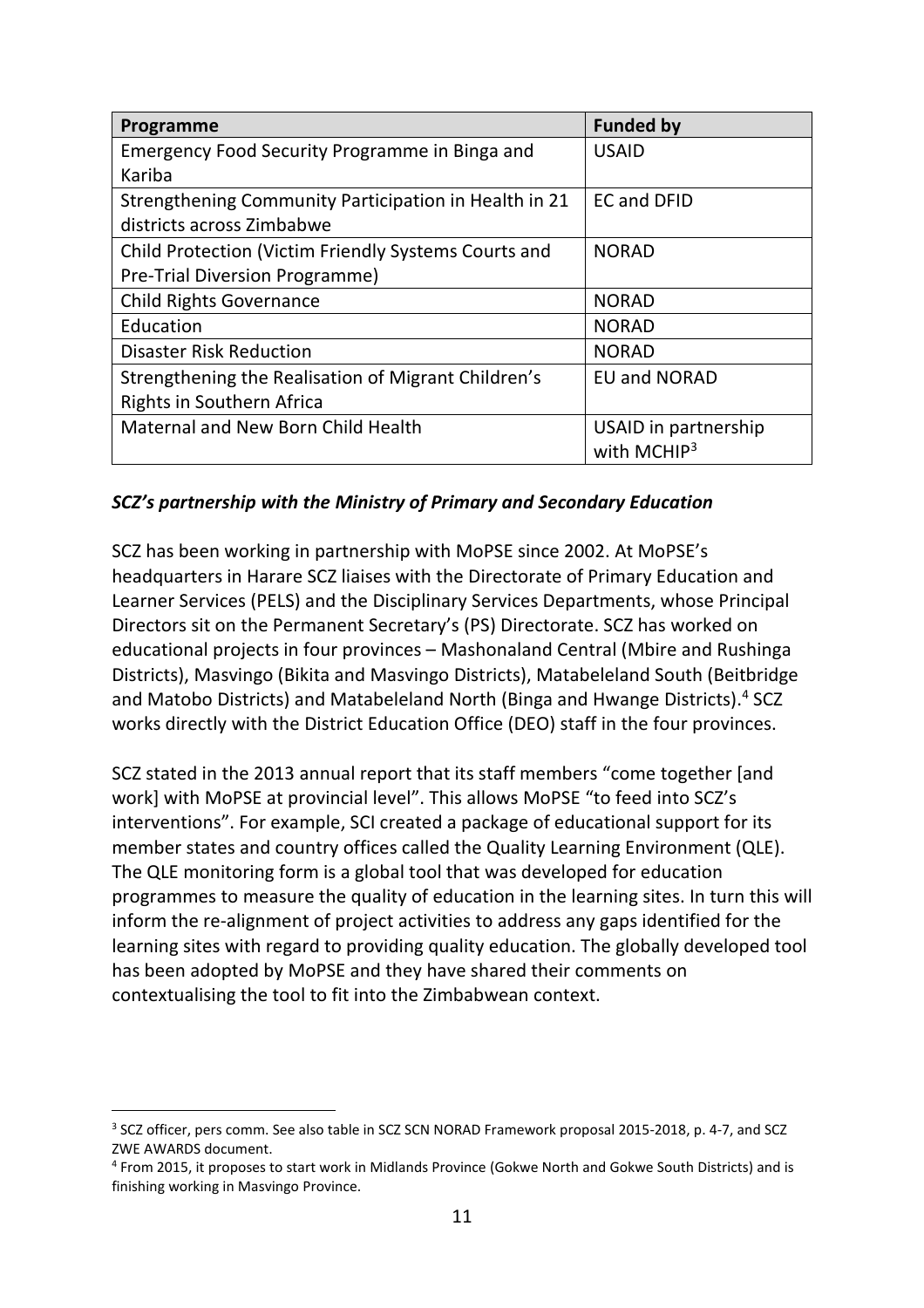#### *SCZ's partnership with Leonard Cheshire*

Since 2012, SCZ has been working through a strategic partnership with LCDZT, a national organisation that is part of the international LCD Global Alliance.<sup>5</sup>

LCD is a large international organisation. It is the UK's leading charity supporting people with disabilities nationally, while internationally it supports disability initiatives in 54 countries.<sup>6</sup> LCD is a key member of the Global Campaign for Education (GCE) and LCD partners with various regional and international organisations, such as Save the Children, Sightsavers, ActionAid International, Plan International, Oxfam International and Light of the World.<sup>7</sup>

"[LCDZT] is a local NGO with expertise on support issues for CWDs [children with disabilities] such as assistive devices, infrastructure rehabilitation and skills and knowledge teachers and other professionals need to work with CWDs" and "[LCDZT] has expertise on issues of inclusive education".<sup>8</sup>

With funding from DFID, LCDZT has been implementing an inclusive education programme. SCZ's collaboration has enabled work (primarily on teacher education) to be expanded to additional districts.<sup>9</sup>

LCDZT manages and delivers SCZ's inclusive education project. It leads on the planning and implementation − along with the DEOs and provincial schools psychological services (SPS) − of in-service training for teachers, school development committee (SDC) training, and community awareness-raising events on inclusion which target local leadership, community members and parents of children with disabilities.

The project has also supported the DEOs to adapt the infrastructure of at least five schools in five districts<sup>10</sup> to illustrate the importance of inclusive education practices and approaches for the inclusion of children with disabilities.

<sup>&</sup>lt;sup>5</sup> For more information on the LCD structure/members see: www.leonardcheshire.org/international/globalalliance#.VYUmNUZtfYR

<sup>&</sup>lt;sup>6</sup> See www.leonardcheshire.org/who-we-are#.VYUvA0b15Bs accessed 20/06/2015.

<sup>7</sup> See www.campaignforeducation.org/en/ accessed 20/06/2015.

<sup>8</sup> SCZ SCN NORAD Framework proposal 2015-2018, p48 & p. 21.

<sup>9</sup> http://www.leonardcheshire.org.zw/

<sup>&</sup>lt;sup>10</sup> Chikuku in Bikita District, Runwa in Rushinga District, Marinoha in Matobo District, Mushumbi in Mbire District and Samende in Binga District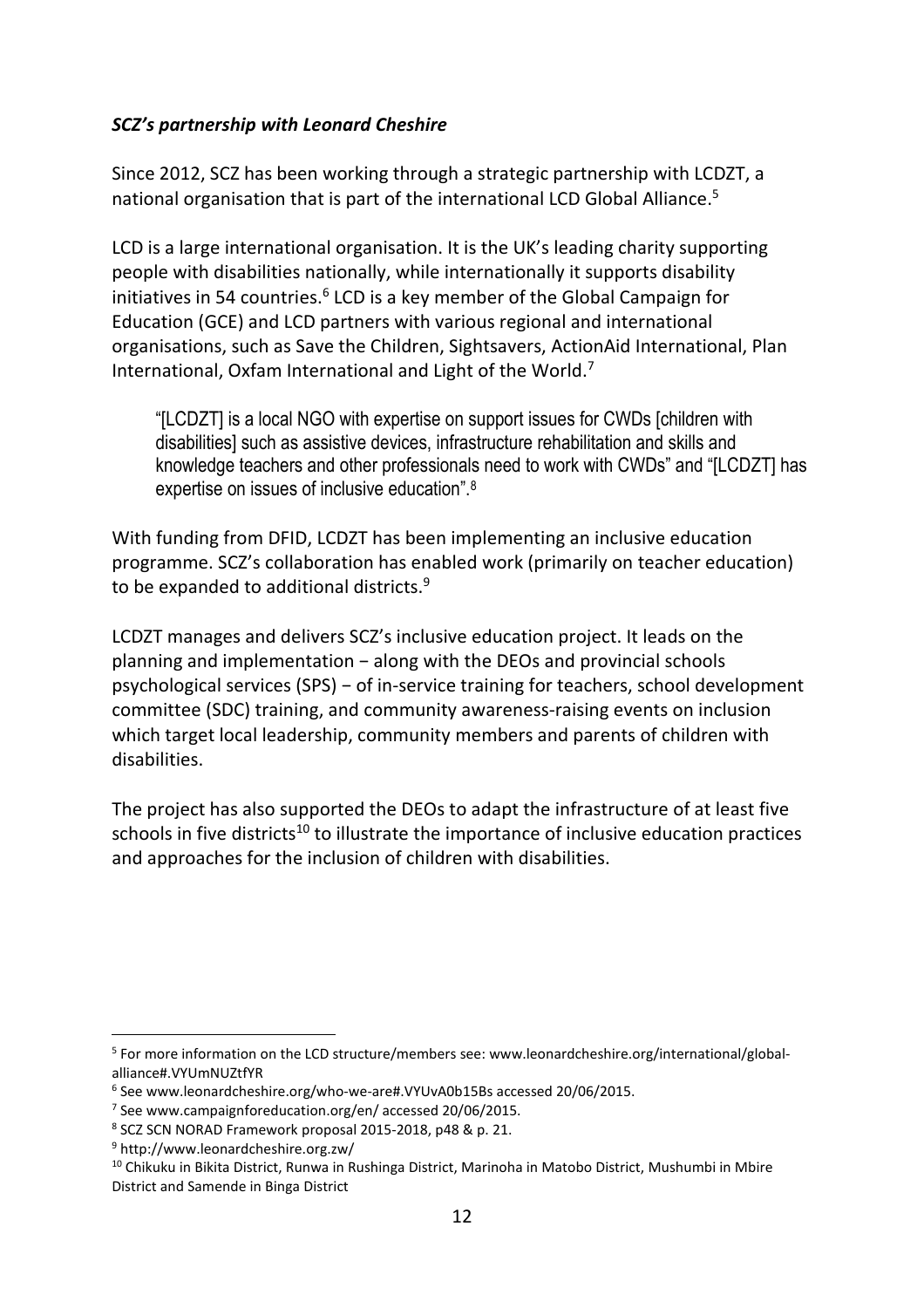#### **1.1.2. Disability in Zimbabwe**

#### *Key figures*

This section focuses primarily on the context of disability in relation to the education sector, as that was the only sector investigated during the field work (see Section 1.3 for information on methodology and logistical constraints).

"A study supported by DFID and the United Nations Development Programme in Zimbabwe (2009/2010) confirmed that nearly 10% of the population have one form or another of disability. The 2012 EMIS report confirms that about 10% of learners in the school system have one form or another of disabilities".<sup>11</sup>

A 2013 survey by UNICEF and the Ministry of Health and Child Care (MoHCC) of nearly 15,000 households (approximately 50% with a person with a disability (case group) and 50% without a person with a disability (control group)) cites the National Survey on Disability and Health (NSDH) (2013), which states that "the prevalence of disability in Zimbabwe is estimated to be 7%".<sup>12</sup> Based on a total population of approximately 13 million, this amounts to over 900,000 individuals with a disability.<sup>13</sup>

The same document also cited information on school attendance (people who had ever attended any school, college or university) for individuals aged three years and above. The figure given was 84.2% of people with disabilities have received some sort of formal education at some time. <sup>14</sup> However, while it seems many attend school at some point, this figure does not necessarily mean such a high percentage complete a full education cycle.

"Zimbabwe … has a 'learning crisis,'" one of the characteristics being: "Children with Disabilities (CWDs) … in most cases are either not enrolling **or dropping out** due to challenges they face to continue with their education".<sup>15</sup> [emphasis added]

"…vulnerable children including the children with disabilities (CWDs)… form a big part of children not in school, repeaters and dropouts".<sup>16</sup>

"A study report by Leonard Cheshire Disability Trust of Zimbabwe (2011) estimates that there are about 250,000 learners in schools with different kinds of disabilities and challenges that threaten them dropping out of school".<sup>17</sup>

SCN's proposal to Norad for 2015-2018 highlights that such drop-outs are due to the lack of assistive devices, but the reasons are likely to be more diverse and complex.

 $\overline{a}$ 

<sup>11</sup> SCZ SCN NORAD Framework proposal, 2015-2018, p. 42.

<sup>&</sup>lt;sup>12</sup> Living Conditions among Persons with Disability Survey, Ministry of Health and Child Care, 2013, p. 24.  $13$  Ibid.

<sup>&</sup>lt;sup>14</sup> Living Conditions among Persons with Disability Survey, Ministry of Health and Child Care, 2013, p. 29.

<sup>15</sup> SCZ SCN NORAD Framework proposal, 2015-2018, p. 10.

<sup>16</sup> SCZ SCN NORAD Framework proposal, 2015-2018, p. 11.

<sup>&</sup>lt;sup>17</sup> SCZ SCN NORAD Framework proposal, 2015-2018, p. 12.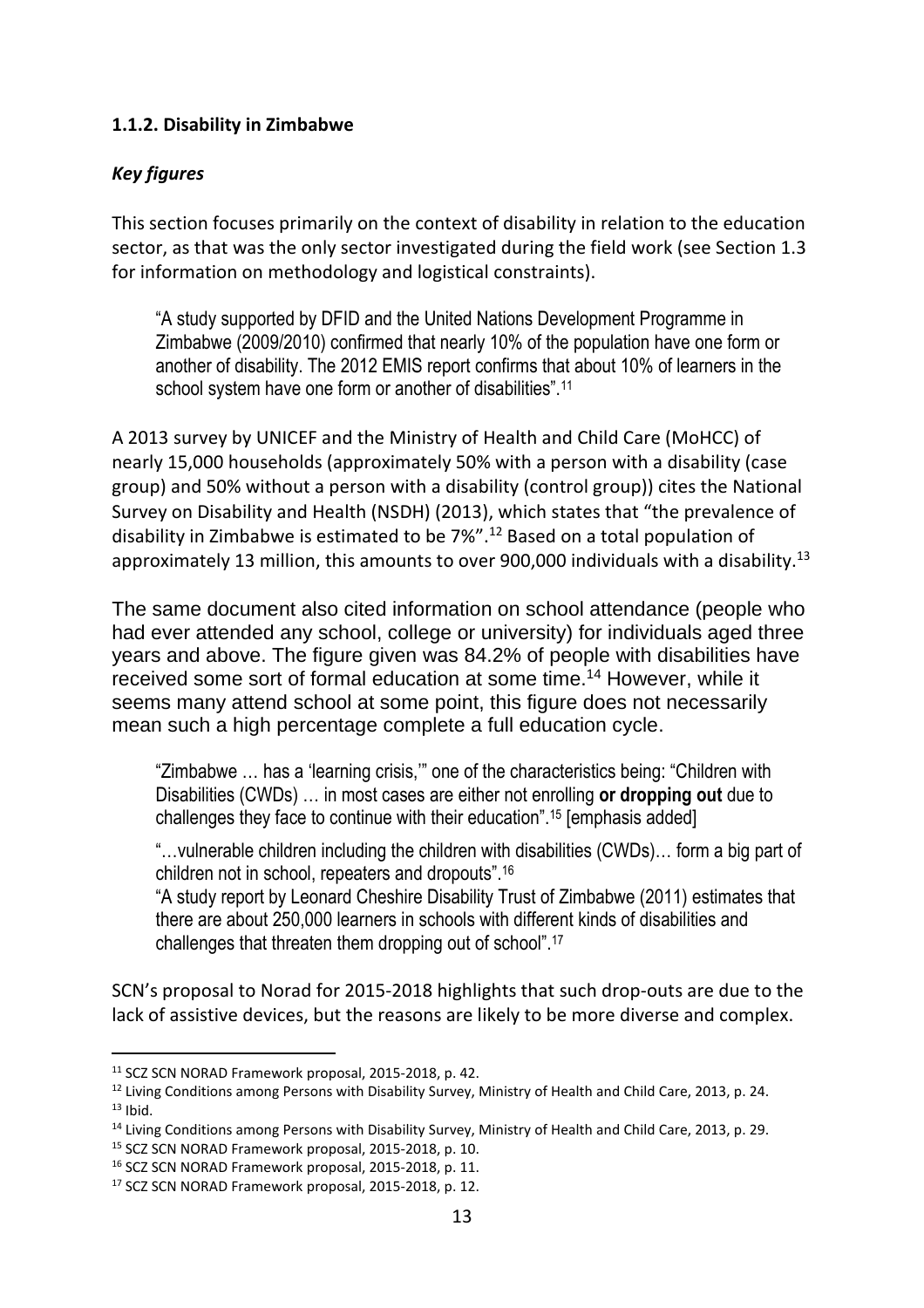Overall, however, there is a lack of reliable data on children with disabilities in SCZ's target districts, $^{18}$  although it is thought that most children with disabilities who are attending school learn within special classes and resource units.<sup>19</sup>

#### *Legislative context*

The new constitution was signed into law on 22 March 2013.

"[The constitution] has a specific provision on child rights and in many ways it is a step ahead in creating a conducive environment for children, as well as conforming with the African Charter on the Rights and Welfare of Children (ACRWC) and the United Nations Convention on the Rights of Children (UNCRC)".<sup>20</sup>

It makes no mention of disability or children with disabilities.

The Disabled Persons Act, 1992, which was reviewed in 1996, is aimed at empowering people with disabilities in employment, education, etc.

The Education Act, 1987, which was revised in 1992, has a non-discrimination clause relating to access to education, but this has not been enforced.

"The Education Act has not yet been harmonised to meet the needs [of children with disabilities] and most people are not aware of such policy" (SCZ officer)

"There is no specific legislative framework that embraces the education of children with disabilities" (LCDZT facilitator).

Ratification of the United Nations Convention on the Rights of Persons with Disabilities (UNCRPD) took place on 23 September 2013.

"This was historic and is a sign of commitment by the government to empower people with disabilities with not only the policies and laws but also to be practical about it" (LCDZT facilitator)

Ratification of the UN Convention on the Rights of the Child (UNCRC) took place on 11 September 1990. However, SCZ considers the child rights situation to be "alarming":

"…the Government of Zimbabwe has ratified several treaties on child rights but has perennially failed to report on both the UNCRC and the ACRWC [African Charter on the Rights and Welfare of the Child] within the stipulated time frames due to lack of political

<sup>18</sup> SCZ SCN NORAD Framework proposal, 2015-2018, p. 12.

<sup>19</sup> LCDZT facilitator, pers comm.

<sup>20</sup> SCZ Country Annual Plan 2014, p. 2.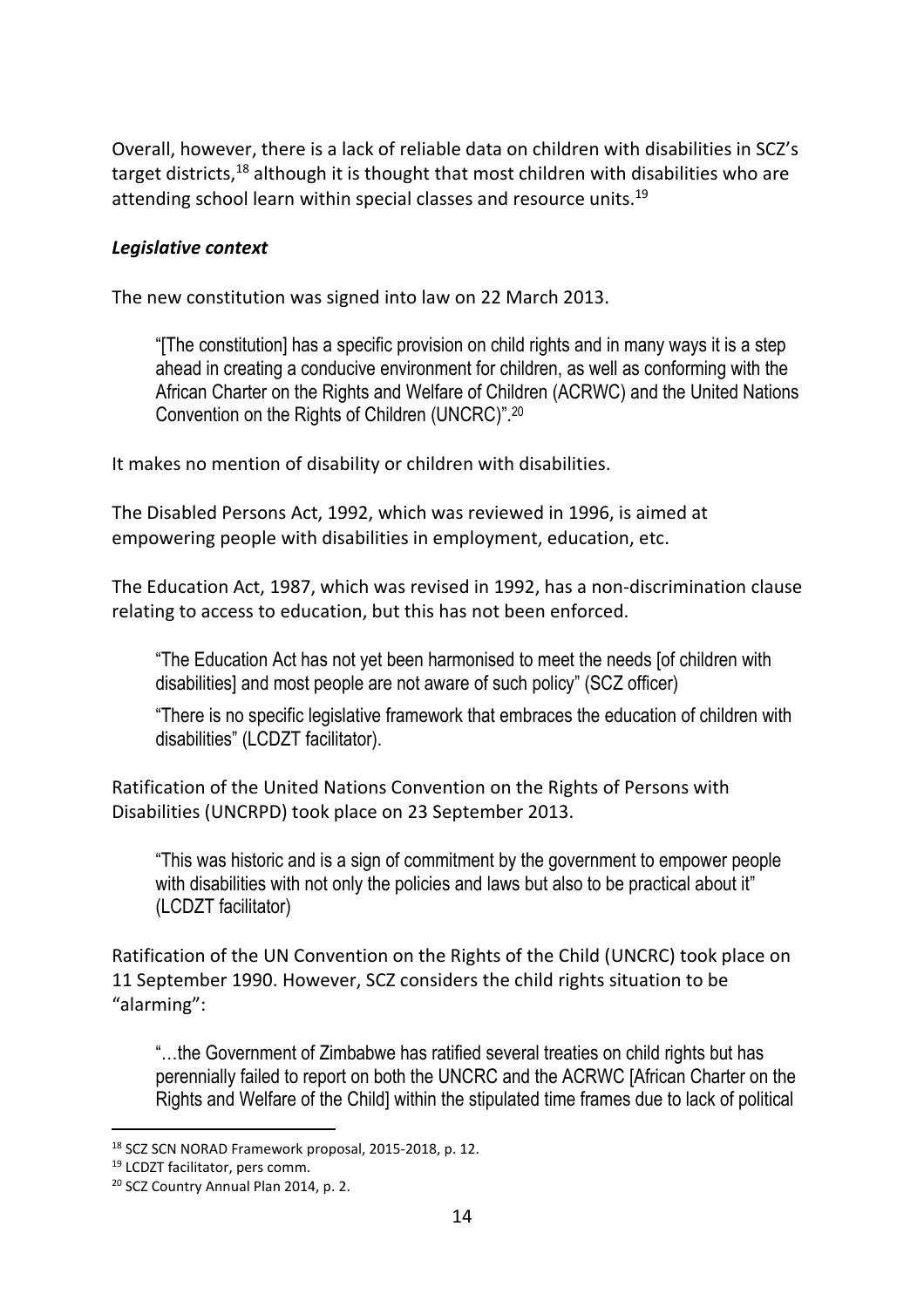will, financial and technical capacity. In addition, the concluding observation to the UNCRC of 1996 reveals that government has weak systems to effectively implement child rights…".<sup>21</sup>

## **1.2. Methodology**

This study was part of a wider review being conducted by SCN, looking at SC's work to promote the rights of children with disabilities. Three countries were selected by SCN for more detailed case study visits: Nepal, Somaliland and Zimbabwe.

The Zimbabwe field work followed a methodology guide developed for all three country visits (see Appendix 2). The main methods used were semi-structured interviews and focus group discussions. The latter were often combined with other participatory activities, such as a transect walk, whereby the facilitator walks around a school or other place with one or more stakeholders, enabling the stakeholders to talk about what they see and what they think about certain parts of the school. Photography was also used with school children, enabling them to take photos of their school as a stimulus for discussion about disability/inclusion issues.

The pupils' focus group discussions and follow-up transect walk were attended by children with and without disabilities. The parents' focus group discussions were attended by family members of children with and without disabilities.

The table in Appendix 3 summarises the methods used during the field work, and with whom.

## **1.3. Challenges and limitations of the review**

Several significant challenges were experienced during the field work, with the potential to impact on the review findings (see below). Nevertheless, the logistics were well planned by the SCZ Education Programme Office, enabling protocol activities and core meetings with stakeholders to be accommodated. The language interpretation provision, when required, was also very efficient.

Key challenges included:

- Initial meetings with SCZ staff were cancelled at short notice to accommodate a meeting with the PS.
- The consultant was not able to interview all the representatives of other thematic areas. He was able to interview the Emergency Food and Shelter Programme

j <sup>21</sup> SCZ SCN NORAD Framework proposal 2015-2018, p. 12.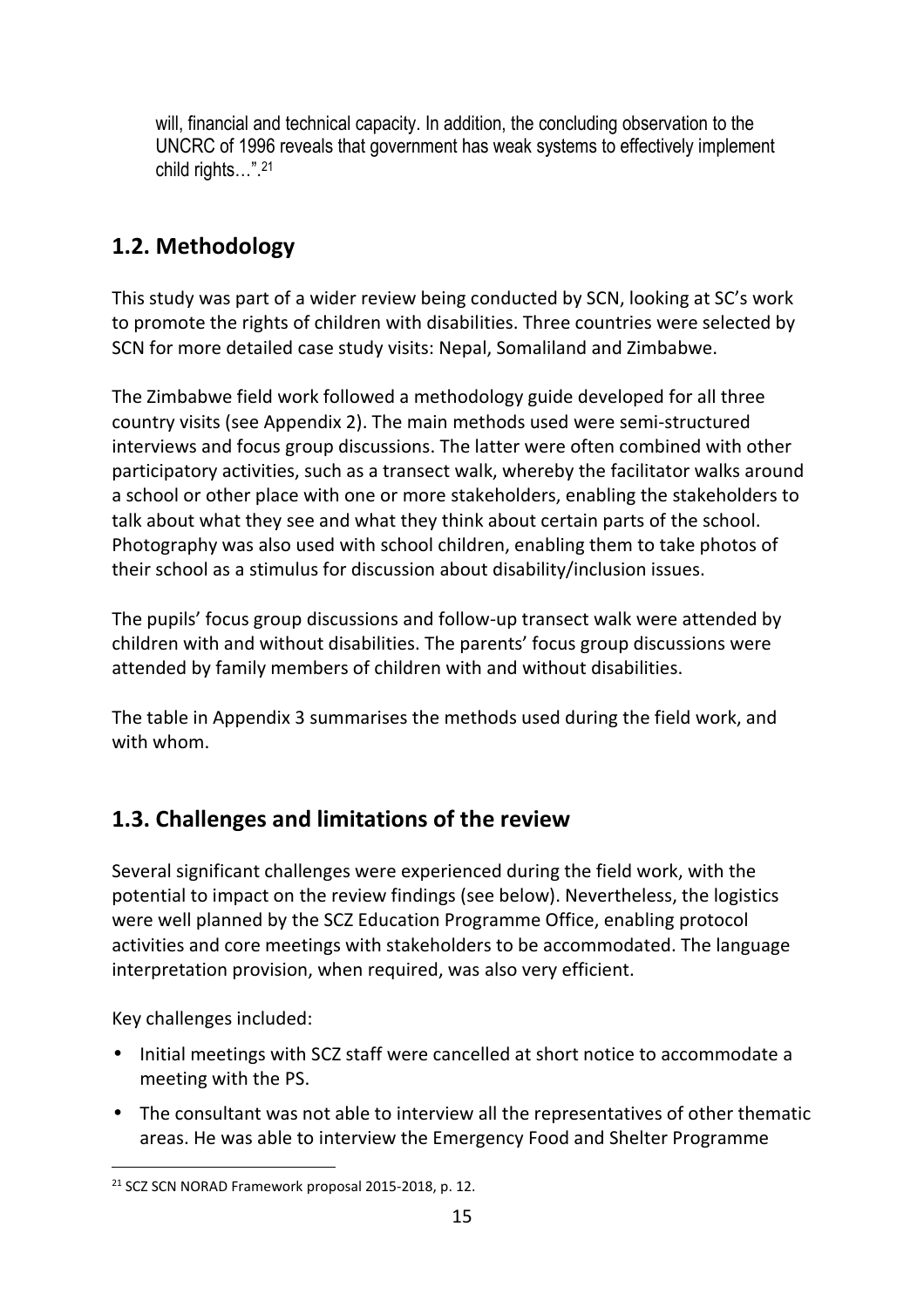(EFSP) staff in Binga and the Rural District Council (RDC) partner on the HIV and AIDS project in Mbire. SCZ staff meetings rescheduled for the end of the visit period were not done as the consultant left earlier than planned due to a family bereavement.

- Only MoPSE agreed to the review. It was not possible for SCZ to request authorisation from other government ministries at short notice. Consequently only education projects could legally be visited, not health and social services projects.
- At short notice, the MoPSE PS assigned a member of the senior management team – the Director of Junior Education – to accompany the review group at all times. His presence as a senior officer curtailed detailed interviews or discussions with MoPSE staff at both district and school levels. This, combined with the cancelled staff meetings (mentioned above), resulted in gaps in the review findings, primarily related to SCZ operational and human resource issues. However, encouragingly, the Director of Junior Education noted that the twoweek trip had helped him to understand SCZ's work and the extent to which inclusion is occurring in the rural schools. His increased awareness of activities on the ground is an unintended result.
- Approximately three of the eight field work days were spent travelling between project sites, and many protocol visits were necessary, reducing the total amount of time available for interviews/focus groups.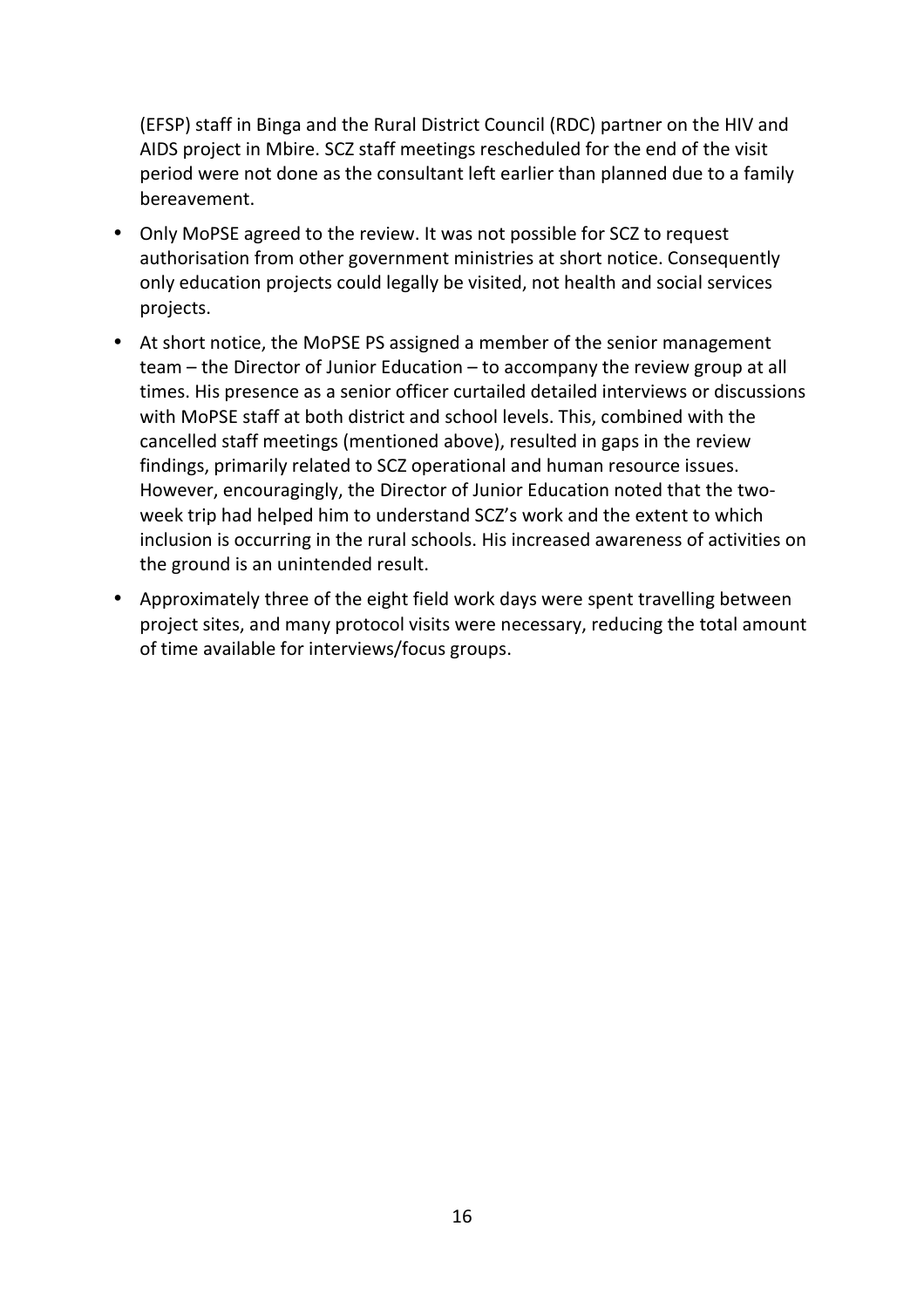# **2. Findings**

## **2.1. Policy situation**

The reduced opportunities to interview SCZ staff meant the consultant did not elicit much information about their understanding of or opinions on SC's policy and strategy situation in relation to disability.

The available staff responses indicated an understanding that the country programme's position on disability is set out within the country's strategy document, although the consultant was not able to access/review this document. There was understanding that SC's current strategy:

"promotes the right to education for the disabled children and [therefore] SCZ seeks to do what is possible to promote the right to education for disabled children, hence work on ramps in the schools, disabled children's learning facilities, etc" (SCZ officer)

Staff reported that they access SC's Onenet for guidance on SC education strategy, and that SCZ's education work is:

"guided by MoPSE's policy on inclusive schools [that] all children have access to quality education regardless of their disability" (SCZ officer)

The LCDZT facilitator felt that SCZ has a clear commitment to support children with disabilities:

"[SCZ] thrives to provide quality learning environments for all children and these [actions] have helped us to ensure that children with disabilities are not just enrolled in school but to ensure they [also] benefit from it".

Other stakeholders expressed their opinions about government policy issues, but (inevitably) were not aware about SC policy issues. On government policy, all adult respondents were aware of the new Constitution and the Education Act. However, they acknowledged that resources, trained staff and finance are not available to ensure implementation.

"[Legislation] recognise the needs of children with disabilities, but they need to be implemented" (acting head teacher, Chikuku Primary School)

"There are challenges to meeting the constitution's [objectives] as we don't have the knowledge to include these children" (teacher, Mahuwe Primary School)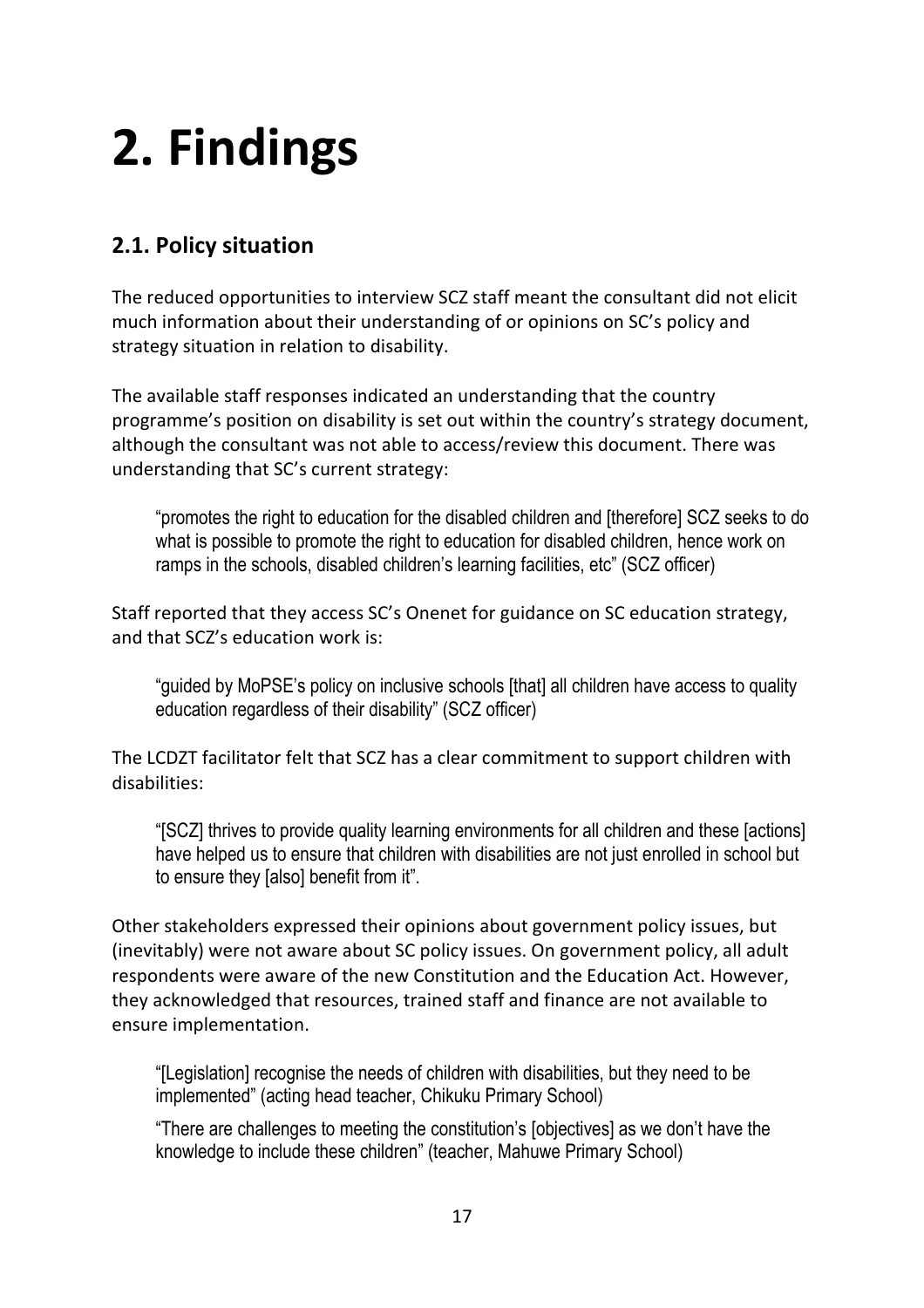"The constitution allows all children to get educated, the resources are not enough to cater for all children, and children with disabilities need special resources" (teachers, Samende Primary School).

### **2.2. Save the Children programme/project interventions**

#### **2.2.1. Inclusive education project**

#### *Project approach*

#### *Training*

LCDZT has a strategic partnership with SCZ in the delivery of inclusive education training. LCDZT works closely with DEOs and School Psychological Services (SPS) at district level. Facilitators from the three agencies work together to deliver in-service training to teachers and awareness-raising events to communities. Inclusive education teacher-training workshops have been held at district level and then the training is intended to cascade to a cluster of four to seven schools. Regular class teachers from each school attended the district workshops (approximately 20 teachers attended each workshop).

The in-service training delivered to teachers by the DEO remedial tutor<sup>22</sup> and LCDZT and SPS facilitators consisted of activities such as: identification of disabilities and behaviour, how to manage children with disabilities, and inclusive teaching skills, approaches and strategies.

The LCDZT/SCZ training manual "Inclusive Education Training in selected Districts of Zimbabwe Targeting Teachers, ECD Care Givers and Parents, SDCs" was reviewed by the consultant. The content overall is good, offering clear inclusive education messages that are in line with current international thinking and approaches. It also outlines a good selection of participatory and reflective activities, which is a positive move (too many training courses around the world still perpetuate top-down training/lecture approaches). The manual becomes a little less clear/easy to follow in the latter sections on specific disabilities.

#### *Awareness-raising community events*

The DEO remedial tutor, and the LCDZT and SPS facilitators also delivered awarenessraising workshops for parents and community members, e.g. in schools and at community growth points.<sup>23</sup> These participants were then expected to cascade the

<sup>&</sup>lt;sup>22</sup> The remedial tutor helps children with learning difficulties, such as those who have attained lower levels of literacy and numeracy than their peers.

<sup>&</sup>lt;sup>23</sup> Growth Points are almost always located in a communal land (formerly Tribal Trust Lands) and are usually made up of a few shops. There is only one Growth Point per communal land. Wikipedia, accessed 15/05/15.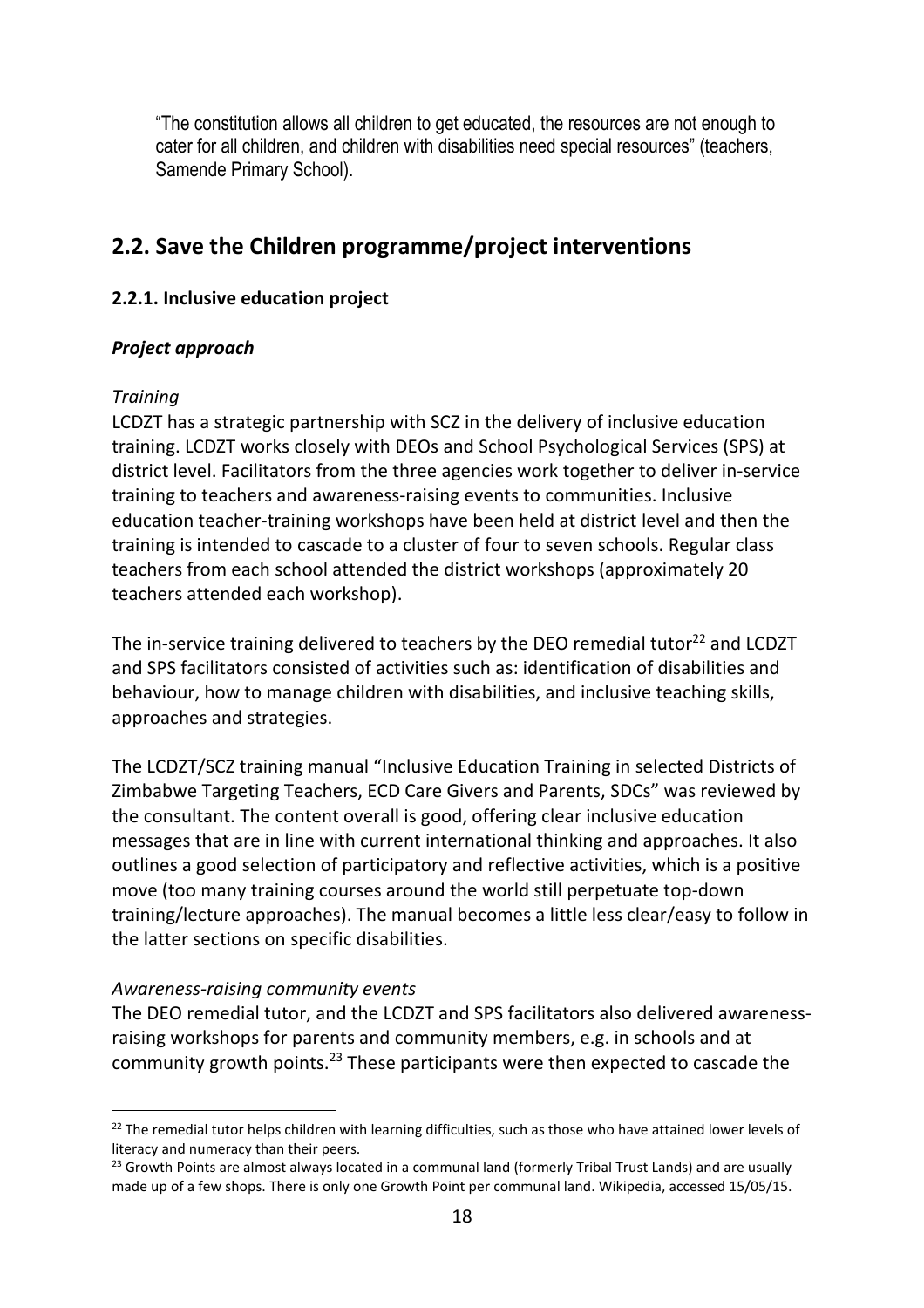information they received to their villages. They trained 20 clusters of communities/villages per district.

The manual "Understanding disability: promoting inclusiveness in early childhood development: A training manual for communities" appears to be less good quality than the previously mentioned "Inclusive Education Training" manual. The "Understanding disability" manual appears to have a more medical-model disability focus (including some concerning terminology, see f.n.25) and is potentially not as well-suited to a community target audience.

#### *Resource units*

 $\overline{a}$ 

SCZ's programme has supported a resource unit (a classroom) in three primary schools in Mbire and Bikita districts.

"Government has provision for the establishment of a special class for learners with learning difficulties and those that 'lag behind' where the school has an enrolment that is more than '400' learners or a school that has learners who have learning difficulties that are 7 or more. Schools can apply for such a class and when granted permission, the school is provided with a special class teacher depending on availability. Schools can also be granted permission to establish resource units through the support of the district. However, not all districts have such resource units". (SCZ officer)

Each resource unit is responsible for a different group of children with disabilities: one for children with visual impairments, one for hearing impairments and one for children with 'mental challenges'<sup>24</sup> or who are 'mentally retarded' (broadly defined as children with cognitive impairments and learning difficulties). For example, in Mbire District, Mahuwe Primary School has a visual impairment resource unit; there is a hearing impairment resource unit at Mushumbi Primary School; and a 'mental challenges' resource unit at Mhokwe Primary School (for children with different cognitive impairments and learning difficulties). These resource units are not accessible to all children with disabilities. Many of these children remain out-ofschool and others stay at the school during the week (see Section 2.3.6).

<sup>&</sup>lt;sup>24</sup> The term 'mental challenges' appears throughout the inclusive education project documents, but does not appear to be clearly defined. The manual "Inclusive Education Training in selected Districts of Zimbabwe Targeting Teachers, ECD Care Givers and Parents, SDCs" lists the following as common mental challenges in Zimbabwe: Down's syndrome, phenylketonuria, fragile, hydrocephalus and hypothyroidism. The definition provided in the manual "Understanding disability: Promoting inclusiveness in early childhood development. A training manual for communities" explains (inaccurately) that mental challenges are "Problems with issues that have to do with memory". It further explains "The following are the terms used to describe people with mental illness: intellectual disability, cognitive disability, learning disability, learning difficulty, mental impairment, mental retarded, imbecile, moron, spastic, idiot, mentally subnormal, morally defective, educationally subnormal, uneducable, varied abilities and retarded." (It notes that some are derogatory and should be avoided, although doesn't say which.) The lack of distinction between mental illness and various cognitive/intellectual/developmental impairments is of particular concern.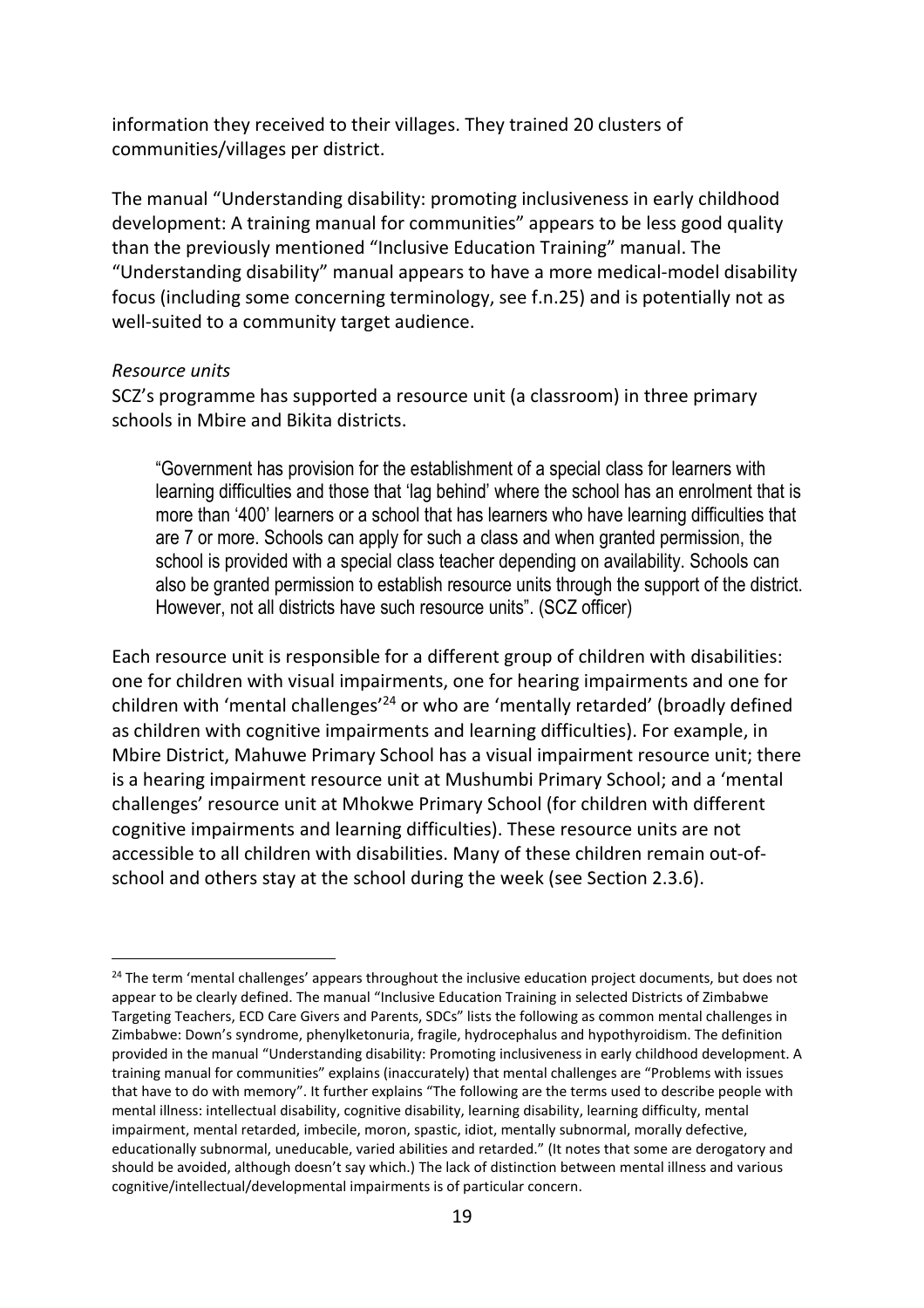#### *Project results*

#### *Training*

At Mahuwe Primary School, the teachers noted that they had not cascaded the learning to their colleagues in the school, but did not reflect on why. A SCZ colleague reflected that this may have been because: i) the teacher sent to the training might not be competent enough to subsequently facilitate training with colleagues; ii) the head teacher might not fully understand the concept of cascading so does not support the trained teacher to schedule time for or organise trainings for the other teachers; iii) the teacher just reports back at a staff meeting and this theory is not put into practice throughout the school.

#### *Community awareness raising*

The Mbire RDC representative observed that through the inclusive education awareness-raising events at schools and in the communities, more children with disabilities now attend school.

"Parents have increased knowledge and exposure that their children [with disabilities] can do something in life".

In addition he noted that the follow-up home visits and the presence of disabled role models have influenced parents and further supported changes in their attitudes to educating their children with disabilities.

"Role models especially affect parents in a positive way. Parents have seen the blind teacher working in the school and their attitudes changed".

Role models have included a blind teacher and an albino teacher now working in Mbire District schools. The project intervention facilitated the deployment of the teachers with disabilities to the project schools.

Parents spoke positively about the impact of the awareness-raising events, the new changes happening as a result of SCZ's programme with LCDZT, and their active role in this:

"[We] learned about inclusive education, shared experiences and learned from one another" (parents, Mahuwe Primary School)

"We called similar meetings with people who had not attended the awareness-raising meetings" [and] "cascaded to villages and inclusive education was accepted".

School Heads in Bikita District who had been previously trained on the QLE approach also noted that village heads and other "influential people" attended inclusive education workshops and then "went back to their villages and cascaded their learning to the communities".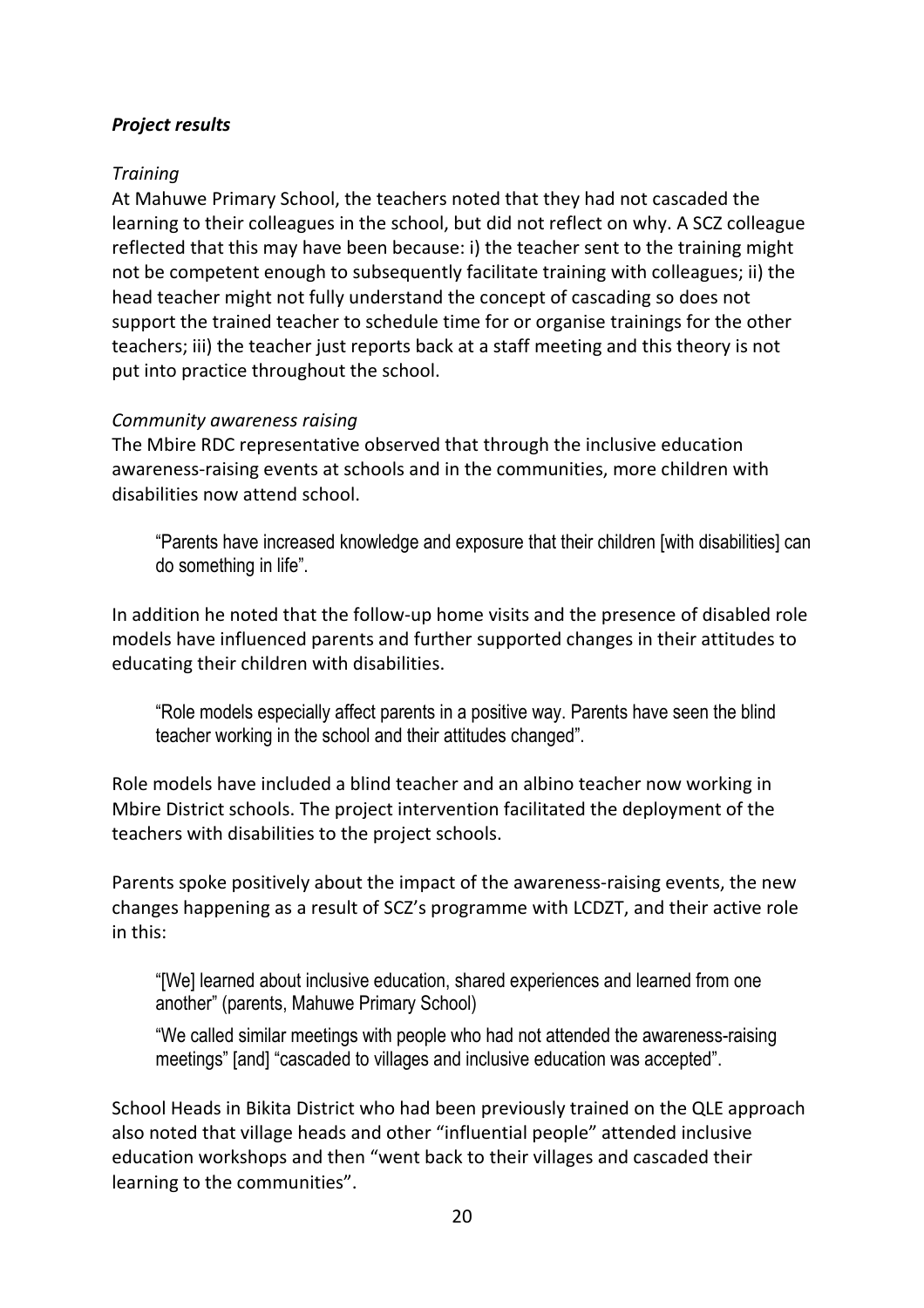#### *Resource units*

Increasing numbers of parents have brought their children with disabilities to be taught in the resource units as a result of the awareness-raising meetings and inclusive education training for teachers.

"More than a thousand children with disabilities who were not in school are now in school as a result of the project and the attitudes of communities have improved a great deal as communities and SDCs are more supportive of all their children than before. Communities are also taking an active part in making their schools more inclusive by providing additional resources to the project". (LCDZT facilitator)

SCZ staff noted that the visual impairment resource unit is assisting children with visual, hearing and mobility impairments to be included in mainstream classes – after learning to use their assistive devices. However, they observed that in schools with resource units for learners with 'mental challenges/mental retardation', the learners often remain in and only study in the resource unit, separated from their peers. They often only mix with non-disabled children during breaks.

Ongoing challenges exist, which were perceived as hindering greater inclusion in regular classes. For example, Mushumbi Primary School reported a lack of hearing aids for children with hearing impairments. Teachers and children (with and without hearing impairments) also do not know sign language. At Mhokwe Primary School the mainstream teachers reportedly do not have the teaching skills to include children with cognitive impairments and learning difficulties in their regular classes.

SCZ education staff commented that the resource unit initiative "has not been very effective" at helping to make more/all schools inclusive and child-friendly. The key reason was perceived to be because the specialist teachers in the resource units are only trained to work with specific disabilities, and each centre is disability-specific. Also the majority of schools do not have a specialist teacher or resource unit.

"For over ten years the Government started talking of inclusive education (the concept of a child-friendly school) but on the ground very little is going on in terms of adapting schools to be child-friendly for all children because of lack of resources and training" (SCZ officer)

Thus few resource units actually facilitate inclusion. Children with disabilities mostly remain segregated in resource units, occasionally integrating with their peers at break-times and during sports activities.

To help move the project from segregation/integration towards inclusive education, SCZ's new four-year framework proposal for 2015-2018 proposes teacher training sessions "on creating safe learning environments, codes of conduct in the schools, child rights, child participation and child centred teaching methodologies" and the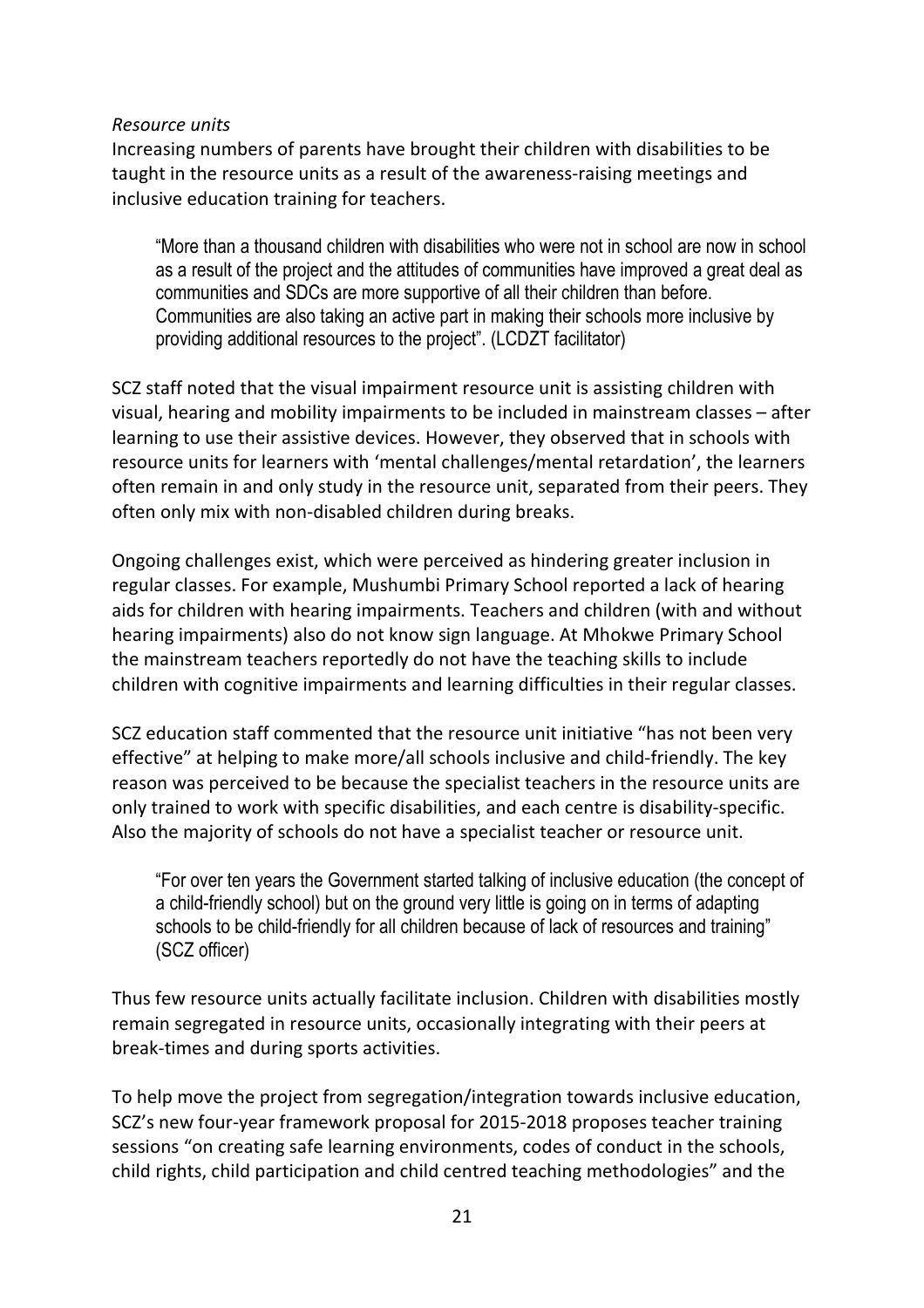"assessment of their needs which can hamper them from learning… and where possible, assistive devices [will] be procured to aid the learners complete the primary school cycle".<sup>25</sup>

#### **Recommendations**

The project has already taken steps in the latest plan to move more towards inclusive education (away from integration or segregation of learners with disabilities in resource units). This needs a strong ongoing focus. The role of resource units may need adapting so that they more clearly act as an inclusion resource to other classes/teachers rather than mostly directly teaching the children with disabilities.

The project may need to ensure that increasingly the resource unit teachers are trained and given the remit to work in an itinerant way, supporting and advising regular teachers in their classes. The resource teachers could work with regular teachers, parents and children without disabilities to help them learn sign language, braille, and other skills to support children with disabilities in class and around the school. The resource unit could be further developed as a place where adapted teaching and learning materials are kept, for regular teachers to borrow or copy/adapt when making their own materials. Resource units may also need to focus on helping regular teachers do more self-learning by accessing reading or audio-visual materials about inclusive education.

Cascade processes for training teachers about inclusive education and/or the inclusion of children with disabilities are increasingly recognised globally as being ineffective.<sup>26</sup> The process is usually focused on conveying and passing on theoretical messages, whereas inclusive education training needs to be based on observation, practical learning-by-doing and reflective thinking. The latter is essential for enabling teachers to reflect critically on their own attitudes and practices towards teaching and towards their pupils (or certain groups of pupils like those with disabilities).

The latest plan mentions an increasing focus on child participation and childcentred teaching methods. To achieve this, the project may need to check that its approach to teacher training involves very hands-on, reflective, actionresearch based learning for teachers, and not just one-off, primarily theoretical workshops.

<sup>25</sup> SCZ SCN NORAD Framework proposal 2015-2018, p. 25.

<sup>&</sup>lt;sup>26</sup> See for instance, Rieser, R (2013) Teacher Education for Children with Disabilities. Literature Review, UNICEF, p44-46 www.eenet.org.uk/resources/docs/Teacher\_education\_for\_children\_disabilities\_litreview.pdf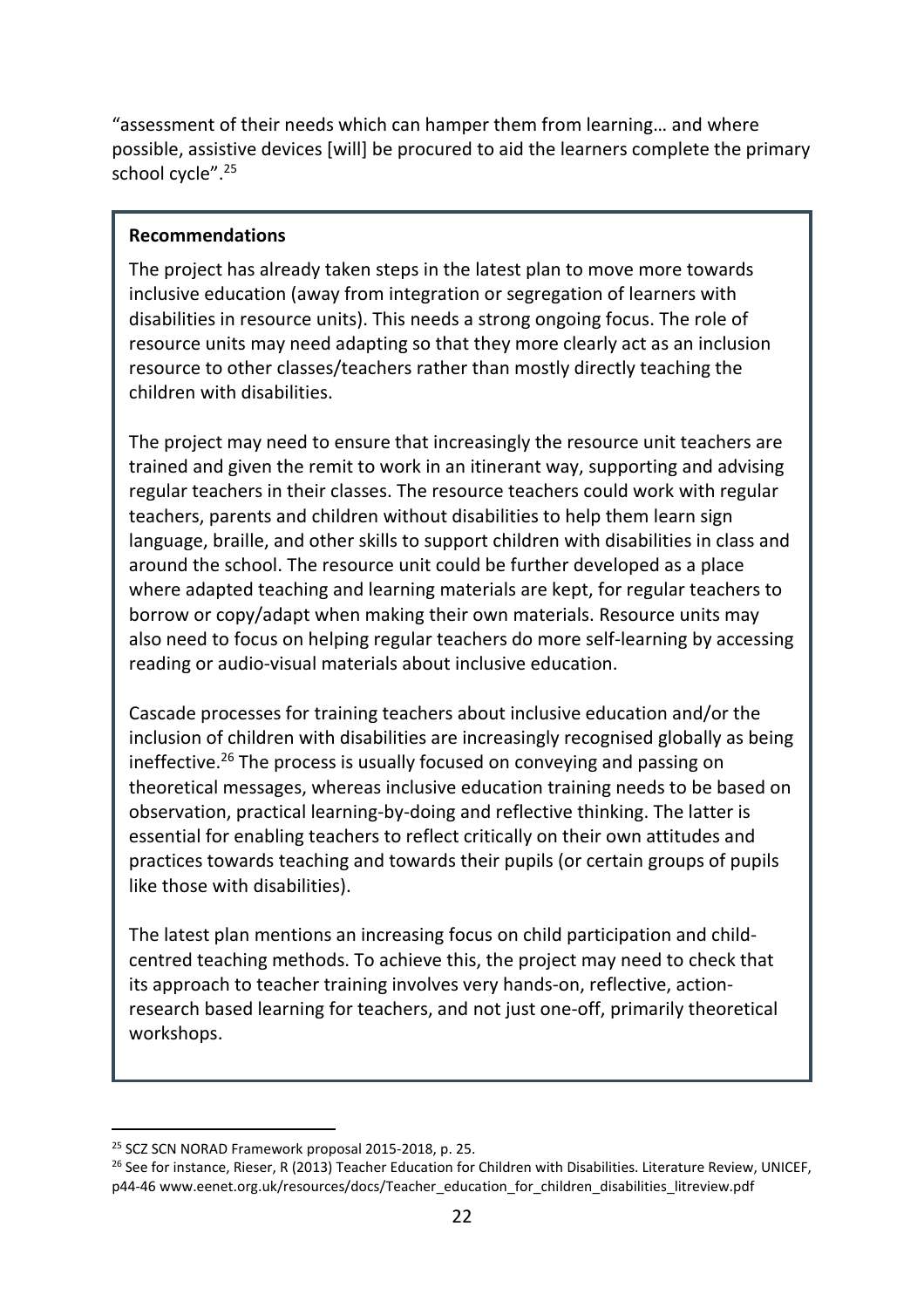Resource unit staff could potentially be trained as inclusive education action research facilitators. Their role could include supporting regular teachers, parents and children to engage in a process of investigating and reflecting on inclusion challenges and solutions in their school community, and then developing plans and taking action, with support from the resource unit (and from LCDZT and SCZ where needed). SCZ has existing experience around action research, having published a manual on it in 2013.<sup>27</sup>

#### **2.2.2. Other education initiatives**

During interviews and focus groups, children with disabilities were primarily mentioned in relation to the inclusive education work. The extent to which they are included, or the ways in which they are included, in other education initiatives supported/promoted by SCZ was less explicit. This may be because the limited field work did not enable all relevant project personnel and stakeholders to be consulted.

#### *Quality Learning Environment programming*

The QLE programming has been implemented in 6 schools (3 in Matobo district and 3 in Rushinga district) through SCZ's 'I'm Learning' pilot project. In the two districts the pilot project has the following objectives: (a) to improve the quality of the learning environment in target primary schools; and (b) to improve children's development and learning outcomes in foundational skills. Besides district personnel and teachers in these two districts, SCZ also raised the awareness of stakeholders in Binga and Bikita districts on QLE, child rights governance, and child protection. SCZ's 2013 annual report recorded that:

"This project resulted in improved learning environments, community participation and the immediate result was improved children's attendance at school".<sup>28</sup>

QLE school head teachers interviewed in Bikita District were fully aware of barriers to inclusion for children with disabilities, although the extent to which actions had been taken to include them was less clear.

SCZ's 2015-2018 framework proposal makes extensive mention of QLE, including making more use of QLE to address the 'learning crisis' which includes addressing "challenges that threaten the participation of the girl child and children with disabilities in primary school education".<sup>29</sup> The document also indicates that "The QLE indicator will be used in project target schools to identify issues on CWDs

<sup>&</sup>lt;sup>27</sup> SCZ Country Annual Report, 2013, p. 5.

<sup>&</sup>lt;sup>28</sup> SCZ Country Annual Report, 2013, p. 6.

<sup>29</sup> SCZ SCN NORAD Framework proposal 2015-2018, p. 12.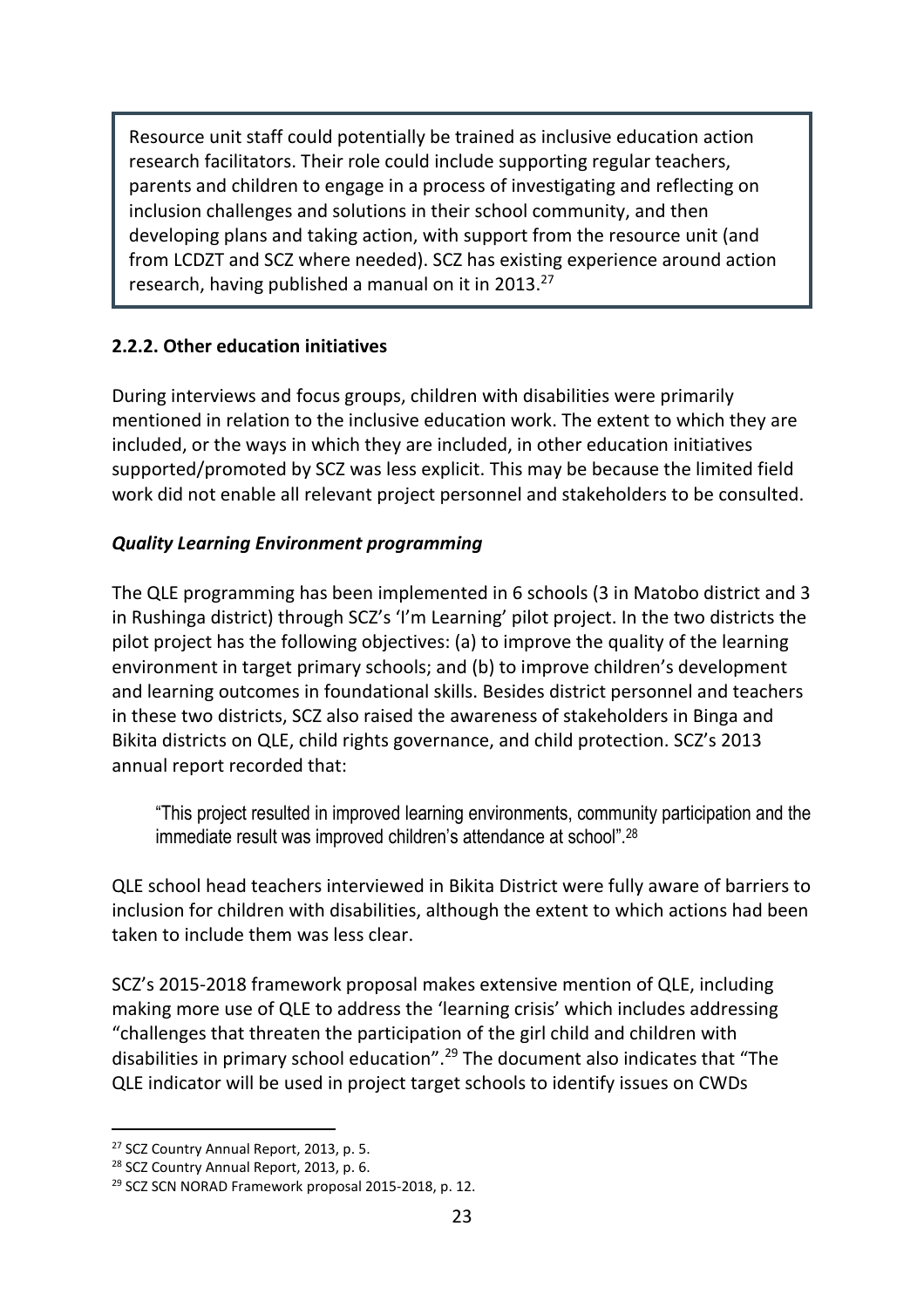[children with disabilities], plan interventions and monitor the situation of these children".<sup>30</sup> Available documents do not yet provide more in-depth information on the implementation of this commitment.

#### *Improving reading*

SCZ has sought to improve primary school children's reading levels in the five education impact districts. $31$  The manual for this initiative explicitly articulates strategies on how to teach reading to children with disabilities. The manual was produced by SCZ and the University of Zimbabwe, one of SCZ's strategic and technical partners. The manual has been distributed to all schools in the districts of operation, for teachers to use as resource material.

The University of Zimbabwe has been sharing reading-related best practises with all teacher training colleges in Zimbabwe. Improved reading levels were verified by the national Zimbabwe Early Learning Assessment (ZELA) of 2013. The project highlighted that children's learning ability is influenced by their reading ability, and thus stressed the importance of learning to read.<sup>32</sup> The available documentation does not provide information on whether reading skills have been improved for children with disabilities. Literacy Boost initiatives included reading camps for teachers, children and community volunteers to encourage an interest in reading. Data was not available to the consultant regarding the level of participation by, or adapted approaches for, children with disabilities.

#### *Early childhood development (ECD)*

SCZ has been implementing ECD programmes in Binga District since 2003. LCDZT has provided technical advice to ensure that the ECD work has had some focus on disability. The programmes have undertaken community awareness-raising events, strengthened the capacity of SDCs, built outdoor play areas and produced indoor play materials using locally available materials.

This has "made ECD popular and all project areas registered increased enrolment. There was strong community participation and involvement in the activities. In addition, the quality of ECD education was further enhanced by the continued capacity building of para-professionals manning ECD classes".<sup>33</sup>

'Strategic Breakthrough Investment in Education' funding enabled SCZ to work on 'Increasing Access to ECD for children with special needs in Binga district'. The

<sup>30</sup> SCZ SCN NORAD Framework proposal 2015-2018, p. 42

<sup>&</sup>lt;sup>31</sup> Bikita, Binga, Matobo, Mbire and Rushinga

<sup>&</sup>lt;sup>32</sup> SCZ Country Annual Report, 2013, p. 6.

<sup>33</sup> SCZ Country Annual Report, 2013, p. 6.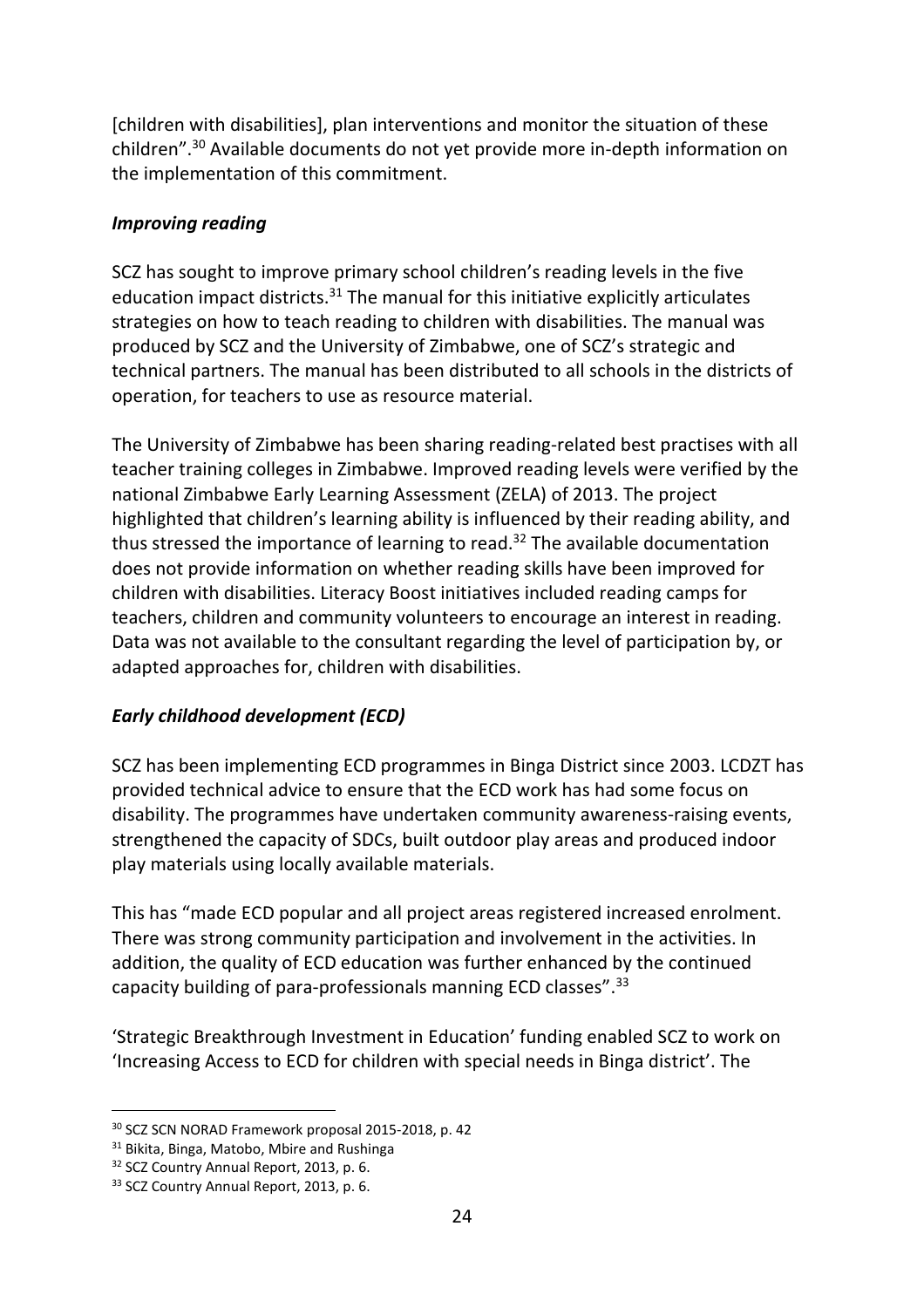consultant did not access much information about this initiative.<sup>34</sup> The project sought to increase enrolment and attendance of marginalised children, especially those with special needs, in early childhood development centres. It focused on building the capacity of Centre Management Committees and SDCs around inclusive education and child-friendly approaches, with the aim that the committees would raise awareness in their communities, leading to greater community support for/use of inclusive, child-friendly ECD centres.

#### *Education in emergencies project, Zvishavane*

The project trains school staff, pupils and SDC members in disaster risk reduction (DRR), to ensure that communities are resilient to hazards and climate change. It builds the capacity of children, SDC members and teachers to develop school-based DRR and emergency preparedness plans. It also provides and sources (e.g. in partnership with UNICEF) resources to schools to rehabilitate infrastructure damaged by rain storms.<sup>35</sup>

The project facilitators reportedly ask: which children, for example orphans and vulnerable children (OVC), are least likely to benefit from school. The project manager was aware of children with disabilities within this 'vulnerable' group. He mentioned his awareness of various barriers experienced by children with disabilities (e.g. traditional beliefs about disability affecting how families treat their children, and transport challenges/costs for children with disabilities wishing to get to school), although did not discuss actions taken.

#### **Recommendations**

Information from SCZ, particularly written documents, do not appear to be explicitly recording or reflecting on the extent to which children with disabilities are considered across all of the organisation's education initiatives, beyond the inclusive education work with LCDZT. This does not necessarily mean that children with disabilities are excluded from other initiatives. It would be good practice if all education initiatives were encouraged to record information on *how* they have included/supported children with disabilities. The strategic partnership with LCDZT could be expanded (if necessary) to enable LCDZT to play a 'critical friend' role across all education (and other sector) initiatives, to give feedback and advice on boosting inclusivity.

QLE offers an opportunity for injecting key monitoring questions about disability and inclusion into all education projects. The SCI Inclusive Education Working

<sup>&</sup>lt;sup>34</sup> Information is primarily from: 'Education Breakthrough Strategic funding 2012'. Quarterly update report. Jan-Mar 2012.

<sup>&</sup>lt;sup>35</sup> SCZ Country Annual Report, 2013, p. 7.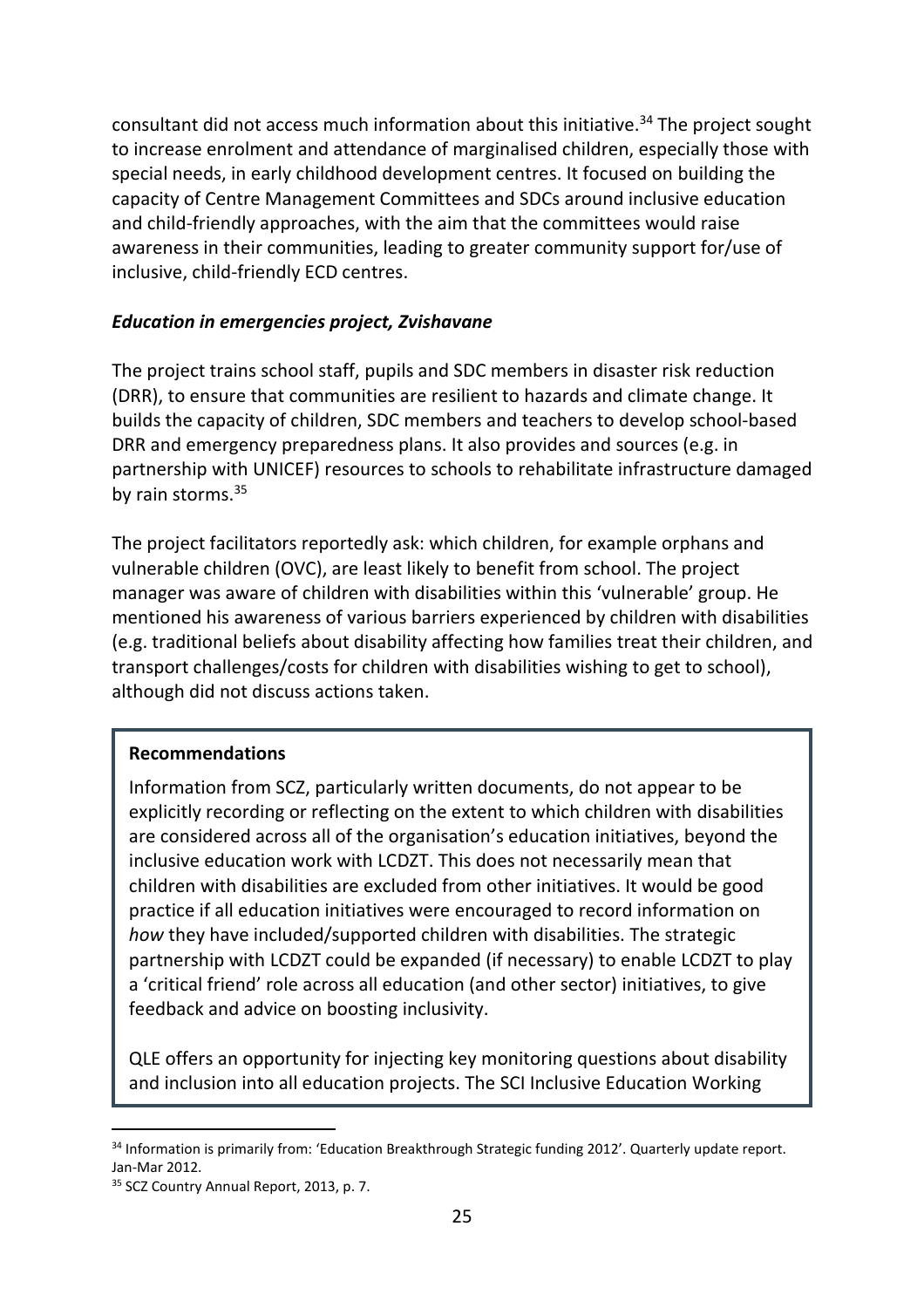Group is developing an adapted version of QLE which more explicitly addresses inclusion questions. SCZ may be able to use this adapted version. Or, if SCZ is already moving ahead well with using QLE to address inclusion/disability-related monitoring (as planned in the 2015-2018 Norad proposal), then they could perhaps feed into the Inclusive Education Working Groups and share their experiences.

#### **2.2.3. Projects in other sectors**

The consultant was not given permission to visit projects within other sectors (beyond education). This also meant not being able to formally interview SCZ staff working in those sectors in the field. This greatly reduced the possibility of finding out about other sectoral activities, or eliciting the disability-related views and experiences of SCZ staff in the field or of their partners working in those sectors.<sup>36</sup> The following is therefore based on brief informal discussions and information available in the documentation accessed by the consultant. However, disability/children with disabilities are not mentioned under non-education sectors in most of the available plans and reports.

#### *Health*

In the 2015-2018 Norad framework proposal, SCZ commits to reaching teenage and disabled mothers in its MNCH work. It will use community awareness raising to help reduce stigma and discrimination against pregnant teenagers and disabled women.<sup>37</sup> SCZ also seeks to create a "disability-friendly environment" within its health programming.<sup>38</sup>

#### *HIV and AIDS Project*

SCZ implemented an HIV and AIDS project in Mbire District between 2010 and 2014. The project focused on the most vulnerable children in the community, and this included children with disabilities. In the community, the HIV and AIDS project worked through child protection committees (CPCs), which are still functioning today. It implemented income-generating projects – rearing goats and sheep – which are now providing a source of livelihood for families, some of whom have children with disabilities. If girls, including girls with disabilities, had been sexually abused and these incidents were reported to the police, the girls were sent to the local clinic and

<sup>&</sup>lt;sup>36</sup> Due to the consultant having to shorten his stay he was unable to have discussions with Harare-based SCZ officers who could have helped to fill information gaps.

<sup>&</sup>lt;sup>37</sup> SCZ SCN NORAD Framework proposal 2015-2018, p. 43

<sup>38</sup> SCZ SCN NORAD Framework proposal 2015-2018, p. 49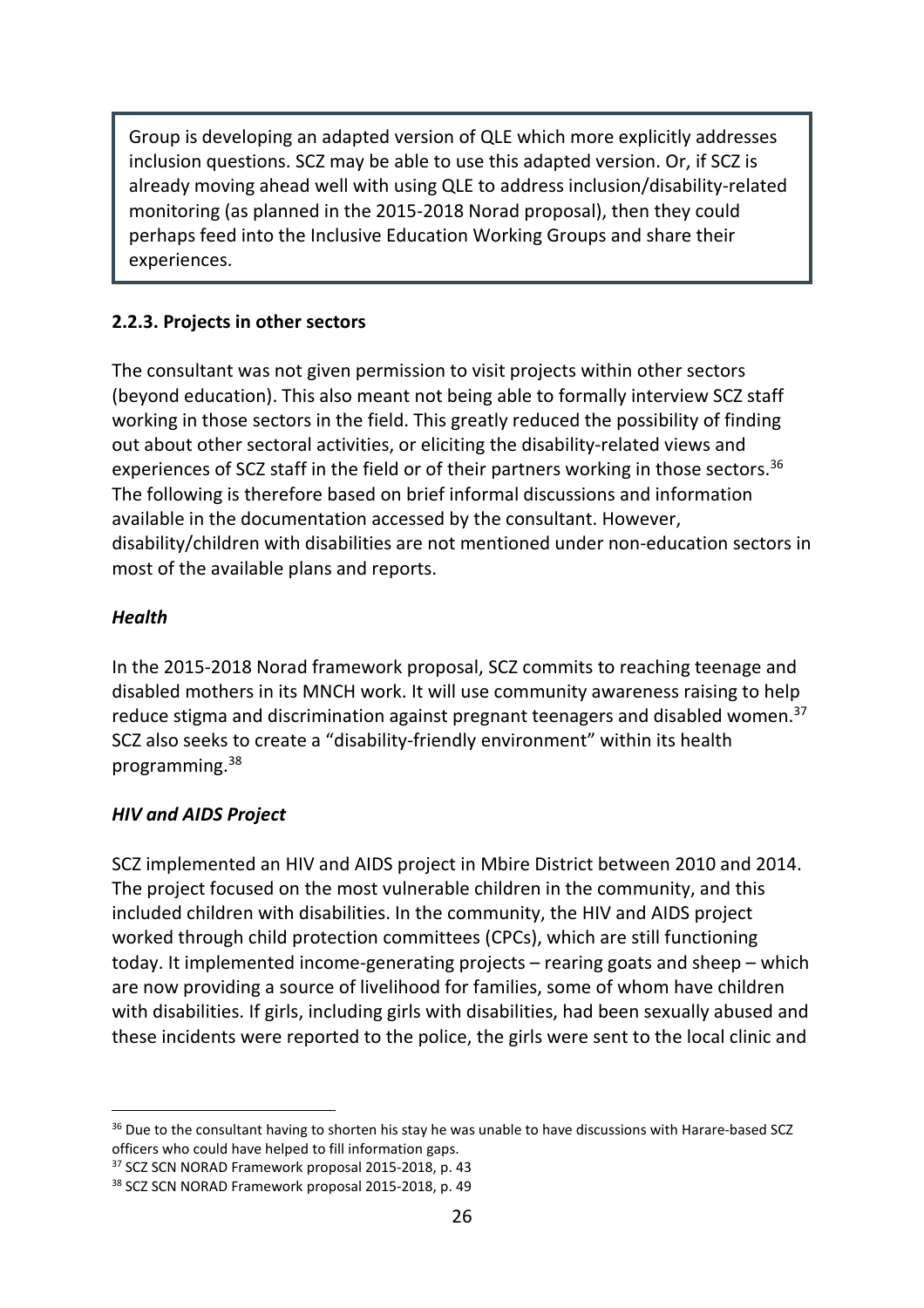offered a post-exposure prophylaxis (PEP). This project is now managed by the Ministry of Health and Child Care.

The project's focal person in the RDC explained that when he worked on the HIV and AIDS project he had observed several parents of children with disabilities being unconcerned for these children. For example, the parents "don't see these children doing anything for themselves, therefore [they] don't need to go to school" or they don't take them to school and they are left alone at home while their parents go to the fields.

#### *Emergency Food Security Project, Binga District*

"Zimbabwe is experiencing high levels of food insecurity owing to the poor harvests in 2013, erratic rains, the high cost of agricultural inputs and projected high cereal prices due to the poor maize harvest. A report on the Zimbabwe Vulnerability Assessment Committee (ZimVAC) released by the World Food Programme in August 2013 states that an estimated 2.2 million people will be food insecure during the pre-harvest period in early 2014".<sup>39</sup>

The SCZ Binga staff members mentioned that although they do not specifically ask about children with disabilities during their household visits, they record OVCs and have noticed that some of these children are children with disabilities. They reflected during the discussion that their questionnaire could easily be amended to identify any children with disabilities in the households.

#### *Child Protection*

SCZ's Child Protection work "is strengthening coordination of multi-sectoral response to violence and sexual abuse (Victim Friendly System). LCDTZ is the partner in the system focusing on ensuring that abused children with disabilities access services within the response system. SCZ is also supporting roll-out of the national case management model which is designed to ensure that all children, including children with disabilities, access services, within which are also disability specialist partners such as the J F Kapnek Trust working to ensure access to services for children with disabilities".<sup>40</sup>

<sup>&</sup>lt;sup>39</sup> SCZ Country Annual Plan, 2014, p. 2.

<sup>40</sup> SCZ officer, pers comm.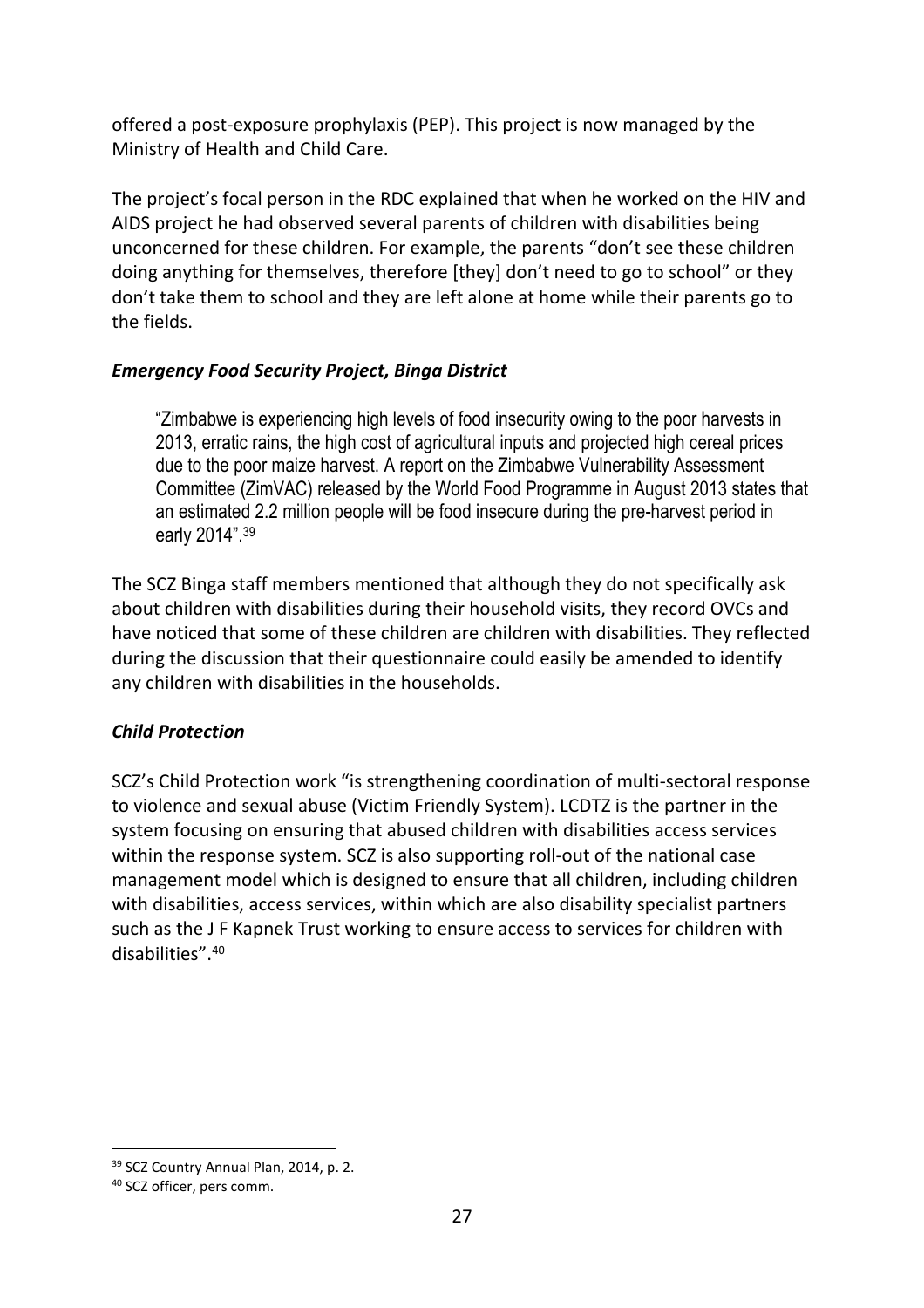#### **Recommendations**

Steps could be taken to ensure that household surveys and other data collection processes used in SCZ explicitly include questions relating to disability. In this way, projects from other sectors could also help identify children with disabilities in communities, with a view to referring them to inclusive schools.

Support could be requested from LCDZT to ensure that the most pertinent questions are included. It would therefore be important to see LCDZT as a strategic partner to SCZ more broadly. LCDZT (or other disability NGOs operating in Zimbabwe) could be invited to give 'critical friend' inputs into various sectoral plans, to suggest ways in which SCZ can more explicitly focus on children with disabilities using simple, achievable strategies and actions that do not require those sector staff to be disability experts.

## **2.3. Insights from review respondents**

Due to the research limitations (explained in Section 1.3), the bulk of findings relate to the opinions and experiences of stakeholders involved in the inclusive education programme, but also of other community development projects.

#### **2.3.1. Respondents' views on SCZ's inclusive education programme**

Visits were made to three primary schools: one from each of Binga, Bikita and Mbire Districts. Stakeholders shared their thoughts and understanding of the success of the SCZ-supported inclusive education work. Discussions were held in focus group meetings with pupils, teachers, parents and SDC members, and during the pupils' transect walks in their school grounds. Interviews were also held with relevant personnel such as head teachers, DEO staff, provincial staff (such as the Provincial Education Director (PED)) and RDC staff.

#### *Children with disabilities are present in school*

Respondents stated that prior to SCZ's inclusive education project there were always a few children with mild disabilities (such as children with mobility, hearing and visual impairments and mild learning difficulties) attending school, though they were not necessarily participating and learning.

"They [children with disabilities] didn't get any assistance as teachers didn't have any knowledge, so the children were isolated and we [teachers] thought they should be learning together on their own" (Samende Primary School, acting head teacher)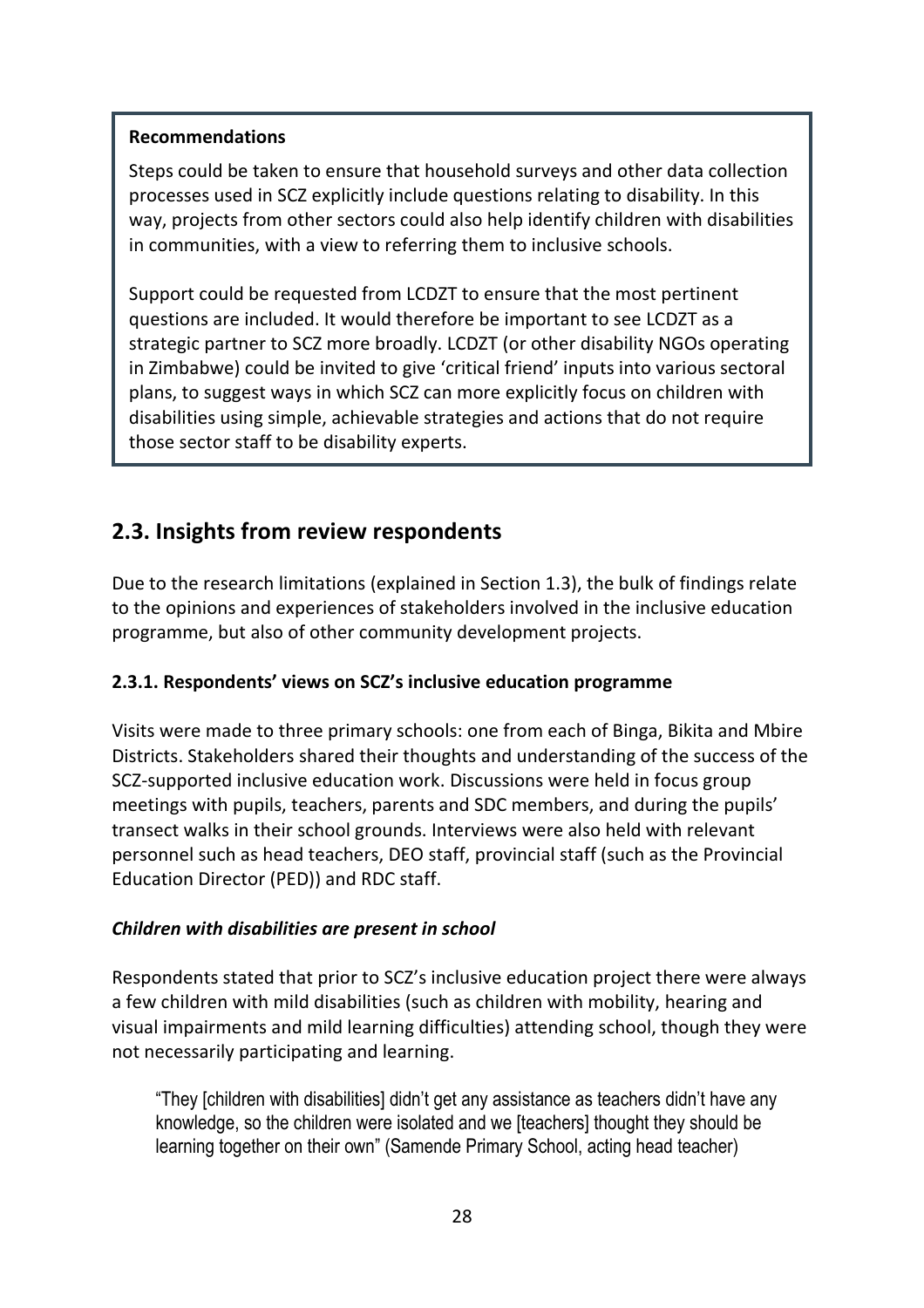Following the project's community awareness-raising events and inclusive education in-service training for primary school teachers, the number of children with disabilities attending school has dramatically increased, especially of those children with mild disabilities and/or learning difficulties. SCZ's 2013 annual report notes:

"[for] vulnerable and marginalised children, the work on inclusiveness has enabled the education program[me] to make inroads to campaign, profile SC on getting the disabled children in school".<sup>41</sup>

Many of the new attendees have never been to school but others are returnees.

"In 2010 the majority of children with disabilities were at home. [However] since the SC initiative started in 2012, children with visual impairments and children with hearing impairments are now attending school and in Grades 1 to 7 you will also see children with learning difficulties" (Mbire DEO remedial tutor and the Mashonaland Central provincial psychologist)

"Since changes have been made to the school to make the school child-friendly, some of the children with disabilities who [had previously] dropped out have returned" (Samende Primary School acting head teacher)

SCZ reported that by the end of the first year of the project,

"…there was a marked increase in the numbers of children with disabilities enrolled in the schools".<sup>42</sup>

#### *Examples of positive results*

Many examples of individual children who have been able to attend and experience participation or learning/social achievements were provided during the school visits (see Appendix 4). On the whole, the respondents reported the positive results, but much less information was provided with regard to *how* these results were achieved, i.e. what concrete steps had been taken to help the children towards these achievements.

#### **Recommendations**

Inclusive education is most successful when stakeholders can learn from real-life experiences (their own, or other people's). Reflecting on and documenting experiences needs to be a key part of any inclusive education project. The SCZ project may need to increase its focus on supporting stakeholders to reflect on *what* they have done, *how* they did it, what worked or could be improved, etc,

<sup>41</sup> SCZ Country Annual Report, 2013, p. 1.

<sup>42</sup> SCZ Country Annual Report, 2013, p. 5.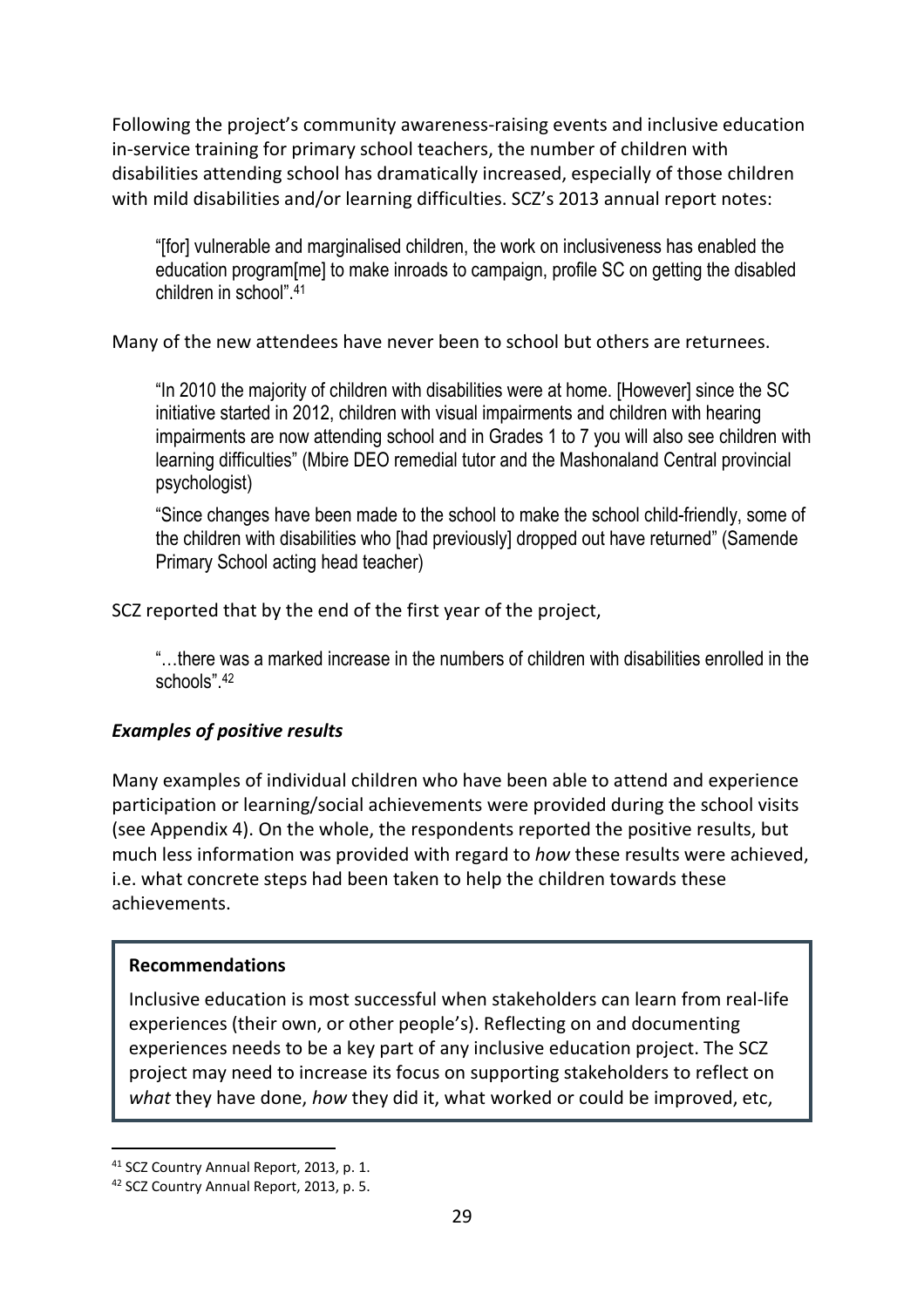(not just recording the end results). Ideally, the recorded examples of children with disabilities who have been included and who have achieved something, need to be accompanied by a story explaining the pedagogical, environment, attitudinal, policy or resource decisions/changes that were made in order to bring about this inclusion/achievement.

#### **2.3.2. Respondents' views on attitudes towards children with disabilities in school**

#### *Negative attitudes*

A range of respondents mentioned negative attitudes towards children with disabilities. Parents and pupils at Chikuku Primary School in Bikita district, for instance, reported that when children with disabilities started to attend school, other children "crowded around them", some children laughed at or fought with them or made derogatory remarks. This has not necessarily completely changed yet, despite the inclusive education project.

"We use the toilets with those that see and they blame us when it is messed up" and that "some [pupils] refuse to work with us because we don't see" (children with visual impairments, Mahuwe Primary School)

The acting head teacher of Samende Primary School and the Mbire DEO remedial tutor highlighted the negative attitudes among teachers towards children with disabilities, both when the children started to enrol, and now. After one year of the project, LCDZT reported that "negative attitudes are still prevalent not just among teachers but also the parents of children".<sup>43</sup> The following year, LCDZT continued to report negative attitudes as being "a major obstacle to the implementation of the inclusive education programme".<sup>44</sup>

Gender discrimination was also raised by the LCDZT facilitator:

"Girls with disabilities face even more challenging situations due societal attitudes" and "are less likely to be in school than boys with disabilities"…"attitudes on disability affect people the same way regardless of their socio-economic status or age due to deeply entrenched stereotypes on disability".<sup>45</sup>

#### *Positive attitudes*

SCZ's interventions are seeking to reduce the negative attitudes towards children with disabilities by promoting their right to education. Following the awareness-

<sup>43</sup> LCDZT Annual Report 2012, p. 4.

<sup>44</sup> LCDZT Annual Report 2013, p. 3.

<sup>45</sup> LCDZT facilitator, pers comm.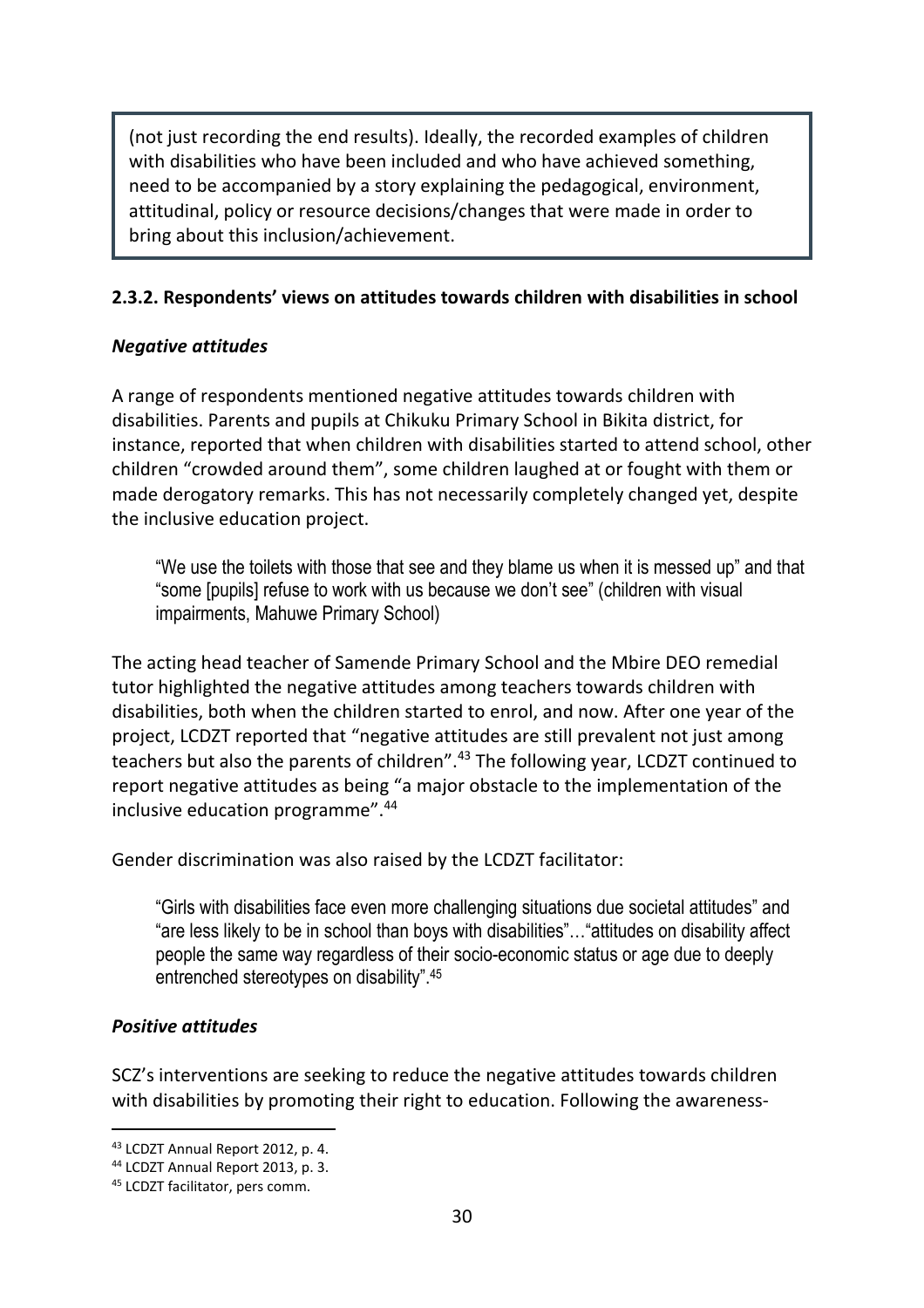raising events and inclusive education training for teachers, respondents felt that they have observed more positive attitudes emerging. Children with and without disabilities reportedly share ideas, play together and help one another. The Chikuku Primary School SDC members gave the example of a recently enrolled boy who uses a wheelchair. He has made friends with children who push him to and from school and around the buildings.

"Now children are playing together, doing things together; there is no more isolation, there is acceptance" (Samende Primary School SDC focus group)

"[Children's] attitudes have changed" (Chikuku Primary School parents)

 "There is good socialisation of children with disabilities with other children, for example, during gardening the regular children will help the children with disabilities, they share food and other resources, they play with them" (Mahuwe Primary School parents)

Teachers' and parents' attitudes have also started to become more positive and supportive.

"The inclusive education training gave us knowledge and skills. Before 2012 there was lots of absenteeism [of children with disabilities] but since we have been trained they have developed interest in coming to school and teachers and children show them more consideration" and "teachers are treating them equally, assigning them the same duties. They feel highly respected" (Samende Primary School teachers)

"[Teachers felt] their levels of knowledge and skills had greatly improved and their attitudes were no longer the same" (LCDZT facilitator in 2014)<sup>46</sup>

"Before, they were not treated well, as other pupils looked down on them and they were absent. But, when we [teachers] acquired knowledge through the equality and child rights training, all the pupils are now at the same level" (Samende Primary School teachers)

"Parents are increasingly taking a more enabling role as more and more children with disabilities are being enrolled into school following the widespread training and community sensitizations" (LCDZT facilitator in 2013)<sup>47</sup>

#### *Success at school*

Respondents reported that children with disabilities are participating and learning. They are often achieving higher marks than their non-disabled peers, which in turn is changing parents' and peers' attitudes:

"[Parents] feel that their children [with disabilities] are like any other children and they are now in Grades 3, 4 and 5" (Mahuwe Primary School teachers)

<sup>46</sup> LCDZT Annual Report 2014, p. 4.

<sup>47</sup> LCDZT Annual Report 2013, ps. 3, 4.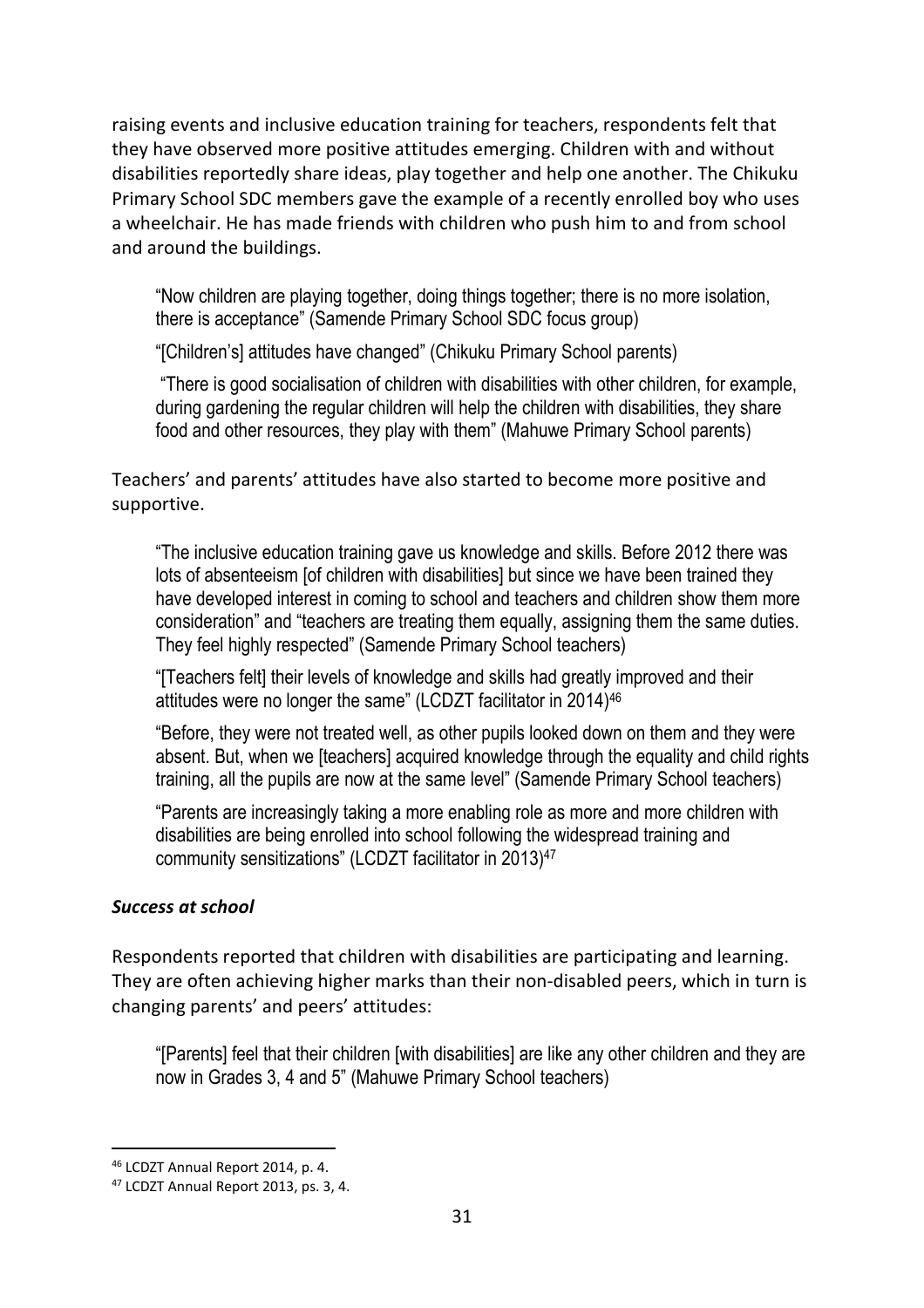"Children with disabilities were taken to the special [resource] centre, taught some concepts, went into the classes and now read and write" (Samende Primary School parents)

"Some children with disabilities are excelling, especially at sport and art", and "[one girl] is good across the whole curriculum" (Samende Primary School teachers)

"The performance of some children with disabilities is matching or even surpassing [other] children. Some children with disabilities are born gifted even though they have a disability" (Mahuwe Primary School parents)

Children with and without disabilities in the three schools visited observed that learning together has led children without disabilities to be more friendly, accepting and understanding.

"We speak to them and give them good news at break-time".

Some pupils stated that they helped their friends/brothers/sisters, for example, by looking after their books.

"If I see something wrong I report it. I stop them [bullies] and take them to the teacher" and "I tell them it is wrong".

A friend of a child with a speech impairment stated that "I chat with him and I am patient with him".

Pupils were aware that "there is a special class for children with disabilities with a special class teacher" and that this teacher tries to help these pupils' learning needs.

Pupils also noted changes in adults' attitudes towards children with disabilities:

"Parents create their own sign language with their children".

"Some teachers wash their [children with disabilities'] clothes".

"Some parents give them [other people's children with disabilities] clothes".

#### **Recommendations**

Efforts have been made to change attitudes, and this had been having noticeable results, although negative attitudes still exist. SCZ may need to reflect on the content and style of training and awareness-raising activities so far, to see if more effective approaches could be used. For instance, sessions that encourage reflection, empathy and an understanding of how/why discrimination exists in society are usually more effective than traditional trainings which may tell participants what to do or what is 'right' and 'wrong'.

Similarly, people may be more convinced by a new argument if the person leading the discussion has a disability him/herself. For teachers in particular,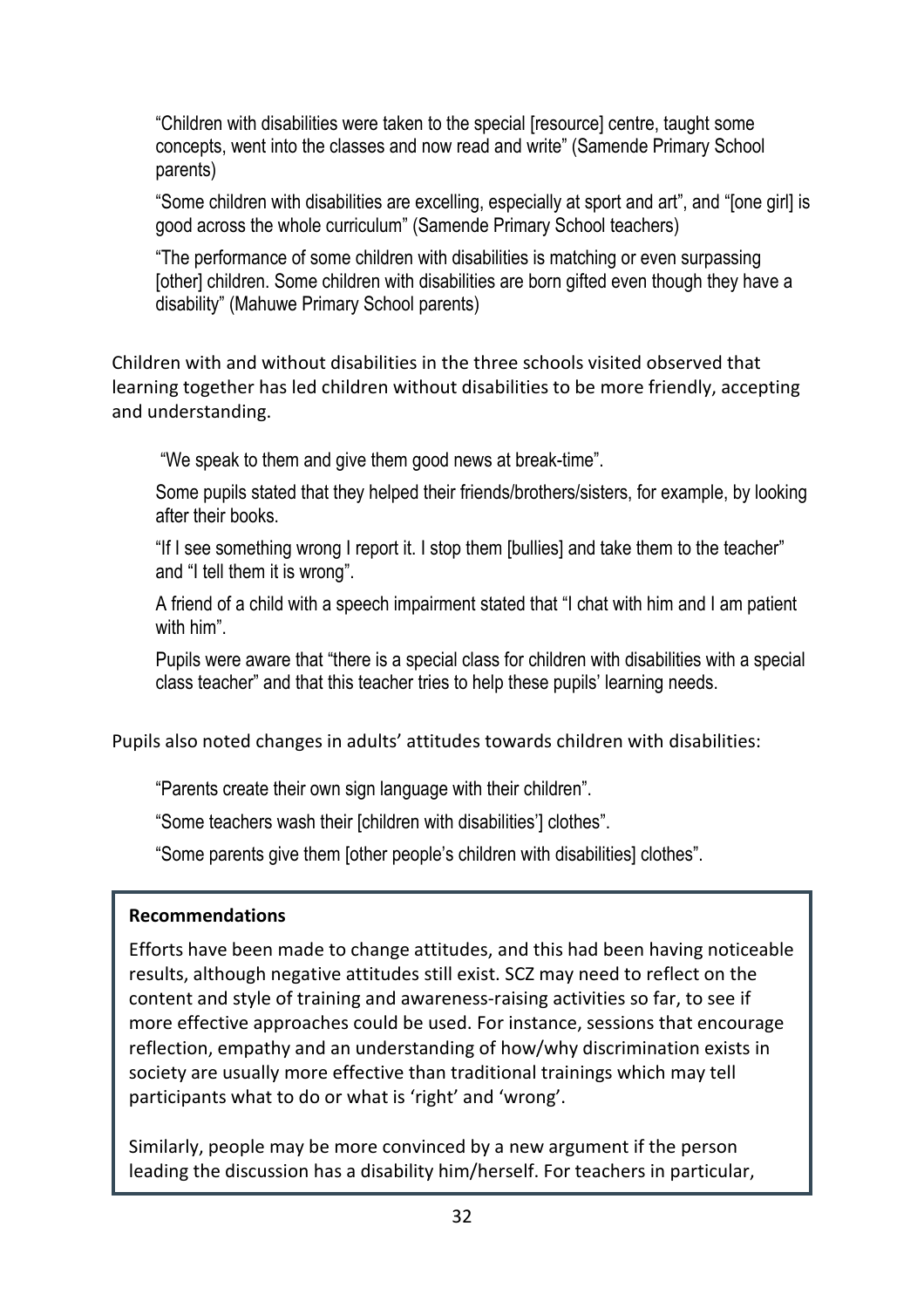trainings that are very practical and based on problem-solving can help to overcome negative attitudes, by removing the fear associated with facing an unknown new situation.

#### **2.3.3. Respondents' views on further help needed in school to support inclusion of learners with disabilities**

Respondents observed that schools and communities have begun to make progress towards including children with disabilities in school. However, they accept that many such children are still not regularly attending school, participating fully in classroom and whole-school activities, or achieving to their full potential. Respondents offered the following reasons:

#### *Assistive devices*

Respondents felt that the lack of assistive devices (e.g. walking sticks, wheelchairs, hearing aids, and spectacles) was hampering attendance and progress at school. Samende Primary School teachers also stated that where hearing aids exist, many no longer function because the batteries have run out, and parents cannot afford to replace them. The SCZ framework proposal 2015-2018 seeks to provide assistive devices by "network[ing] with service providers".<sup>48</sup>

#### *Teaching and learning resources*

The Mashonaland Central PED argued that "schools need assistive devices and learning and teaching resources to ensure that all children can access the curriculum". Other interviewees mentioned the need for:

- large-print books: Mahuwe Primary School teachers suggested "colourful textbooks and gadgets – musical and speaking".
- games and sports equipment: Mahuwe Primary School parents suggested technical support people need to train teachers and children with disabilities to play games/sports.
- additional life skills equipment: Chikuku Primary School SDC members mentioned the need for sewing and knitting machines, cooking utensils, drawing and art materials, which could then be used by all pupils.

The Binga Inclusive Education Baseline Report (2012) discovered "gross inadequate teaching and learning resources to cater for children with special needs".<sup>49</sup>

<sup>48</sup> SCZ SCN NORAD Framework proposal 2015-2018, p. 42.

<sup>49</sup> SCZ Binga Inclusive Education Baseline Report, 2012.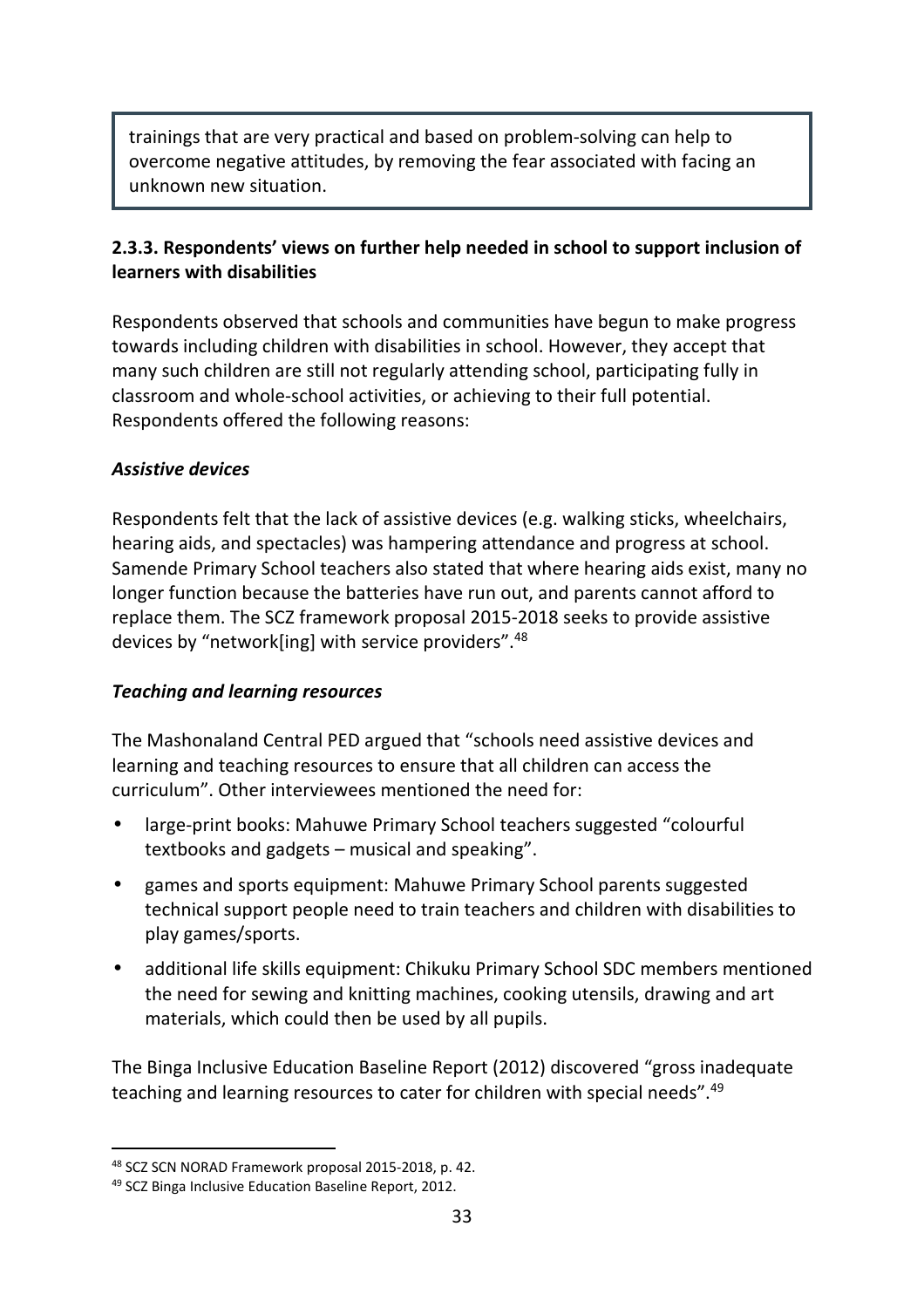Respondents also suggested that teachers, parents and children need sign language training to enable children with hearing impairments to learn and communicate. Some also suggested having additional helpers, such as teaching assistants, in class. Parents from Chikuku Primary School mentioned that exposure to role models, e.g. teachers, politicians, etc, with disabilities, could change the attitudes of children and adults.

#### *Income-generating projects*

Several respondents mentioned that many families live in poverty, unable to afford school levies, school uniforms, transport costs, food, etc. Some suggested that more income-generating projects should be initiated in the communities, to help families find the money needed to send their children with disabilities to school.

#### *School infrastructure*

The inclusive education project has made some changes to the schools' infrastructure and surrounding environments, to make them more accessible and child-friendly.



Accessible and level assembly point at Samende Primary School, Binga, Binga District (photo taken by school children during the review activities)

Respondents noted that more needs to be done. The Binga Inclusive Education Baseline Report (2012) also acknowledged that "challenges to inclusive education included inaccessible school infrastructure".<sup>50</sup> Classes are often overcrowded. For example, at Samende Primary School more classrooms are needed because seven classes are learning under trees.

<sup>50</sup> SCZ Binga Inclusive Education Baseline Report, 2012.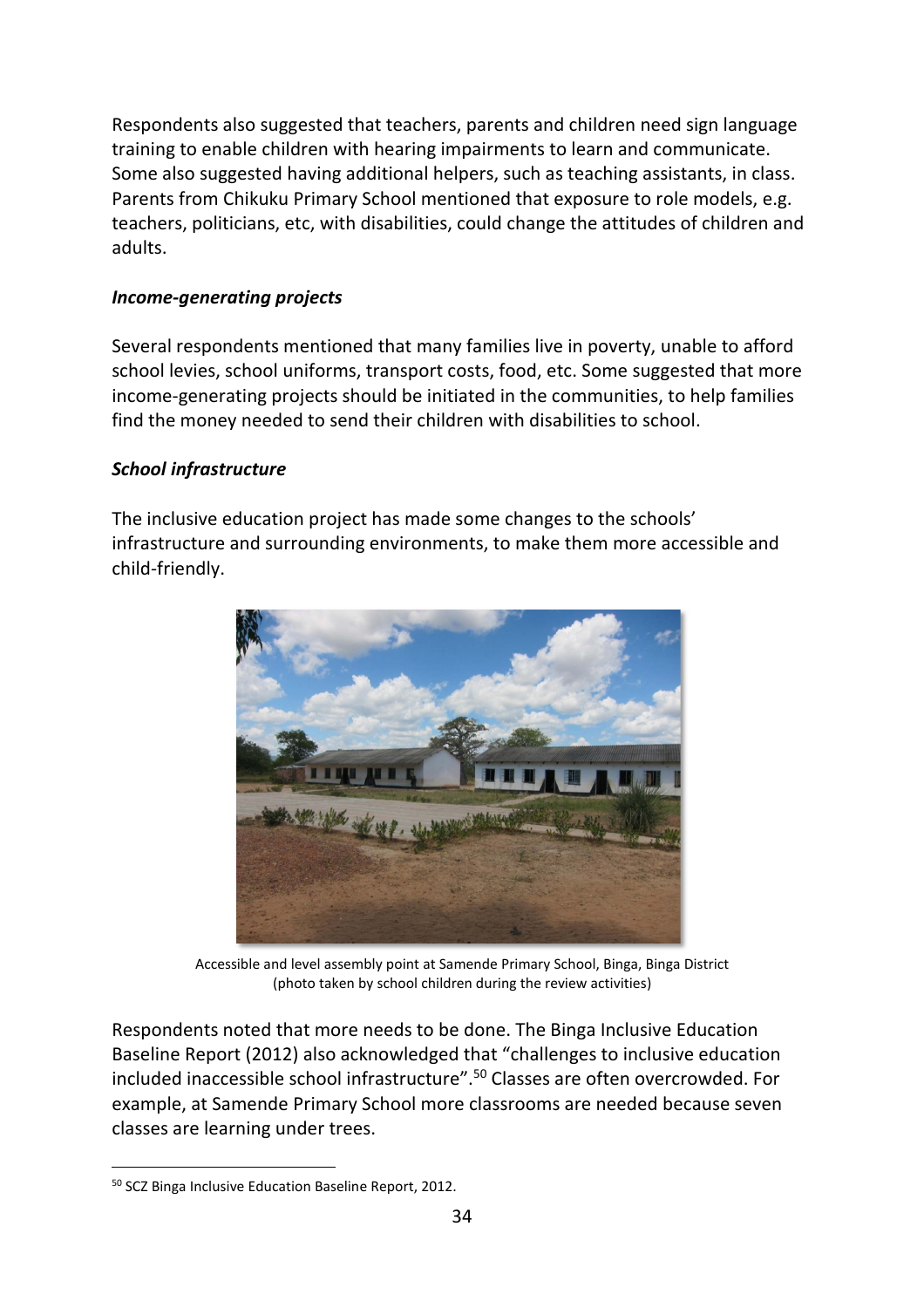"The facilities are not so user-friendly, there are few ramps to accommodate children in wheelchairs and [most] toilets are not disability-friendly" [only two new accessible toilets have been constructed] (Samende Primary School parents)

"Most schools are not child-friendly" (Mashonaland Central PED)

SCZ's framework proposal for 2015-2018 states that it will be working towards "making schools accessible for [children with physical impairments] through minor infrastructural improvements".<sup>51</sup>

The Mahuwe Primary School SDC and the Chikuku Primary School parents both mentioned that their children should have appropriate (and accessible/adapted) furniture to facilitate group-work and other inclusive teaching and learning practices.

#### **Recommendations**

Many changes that stakeholders would like to see to make their schools more inclusive involve financial/material costs. SCZ may need to develop plans for action which involve:

- Developing more links with disability-specific organisations and service providers, who can advise, fund or provide materials
- Innovative problem-solving approaches among stakeholders, so that challenges can increasingly be addressed without the need for disability experts or extra/costly materials. The action research approach suggested above (which could be facilitated by staff from resource units) could help with building momentum and confidence for innovative problem-solving.

#### **2.3.4. Respondents' views on teaching**

"At first the teachers faced challenges with inclusive education but now the teachers are adapting to it" (Mahuwe Primary School parents)

Following the inclusive education training, regular teachers reported that they had greater confidence to include and teach children with disabilities, but also acknowledged remaining skill gaps and highlighted the lack of teaching and learning resources to ensure all children can fully access the curriculum.

Chikuku Primary School teachers hoped that with additional inclusive education training they can help children with disabilities to transition fully from the resource unit into mainstream classes. However, teachers continue to struggle with teaching children with learning difficulties. Chikuku's SDC gave as an example a girl who

<sup>51</sup> SCZ SCN NORAD Framework proposal, 2015-2018, p. 42.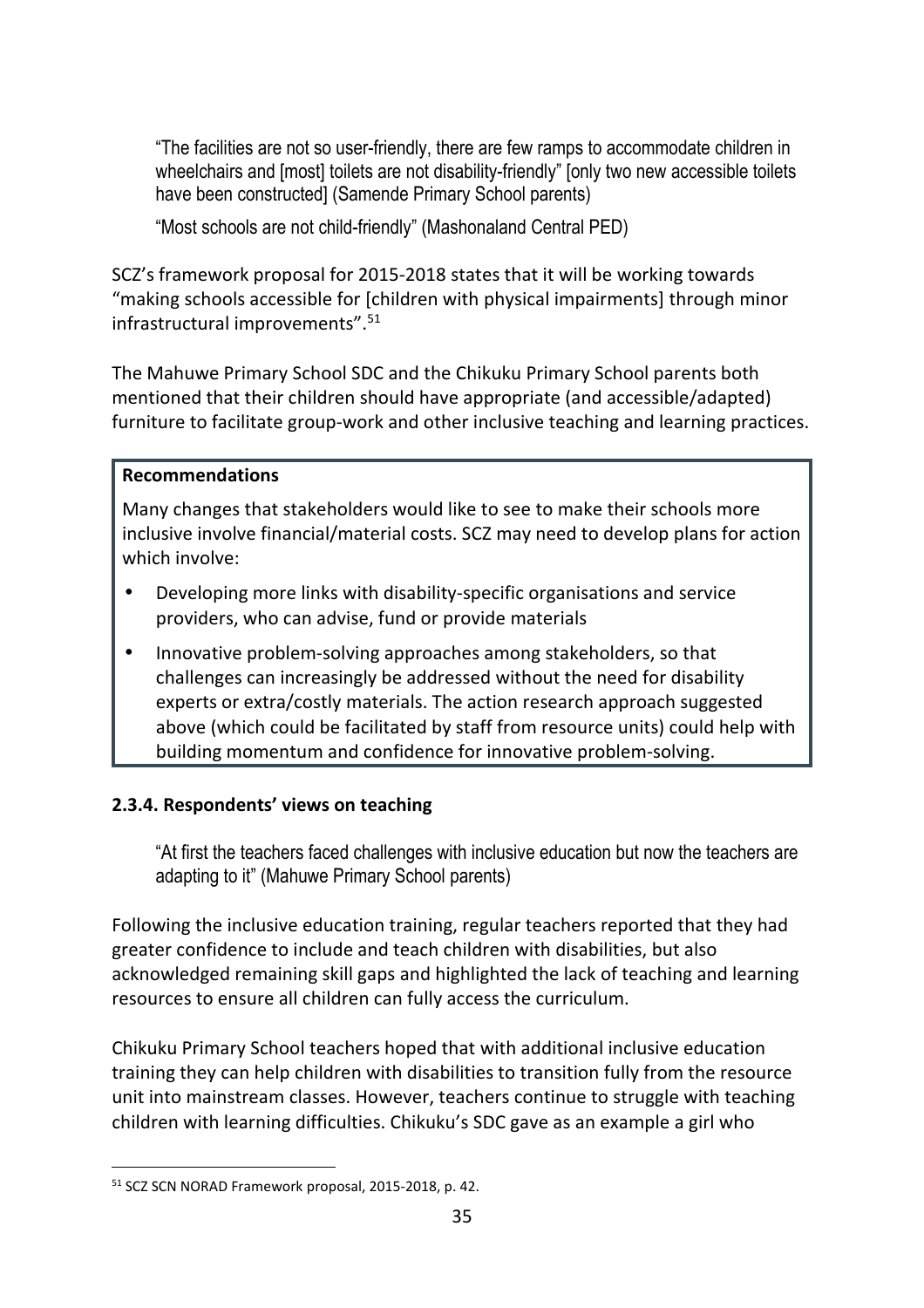dropped out of the resource unit because she wanted to transfer to the mainstream classes with her friends. The mainstream teachers felt they did not have the teaching skills to include her.

Teachers' "fear of failure" was highlighted by the Binga DEO remedial tutor. This fear makes them unwilling to include children with disabilities in their classes. He also noted the high staff turnover, especially among temporary untrained teachers. Incoming teachers have not received any inclusive education training, and therefore follow-up training is needed. In addition, many of the new satellite schools (57 new primary schools attached to existing ones registered in Binga) have temporary untrained teachers, who find "including children with disabilities a big task".

The lack of trained personnel was raised by the Mbire DEO officer:

"Of late we have received a few trained teachers, but most schools are staffed by temporary teachers [unqualified teachers with five 'O' levels but no teaching qualifications]. Some of these have left and been replaced with temporary teachers who have degrees but still no teacher training. Staff lack inclusive education skills so they need staff development".

He mentioned that some teachers have received additional SEN training – specialising in a certain area of SEN – but he doubts whether the new teachers have received any inclusive education training.

The SCZ framework proposal for 2015-2018 acknowledges the need for teachers to receive additional inclusive education training and states that the project will take a district-wide approach to trainings.<sup>52</sup>

Samende Primary School teachers acknowledged that their inclusive education skills needed "upgrading". For example, they had attended a one-day sign language training, provided by SCZ, which they felt to be insufficient. They suggested that they could do more training during school holidays. Chikuku Primary School parents also voiced concerns that their teachers needed more training.

The level of teachers' skills is clearly an issue that needs ongoing attention.

"[Teachers] cannot handle children with severe disabilities, but can teach mild SEN and disability"…"there is room for improvement of practical pre-service training of inclusive education knowledge and understanding" (Mashonaland Central PED)

<sup>52</sup> SCZ SCN NORAD Framework proposal 2015-2018, p. 42.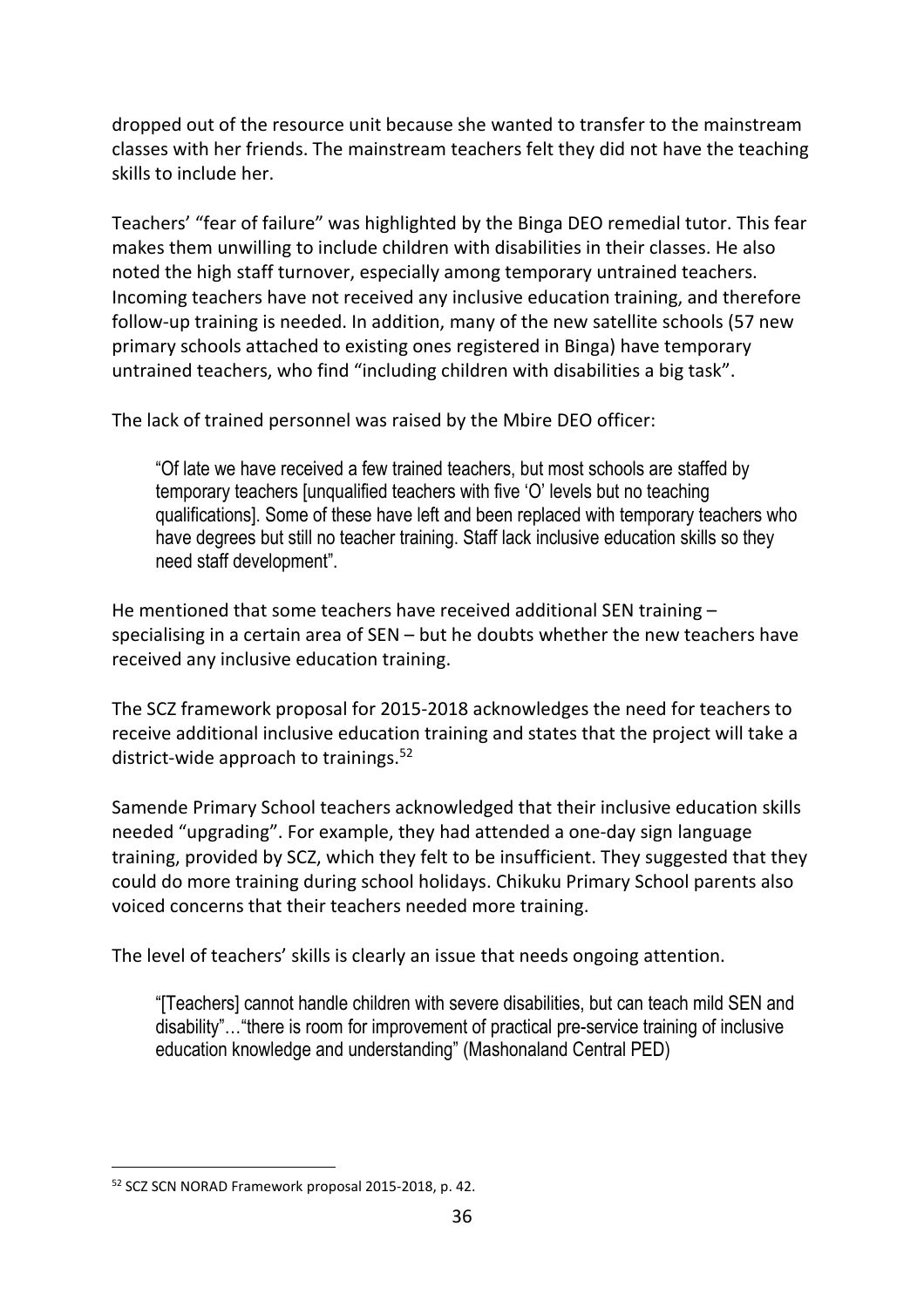#### **Recommendations**

Teacher education, for inclusion (and for other issues), often needs to be rethought. The traditional approach of providing in-service training workshops is one option that NGOs and donors favour because it is relatively easy and cost effective to deliver. However, it only delivers a partial and often unsustainable solution (as the SCZ project has experienced). One-off workshops rarely provide teachers with the depth of learning needed to be inclusive. Such workshops also rarely offer the hands-on practical learning that will help them overcome fear of unknown problems, like teaching children with diverse (dis)abilities), and help them develop reflective and creative ways of working.

SCZ may want to consider ways to evolve their support for teacher training (both pre-service and in-service training) by focusing more on:

- *Advocating for/supporting inclusive education to be embedded throughout teacher training: w*orking with pre-service and in-service training institutions, SCZ could support the revision of existing inclusive education training materials/courses. It could also support the development of an inclusive education training module for pre-service trainee teachers and experienced teachers. SCZ could further advocate for inclusive education and messages about the importance of inclusion/non-discrimination to be embedded throughout all pre-service teacher training.
- *Ongoing learning:* e.g. through regular informal experience sharing sessions such as during staff meetings; or sharing simple reading materials regularly, even a small inclusion newsletter to which schools contribute articles about their problems and ideas. This can help to fill the gaps and keep teachers motivated in between more formal trainings.
- *Reflective learning:* e.g. through small, school-based action research projects that help teachers to investigate barriers to inclusion, reflect on good practices and develop and test new ideas, in a participatory way with parents, children, disabled community members, etc. This can help to make teachers more independent problem-solvers who can find inclusive solutions even without being told them in a training.

All of the above can help with sustainability, by embedding inclusive education into a teacher's understanding of their role from day one. It also helps to create a culture of learning and sharing in the school, enabling inclusive ideas and experiences to be passed more effectively to incoming teachers.

Through its involvement in such learning processes with teachers, SCZ could learn and reflect, which would be useful for both improving the way it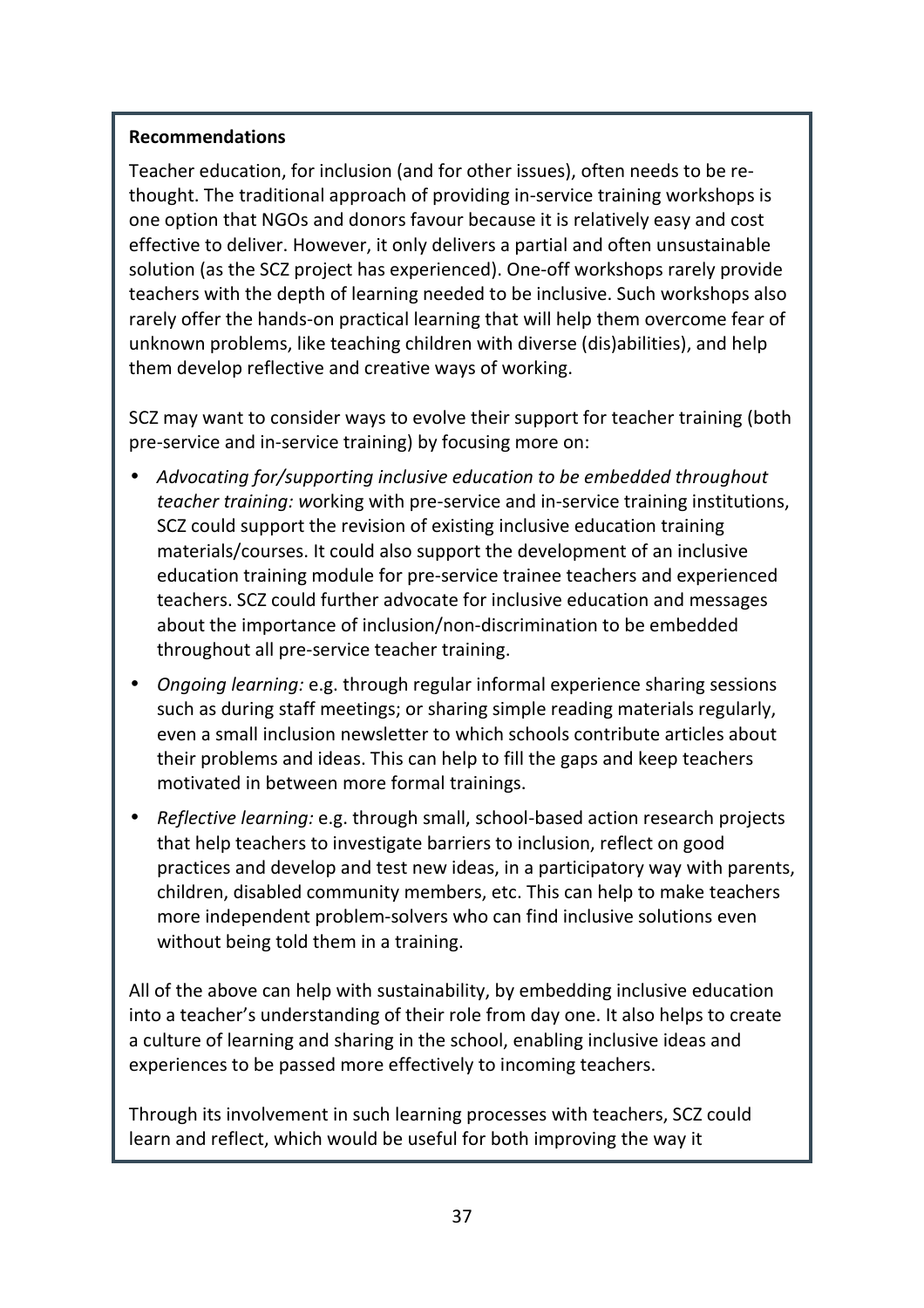documents inclusion/disability/education work and for ensuring that future project planning is based more on critical thinking and reflection.

#### **2.3.5. Respondents' views on community issues**

Children with and without disabilities from all three schools mentioned that they and their disabled peers face lots of challenges, within their families and local communities (and that similar challenges are experienced by all children living in poverty).

"Some do not have clothes to wear or food to eat".

"Some come to school hungry".

Some "are overworked at home". Pupils reported seeing children with disabilities being "sent to do heavy jobs like carrying water and collecting firewood", or "[scaring] birds from the fields instead of going to school".

"Some are beaten at home".

"Some are scolded and sent into the forest for three days".

"Sometimes they are left on their own when their parents go away or go to the fields".

#### *Negative attitudes in the community*

Several respondents noted that prior to the community awareness-raising events children with disabilities had been treated badly by their families and local community members.

"[Children with disabilities] were despised, not mixing with other children, looked down on and isolated in the community. They didn't go to school"…"[People though children with disabilities] couldn't do activities done by other children" (Samende Primary School parents)

"At home the children [with disabilities] are sometimes treated as useless and parents are ashamed of them" (Mahuwe Primary School teachers)

"Some parents don't like their children because of their disabilities" (Mahuwe Primary School pupils)

"Before [the awareness-raising] people felt children with disabilities are useless people, that they should be thrown into the Zambezi, that they are expensive, and wishing they would die. Now beliefs have changed because of the training". For example, "parents are more accepting and feel that it is natural to get a disabled child" (Samende Primary School parents)

"[Before SCZ started the inclusive education awareness-raising] I would say that there was neglect, like the Hindu untouchables. Children with disabilities were kept at home...They were considered worthless people by society... [Communities] laughed at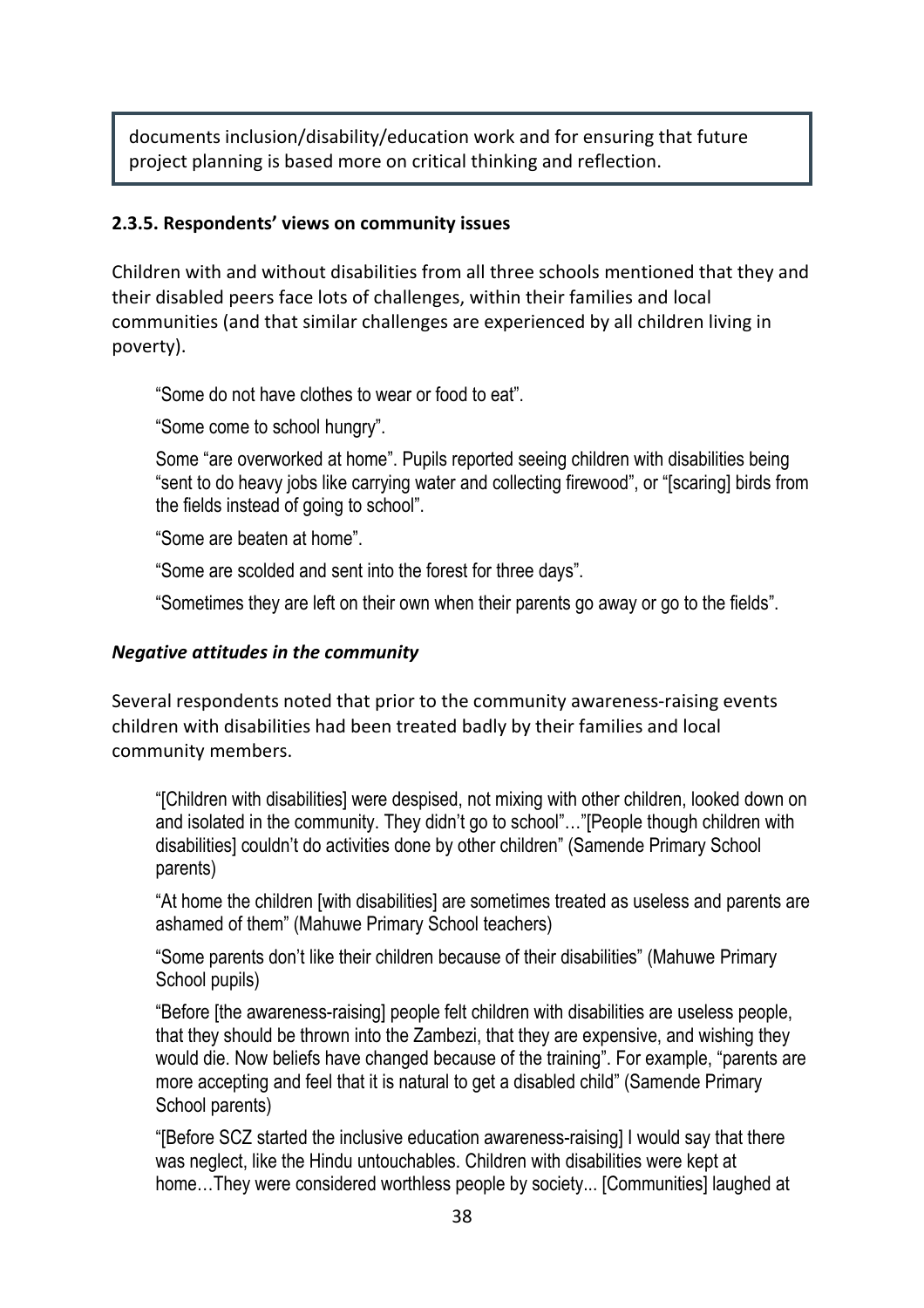them, they didn't allow their children to play with children with disabilities and the parents of children with disabilities would hide them away... Husbands would divorce wives if they had a child with a disability..." (Binga DEO director)

These sorts of negative attitudes reportedly still continue to some extent, even after the SCZ activities. The Mashonaland Central PED noted that many families continue to hide their children with disabilities at home, especially those with severe disabilities. The Mbire RDC representative also highlighted that parents feel children with disabilities won't do anything so don't need to go to school, and parents often abuse children emotionally or neglect them. Samende Primary School's acting head teacher said the fear of witchcraft and threats to kill those with disabilities drives families to hide their children.

"[People believe that] if a pregnant woman meets a person with albinism this will be transferred to the unborn child". Binga DEO remedial tutor

The issue of parents over-protecting children with disabilities also persists:

"[Parents] do everything for them instead of asking them to do jobs, which would ensure that they are visible in the community, play there and do things with their peers and thus become accepted and empowered." (Samende Primary School teachers)

#### *Positive change in attitudes*

The awareness-raising activities have nevertheless brought about some changes in community attitudes, as illustrated by these stakeholder comments:

"[Now] people appreciate these children with disabilities are just like other children and can do activities that [other] children can do" (Samende Primary School parents)

"There are quite a number of children with disabilities in the community and people are accepting them" (Mahuwe Primary School parents)

"In the community as well [children with disabilities] are playing with friends, before they were hidden" (Chikuku Primary School SDC members)

"Since the inception of the programme there appears to be a more positive picture in issues relating to children with disabilities at all levels of the community" (LCDZT facilitator, 2013).<sup>53</sup>

"There has been a tremendous positive change [in attitudes], there is no longer any discrimination; parents now come forward and are saying that their children need assistance" (Binga DEO officer)

"Communities are quite positive, they have learned to accept children with disabilities going to school; it has been a gradual change" (Chikuku Primary School teachers)

<sup>53</sup> LCDZT Annual Report 2013, ps. 3, 4.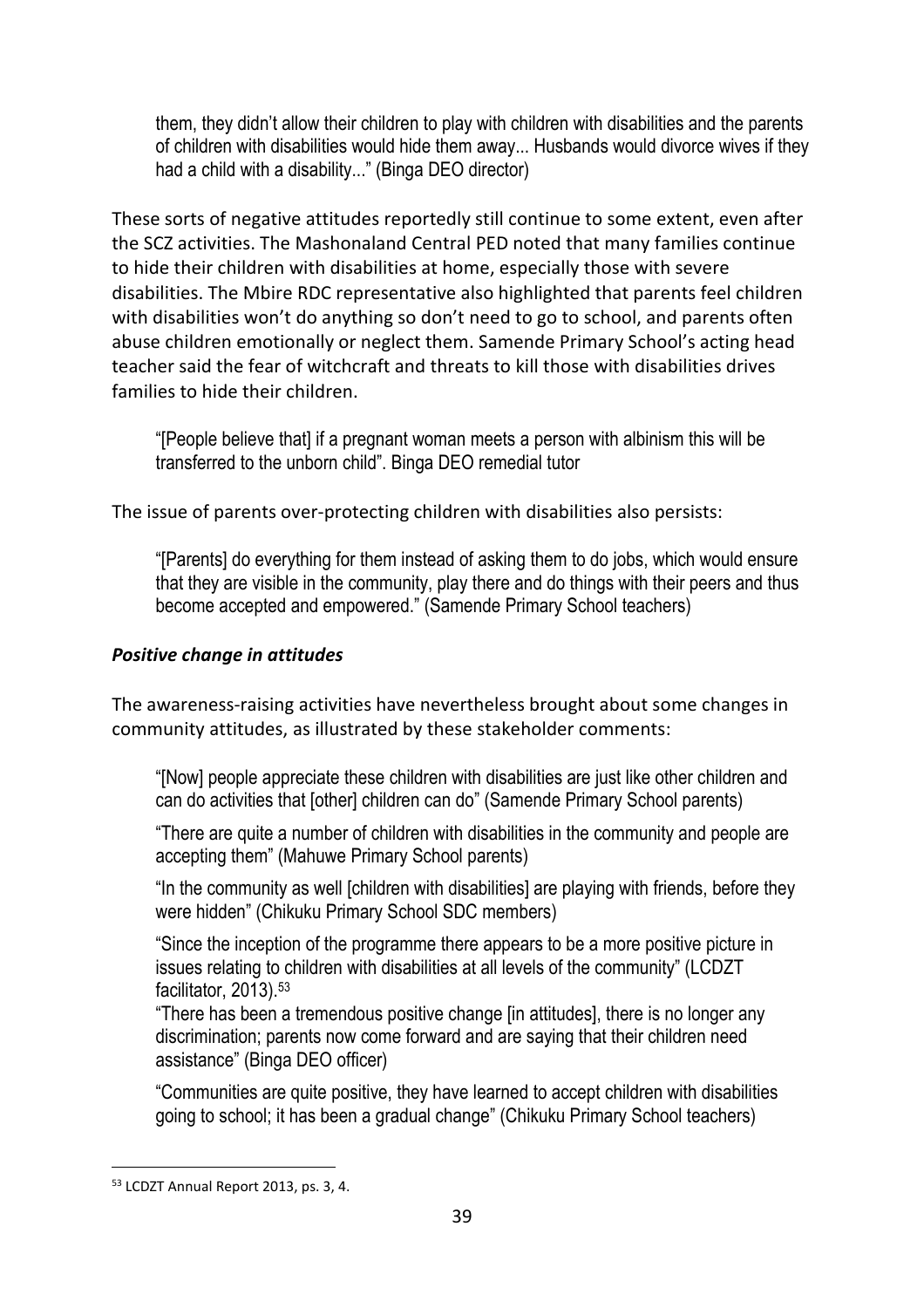Respondents also highlighted the need for further, ongoing community awarenessraising events, to reinforce messages among parents who have not yet understood or accepted the ideas about disability rights/inclusion, or to reach communities that have not yet been reached.

"Some parents may not have accepted the situation and need to be revisited with further awareness-raising" (Mbire DEO officer)

"[We need] trained people in inclusion in the communities so that they will raise awareness"… "[training] shouldn't only be in the schools" (Chikuku Primary School parents)

 "Communities need more sensitisation, especially since communities are becoming more inclusive but after-school life needs to be attended to as well" (Samende Primary School SDC members)

The system for ensuring that everyone in the community accesses information and advocacy messages relating to disability may not have worked as effectively as it could. The Binga DEO remedial tutor noted that not much training took place in the communities with village heads, community members and parents because "sometimes cascading hasn't happened".

#### **2.3.6. Respondents' views on out-of-school children**

Through the community awareness-raising events many children with disabilities now attend school. Others remain out-of-school, "especially those with multiple disabilities" (Mbire DEO remedial tutor).

Respondents such as Mahuwe Primary School teachers and the acting head teacher of Samende Primary School felt that other support groups, such as faith-based groups and business groups, could help to trace out-of-school children.

Mahuwe Primary School teachers suggested that parents of out-of-school children with disabilities could be encouraged to enrol their children by watching what other (enrolled) children with disabilities are able to do or achieve. Poverty, and thus the need for income generating projects to support families of children with disabilities with school costs, was also raised by some respondents.

Issues such as gender inequality and child marriage feature in the 2015-2018 SCZ plans, focusing on "keeping [girls] in school for their protection and development".<sup>54</sup> This is important because the UNICEF and MoHCC survey (2013) showed that fewer girls than boys with disability attended school, college or university.<sup>55</sup>

<sup>54</sup> SCZ SCN NORAD Framework proposal 2015-2018, p. 42.

<sup>&</sup>lt;sup>55</sup> Living Conditions among Persons with Disability Survey, Ministry of Health and Child Care, 2013, p. 29.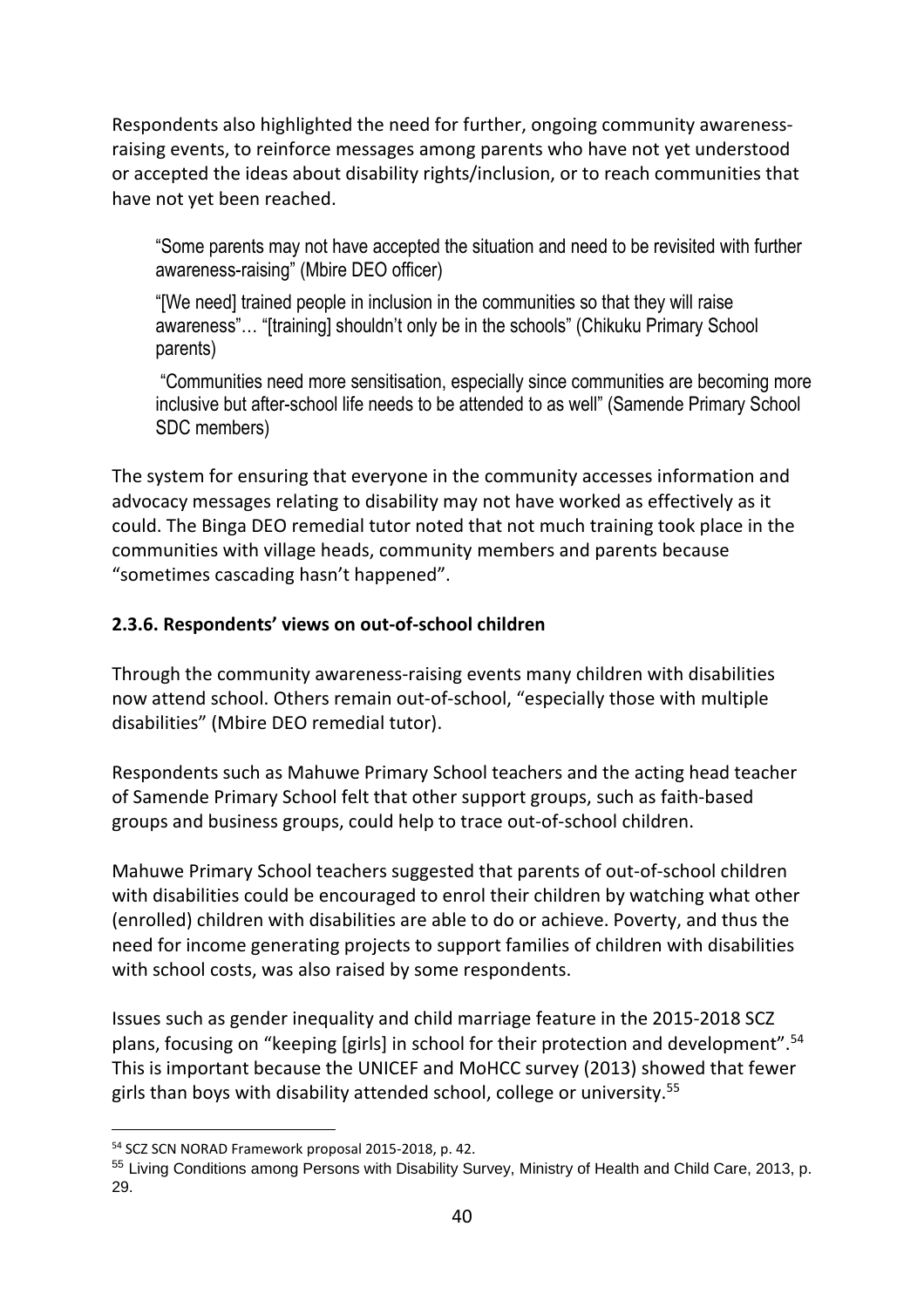#### *Travel to and from school*

Transportation was cited as a key reason for children with disabilities remaining out of school.

"Even with a wheelchair the ground is too uneven" (Samende Primary School parents).

"Schools are too far away from homesteads and parents can't carry them to school and back every day: there is poverty and parents do not have money for transport" (Mahuwe Primary School parents)

Children offered various comments:

"They need to be carried to school and there is no transport".

"It's difficult for them to walk to school".

"There are so many [children with disabilities] out there that there are not enough wheelchairs so they stay at home"

Teachers thought that it would be a good idea to give/lend bicycles to children with mobility impairments. These children are often late to school, and having their own transportation would help them be more punctual.

#### *Boarding facilities*

A challenge for families following the success of SCZ's awareness-raising activities has been the numbers of children with disabilities who live too far away from their local school. Schools have tried to mitigate against the lack of daily (accessible) transport by providing boarding facilities during the week. As a result, several primary schools are using/renting empty rooms or houses near the schools in which children with disabilities can board during the week. However, the facilities may not be suitable or clean, and/or there may be insufficient food or care for the children.

"The makeshift accommodation … is inadequate" (Mahuwe Primary School teachers)

Presently, the lack of accommodation for children with disabilities who cannot travel every day to school is limiting the numbers of children who can attend school.

#### *Transitioning to secondary school*

Many children with disabilities who attend and succeed at primary school drop out when transitioning to secondary school. Respondents noted that secondary school teachers have not received any inclusive education training. The UNICEF and MoHCC study (2013) noted that "more individuals with disability report completed primary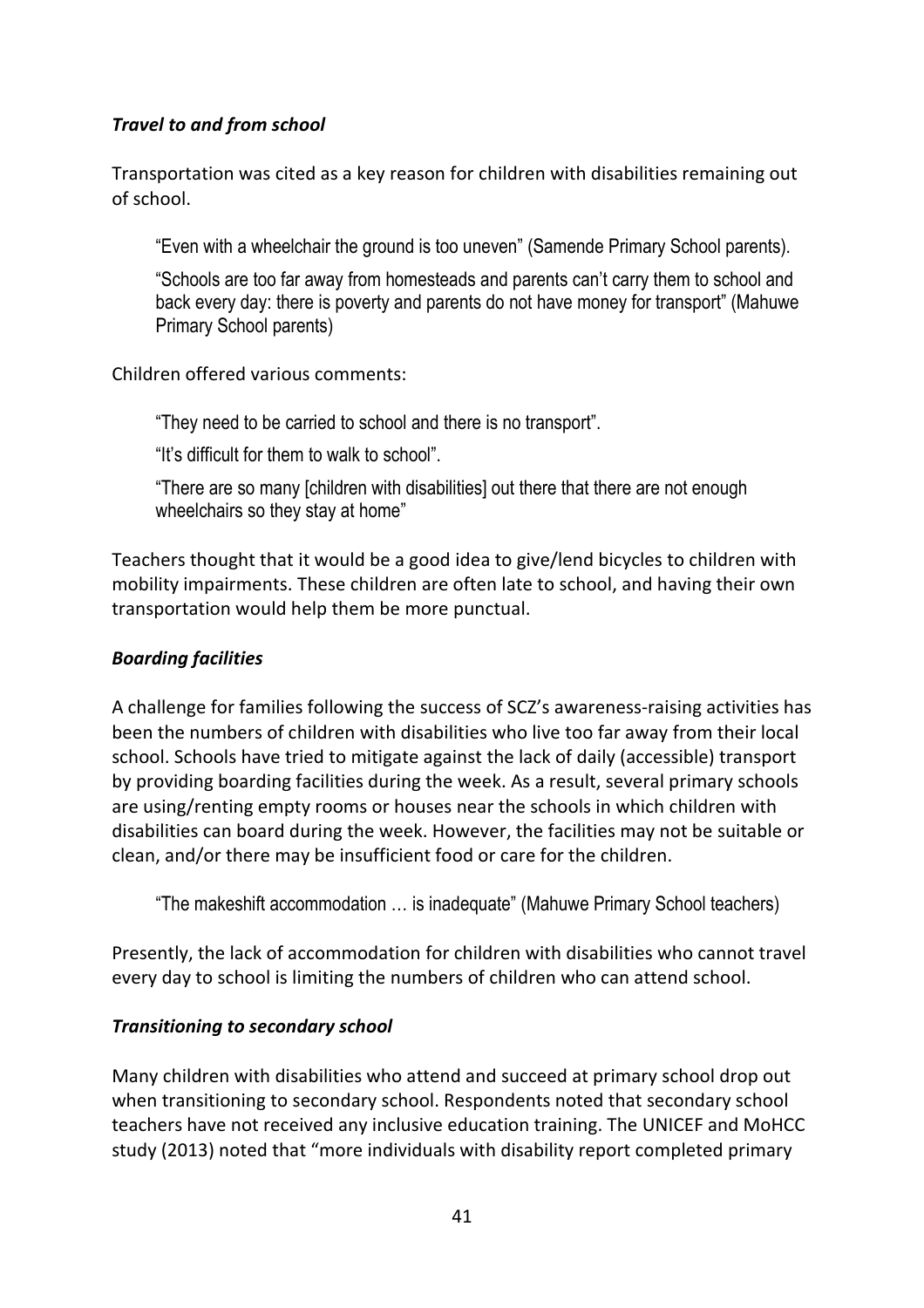education as their highest level ... This indicates a disadvantage for individuals with disability in the transition to secondary school and to O-levels".<sup>56</sup>

Respondents mentioned various individual cases of children who did or did not manage to transition successfully to secondary school. For example, Samende Primary School SDC members stated that two of their children with visual impairments had recently transitioned to Fatima Secondary School. The school has a number of children with disabilities and has a resource unit to assist their inclusion. In Chikuku Primary School, a boy with a mobility impairment was enrolled in the school following the awareness-raising campaign and he has recently graduated and is now attending a local secondary school. However, the DEO of Binga District observed that a girl with a hearing impairment, who was assisted in primary school by a signer,<sup>57</sup> transitioned to secondary school "but she has now dropped out because there are no secondary school teachers able to include her".

"The conducive environment here [primary school], embracing children with disabilities, needs to be duplicated in the secondary schools" (Mahuwe Primary School teachers)

#### **2.3.7. Respondents views on access to other services/agencies**

The consultant was not able to visit projects or formally interview field personnel working in other sectors. Education respondents were asked about inclusion in other sectors, however. Some felt that children with disabilities do not face discrimination when *accessing* other government agencies such as clinics, hospitals, and social services, but the services are often unable to help them.

"All [children] have access to services, no one pays to go to clinic or hospital" (Bikita District QLE head teachers)

"[Children with disabilities] are referred from clinics to specialists in hospitals. Unfortunately there are often no medicines at the hospitals" (Samende Primary School teacher)

"A child with epilepsy can't find pills but also parents don't have funds for transport to get to Binga clinic" (Samende Primary School parents)

"At times children with disabilities require the attention of social services. For example, their parents are very poor and cannot support them with even food, but the social services often do not have funding available" (Mahuwe Primary School SDC members)

#### **2.3.8. Respondents' views on screening, identification and assessment**

The Provinces' SPS psychologists have worked alongside the DEO staff and the LCDZT facilitator during the SCZ-supported community awareness-raising events. They have

<sup>&</sup>lt;sup>56</sup> Living Conditions among Persons with Disability Survey, Ministry of Health and Child Care, 2013, ps. 31-32.

<sup>&</sup>lt;sup>57</sup> A person who communicates or interprets via sign language.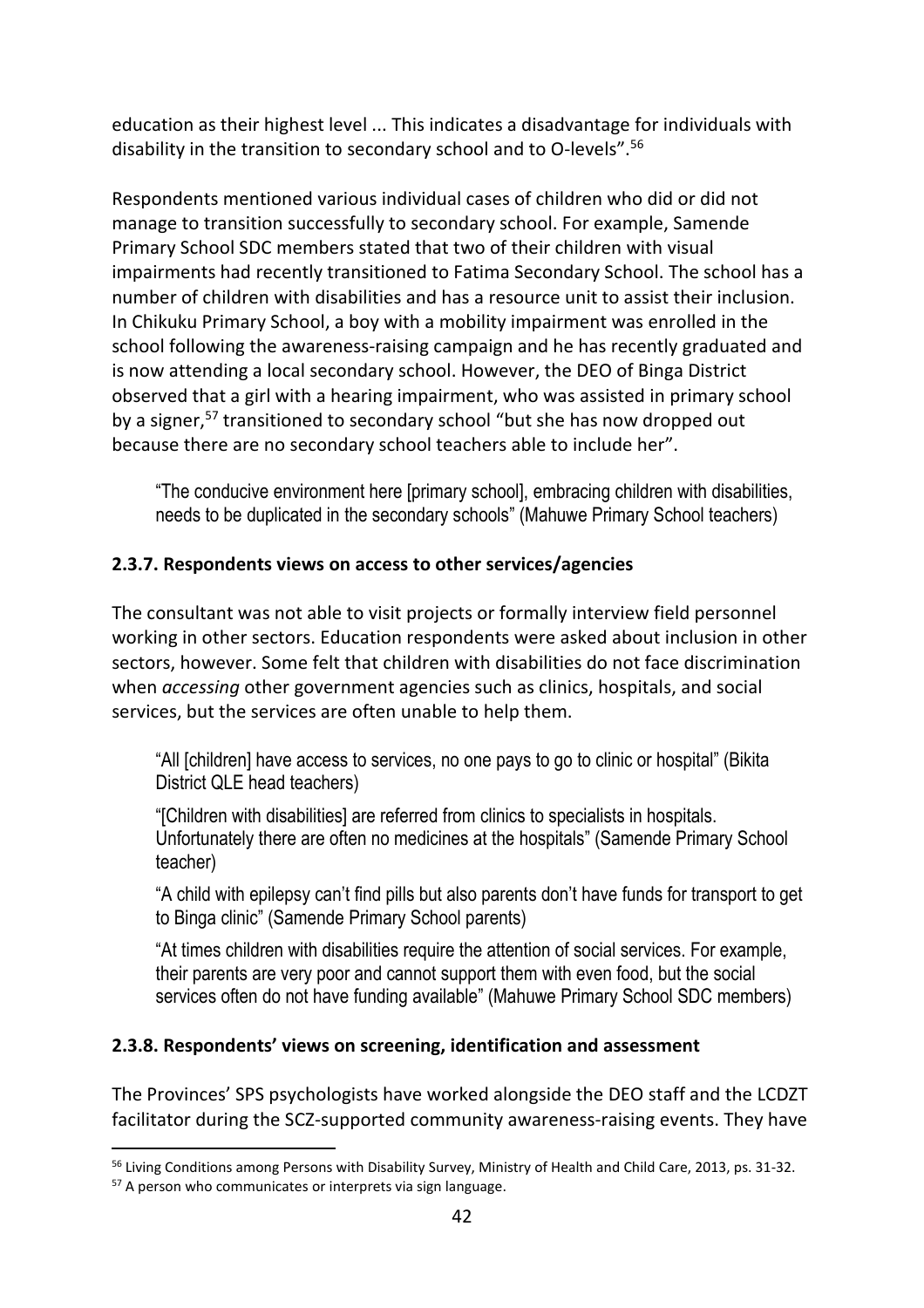also undertaken follow-up screening (which takes 15 to 30 minutes), identification and assessment of children with disabilities (e.g. hearing, visual and learning disabilities) in schools and in the communities. They make referrals to major hospitals if they are not able to identify the child's specific impairment themselves.<sup>58</sup> They often do this with the DEO remedial tutor. Unfortunately, the SPS undertake very few follow-up visits due to a lack of funding. Thus, many children with disabilities are screened, identified and then enter the school system, but often their needs are not assessed nor are they given appropriate support.

In Binga District, the DEO remedial tutor and an SPS psychologist have visited communities to screen, identify and assess children with disabilities and to encourage parents to take them to school. Some children have mobility impairments and they were provided with wheelchairs to use to go to school. One child entered Grade 7 (the end of primary school) and has "gone right through to Form 4 [in secondary school] now that he has a wheelchair. He has got good attendance and punctuality, and his sociability has improved; his friends push him to and from school". Eleven children with albinism were identified and went to Bulawayo, where they saw a specialist to be assessed for sunglasses and were also given sunscreen lotions. Children with hearing impairments were also identified and sent for assessment, but unfortunately there were no hearing aids available for those needing them.

In Bikita District, the DEO remedial tutor stated that he identifies children with disabilities in schools and communities and then writes to the SPS to ask for them to come and assess these children's needs. Masvingo Province has four psychologists but unfortunately without funding they are rarely able to travel to the rural areas. Occasionally there has been some limited finance available from SCZ or BSPZ (Better Schools Programme Zimbabwe). The SPS was described as "overwhelmed" and "if [children with disabilities] do manage to get assessed often the SPS do not have funds to supply the required assistive devices".

In Mbire District, the DEO remedial tutor stated that he does a lot of awarenessraising and screening in the rural areas, but "it all depends on the availability of funds". The identified children with disabilities should be assessed by one of Matabeleland North Province's eight SPS psychologists. Lack of funding means they visit the districts rarely (e.g. the last time the psychologist visited Mbire District was in September 2014, when 40 new children with disabilities were identified and assessed with SCZ support).

<sup>58</sup> LCDZT facilitator, pers comm.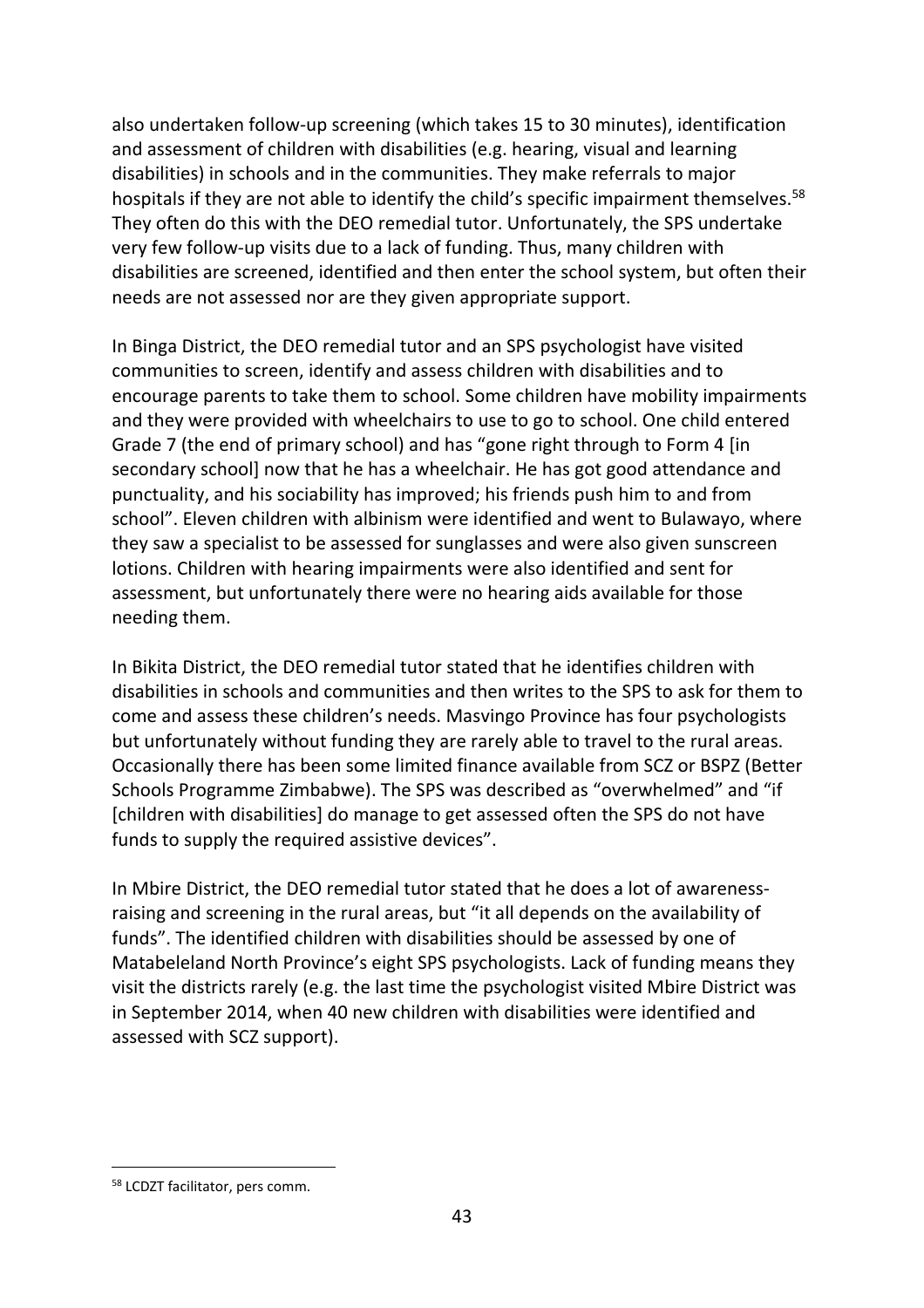#### **2.3.9. Respondents' views on SCZ's support to activities in the community**

Respondents in all three districts remembered a number of activities which SCZ has supported over the years. Many did not initially identify the inclusive education programme as one which SCZ has supported (SCZ funded it) since it was led by LCDZT, the DEOs and the SPSs.

In schools, respondents said that SCZ has assisted with:

- providing educational resources such as Braille machines, library books and text books
- providing ECD teaching resources and outdoor equipment and built ECD outdoor play areas
- creating HIV and AIDS clubs and dramas
- building ramps, disability-friendly toilets with seats, handrails and wider entrances, level and even pathways, level and even assembly areas (see photograph in Section 2.3.3.)
- building teachers' houses.



Accessible toilet (far right) at Chikuku Primary School, Chikuku, Bikita District

In the communities, respondents said SCZ has assisted with:

- dam wall construction
- renovating boreholes, donating elephant pumps
- building latrines
- building dip-tanks
- income-generation projects such as the livestock exchange programme and donating goats to families
- giving food aid, targeted at poorest families
- helping poorer families, such as paying children's school levies and providing school uniforms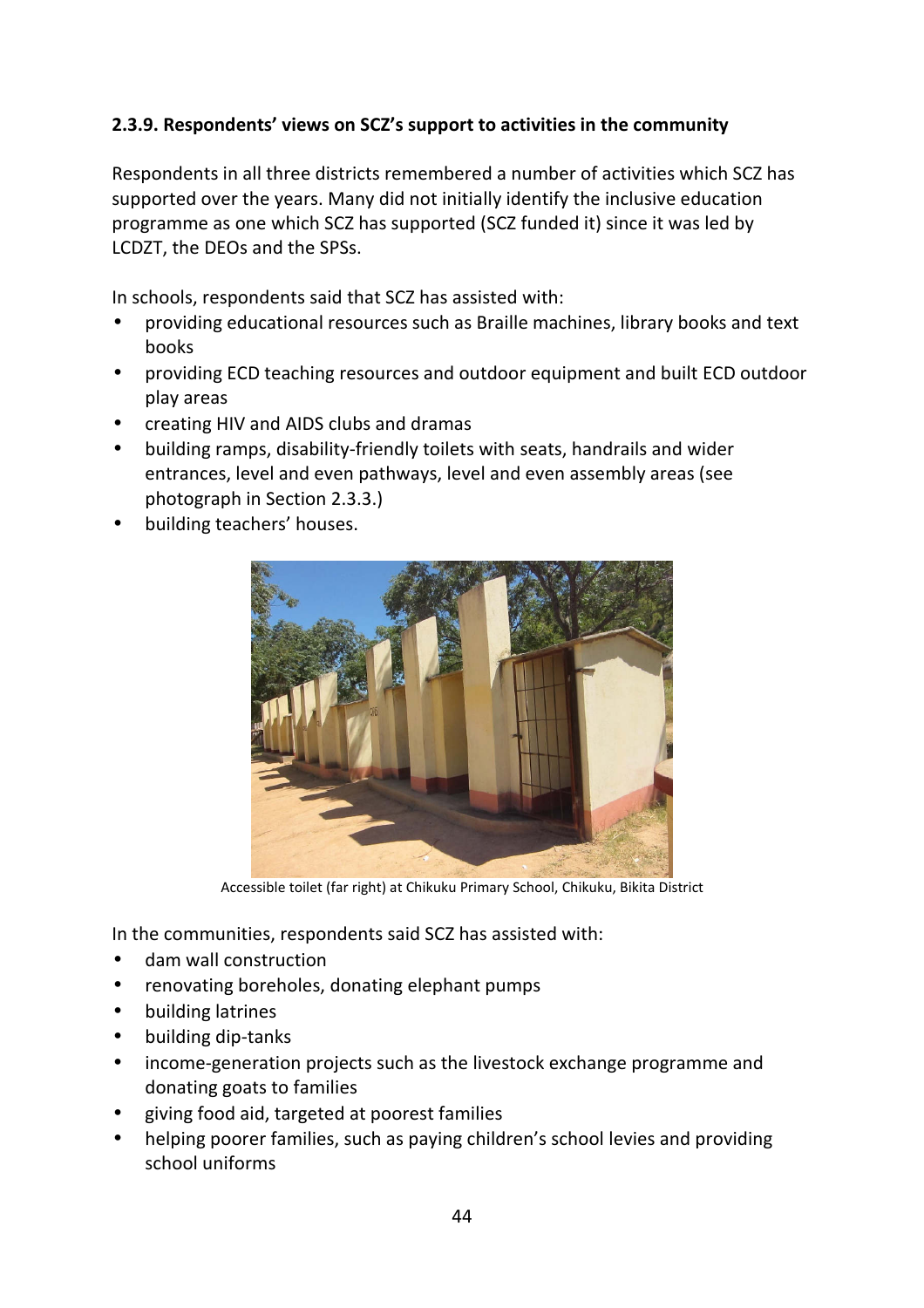• assistive devices such as hearing aids, spectacles, walking sticks, wheelchairs and "bicycles for children with walking difficulties" (Mahuwe Primary School teachers).

SCZ was remembered as having facilitated workshops on:

- action research
- creating conducive teaching and learning environments
- child-friendly schools
- child protection
- child rights governance
- inclusive education
- inclusive ECD
- DRR
- fighting teenage pregnancy
- reading programmes
- children's voices/children's involvement in decision-making
- QLE.

One Bikita District QLE head teacher summed up the SCZ workshops they had previously attended by stating: "the new QLE project is summative of all SCZ's previous workshops". Chikuku Primary School SDC members noted that SCZ had funded a delegate exchange visit to Mhangura in 2013 to observe how two schools had worked to become more inclusive.

### **2.4. Project cycle and monitoring and evaluation (M&E)**

As noted in Section 1.3, the consultant's curtailed field research opportunities reduced the amount of time the consultant was able to spend with SCZ staff discussing 'internal' issues such as project management systems and M&E processes. The findings therefore focus more on M&E in relation to the inclusive education programme than in relation to SCZ's systems overall.

SCZ staff noted that their education projects, such as on ECD and inclusive education, monitor and evaluate disability in their reports. The consultant was able to access various progress reports from the LCDZT/SCZ collaborative work. A SCZ officer also stated that disability "is one of the top priorities during baselines".

The Binga DEO remedial tutor stated that the ECD project has undertaken a small baseline study (2012) following 48 families of ECD-involved children with disabilities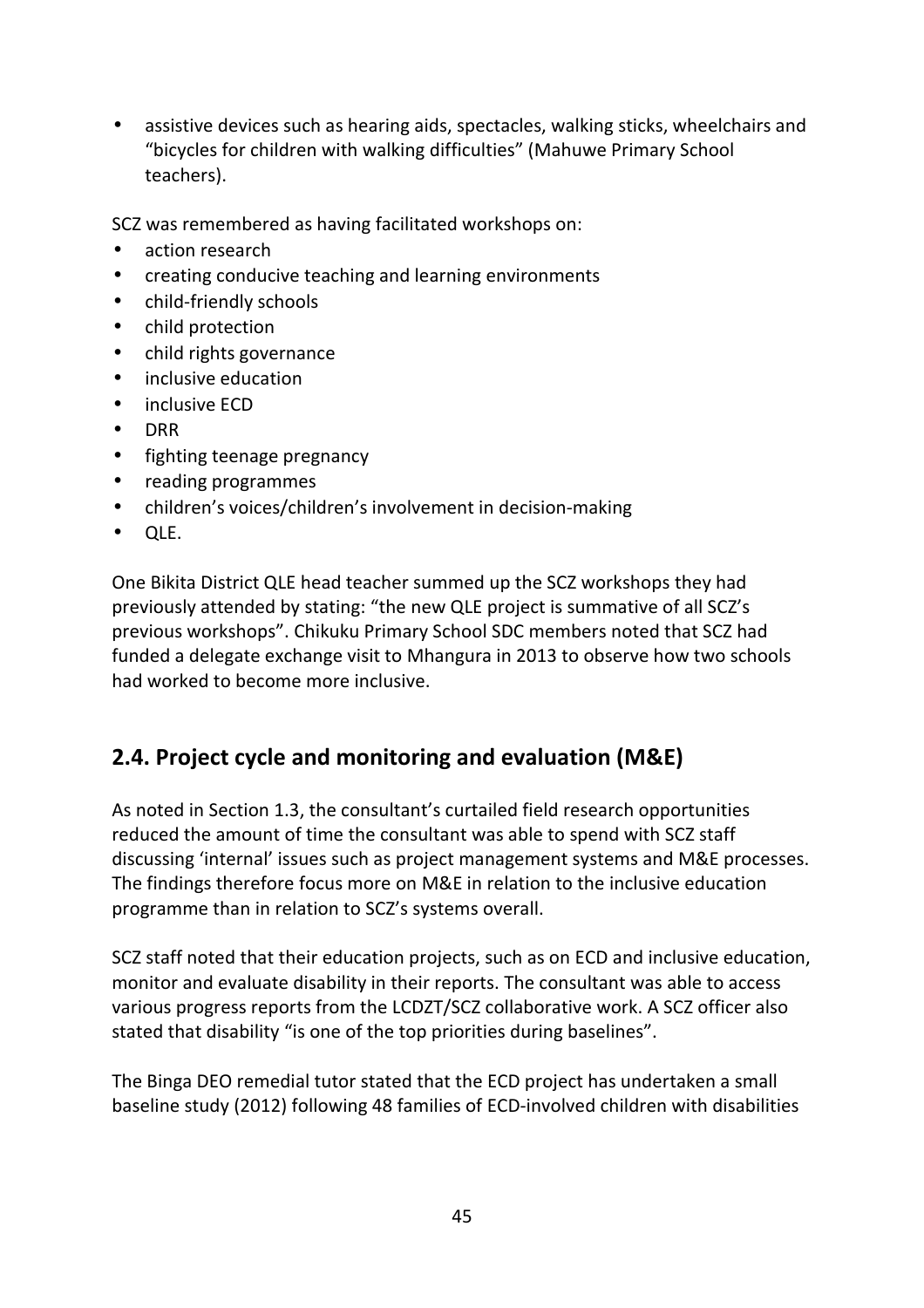over four years.<sup>59</sup> Presently, over 100 children with disabilities have been identified, of whom 15 are albino children.<sup>60</sup>

The Binga ECD project's categories of disability are:

- Hearing
- Visual
- Physical disability
- Mentally [challenged]
- Deaf
- Epilepsy
- Speech disability.

The inclusive education programme documentation refers to only four main categories of disability:

- Hearing impairment
- Visual impairment
- Physical disability
- Mentally challenged.

The LCDZT facilitator noted that during the inclusive education planning stage the baseline survey did seek to identify children with disabilities.

"[The survey] determined the attitudes of people and their willingness to accept the programme as well to get an overall feeling of the numbers of children with disabilities in school and those out of school and to find out why these children with disabilities are out of schools as well as finding out how the communities feel the problems can be addressed" (LCDZT facilitator).

He also noted that the project

"[monitors] retention in school, daily attendance through registers, progression to the next grade, numbers of children with disabilities enrolled as well as their pass mark through written texts in schools, the numbers of community members reached, teachers trained and their level of uptake of inclusive education methodologies, and number of schools adapted. [These] are all indicators used to measure progress in the programme".<sup>61</sup>

The Mbire DEO remedial tutor and the Mashonaland Central Province SPS psychologist argued that although the clustering training and awareness-raising was

<sup>59</sup> SCZ Binga Inclusive Education Baseline Report, 2012.

 $60$  "A total of 179 households with at least one member with albinism were identified giving an estimated prevalence of 0.03%. This amounts to 3 900 individuals based on the 2012 population census results". Living Conditions among Persons with Disability Survey, Ministry of Health and Child Care, 2013, p. 25.

<sup>&</sup>lt;sup>61</sup> LCE facilitator, pers comm.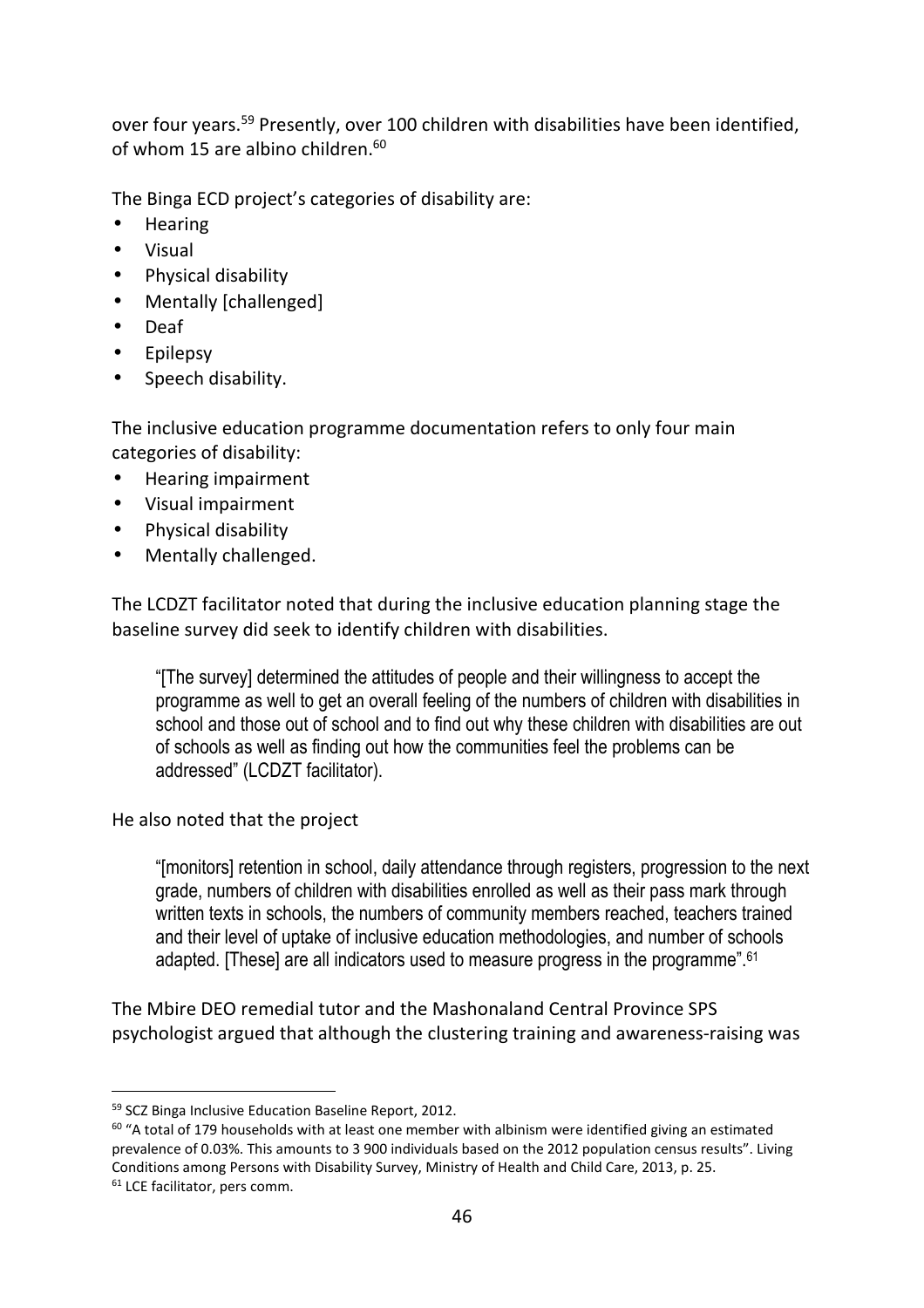delivered, the cascading in schools (by the trained selected teachers) and communities (by the trained selected community members), needs monitoring.

"The district office should be able to check so they [teachers/community members who have been trained] don't lie" [about cascading in their schools/communities]".

Unfortunately no funding is available for the DEO to undertake a follow-up visit and check whether cascade training has occurred.

SCZ staff noted that the organisation's non-disability-specific programmes do not include a focus on disability in their M&E. They were aware of children with disabilities during surveys undertaken within non-education thematic projects (projects not directly aimed at children with disabilities), but were not recording these children as a separate group. For example, they were recording children with disabilities under the group of "OVCs".

However, an SCZ officer stated:

"In the new approach currently being put in place all thematic areas are integrated [which] will ensure that all activities have the component of inclusion of children with disability".<sup>62</sup>

#### **Recommendations**

In future, SCZ may need to take steps to ensure that when any project is collecting information about potential beneficiaries or children participating in the project, they collect information about children with disabilities. Data would ideally be disaggregated by disability and (where possible/relevant) by types of disability, with steps taken to clarify definitions of different impairments.

All SCZ's thematic projects could take steps to explicitly plan for the inclusion of children with disabilities. Projects could ensure that children with disabilities are involved in and have access to project events and activities, and ensure that their views are collected and recorded during M&E processes.

SCZ may also need to do some work on how it defines groups of children. For instance, currently a wide range of children with different impairments and needs are grouped under the term 'mental challenges'. The term currently seems to encompass everything from mental illness to cognitive impairments, learning difficulties and emotional, social and behavioural difficulties. SCZ or stakeholders are not necessarily clearly understanding who these children are and what their needs are. Such a broad 'catch all' category is not in line with international norms. Collecting and analysing disability data across SCZ's projects

<sup>62</sup> SCZ officer, pers comm.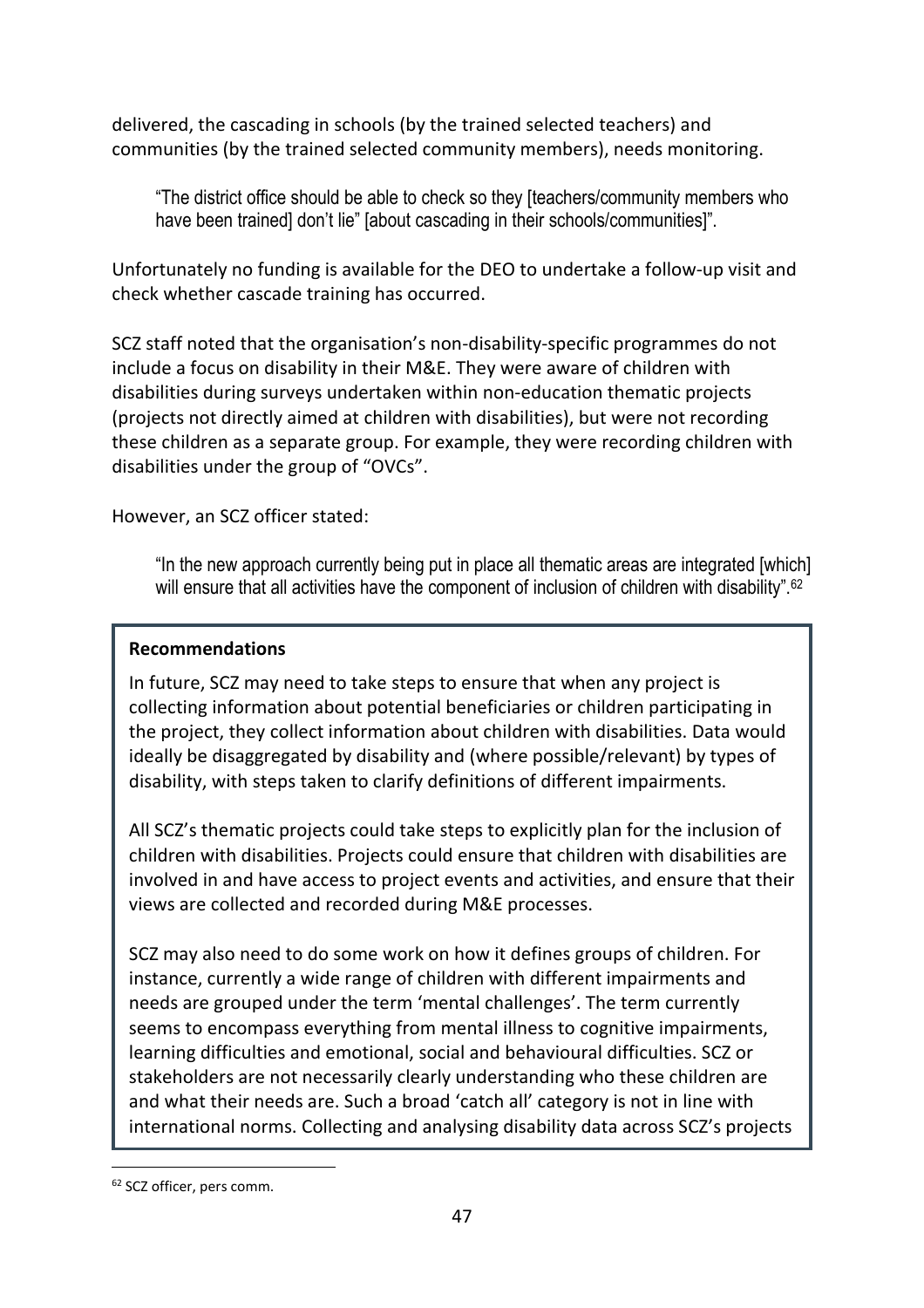would also be easier if all projects used similar terminology and groupings for children.

More investment may be needed into ongoing monitoring, for instance to follow-up training activities to see if/how the intended cascade process is working, or to find out what needs to be done to improve the process (or to replace it with a different process for sharing learning and experiences).

## **2.5. Participation, consultation and collaboration**

#### **2.5.1. Consultation at the level of project design/development**

Respondents provided a mixed picture of the extent to which SCZ has consulted stakeholders in relation to the design, development or running of the education projects.

The Bikita District QLE head teachers mentioned that in 2014 pupils' reading was assessed and their standards were identified as poor. The schools suggested to SCZ that their teachers needed training and this resulted in SCZ implementing a reading programme. They also stated that SCZ interviewed teachers before the child rights, inclusive education and QLE training programmes were designed and delivered.

Samende Primary School teachers stated that SCZ had not consulted them until this review meeting. The parents added that although they were not directly consulted by SCZ, their SDC had sought advice from them and other community members, for example, "last year when they were improving the walkways". The SDC members were more frank stating: "they [SCZ] come and ask what we think, but they have already decided [what they want to do]".

Chikuku Primary School teachers noted that at SCZ meetings the teachers gave ideas for inclusion, such as building ramps and making other infrastructural changes. The teachers helped with the work, such as moulding bricks, and they bought sand and paid half of the builders' costs.

A SCZ officer acknowledged that children with disabilities are not consulted at key project cycle stages but that this "is in the pipeline".<sup>63</sup> For example, the new SCZ framework proposal for 2015-2018 details to some extent future consultation of children in the health programme: "beneficiary groups will be engaged in the

<sup>&</sup>lt;sup>63</sup> SCZ officer, pers comm.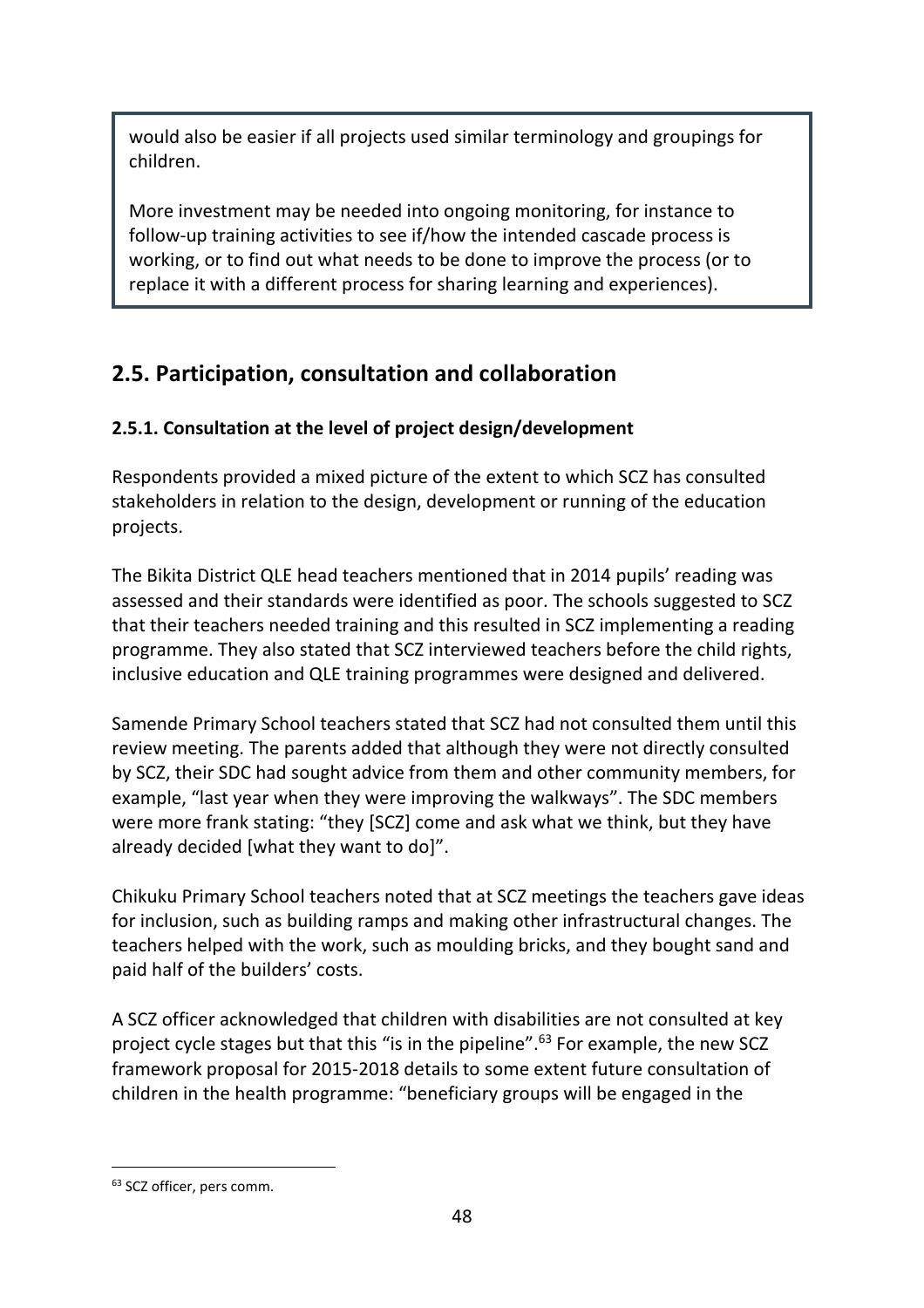consultative, planning, implementation, monitoring and evaluation". Consultation of children with disabilities is not mentioned in future education work.<sup>64</sup>

#### **2.5.2. Children's voice/participation**

Overall the situation of child participation/voice in Zimbabwe is not good:

"Zimbabwe has no clear policy which promotes the participation of children in decision making processes such as budgeting and peace building. Consequently, child participation is upon the 'benevolence' of the policy and decision makers whose decisions on child participation are compromised by an entrenched notion within communities of 'seeing' and not 'hearing' the child; ultimately, children's voices are hardly heard especially in remote and hard to reach communities". 65

The LCDZT facilitator concurred that within DPOs and NGOs children's participation "is at a very low scale as the adults plan for the children in most cases, the belief being [among adults] that children are incapable of making decisions"

However, SCZ has made progress in relation to promoting children's participation/voice. For instance, SCZ stated that within its CRG work:

"Awareness creation among children and communities on child rights and child participation has resulted in the appreciation of the value of involvement of children in decision making processes at local and national level. The Government has shown this commitment through undertaking a consultative process with children from various child led groups, while collecting information that fed into the State party report to the ACRWC [African Charter on the Rights and Welfare of the Child]".<sup>66</sup>

SCZ has also provided technical and financial support to children, including Child Led Groups, to enable them to engage with the local authorities on issues affecting them in their communities, such as the issue of birth registration, disability and allocation of resources to children's initiatives.

"[Following the adoption of the new Constitution and elections in 2013] "the existence of vibrant child led groups (Save the children supported), Junior Parliamentarians and Senior Councillors provides space and structures through which the programme can escalate child participation and children's voices in decision making processes".<sup>67</sup>

<sup>64</sup> SCZ SCN NORAD Framework proposal 2015-2018, p. 43.

<sup>65</sup> SCZ SCN NORAD Framework proposal 2015-2018, p. 13.

<sup>&</sup>lt;sup>66</sup> SCZ Country Annual Report, 2013, p. 5.

<sup>67</sup> SCZ SCN NORAD Framework proposal 2015-2018, p. 16.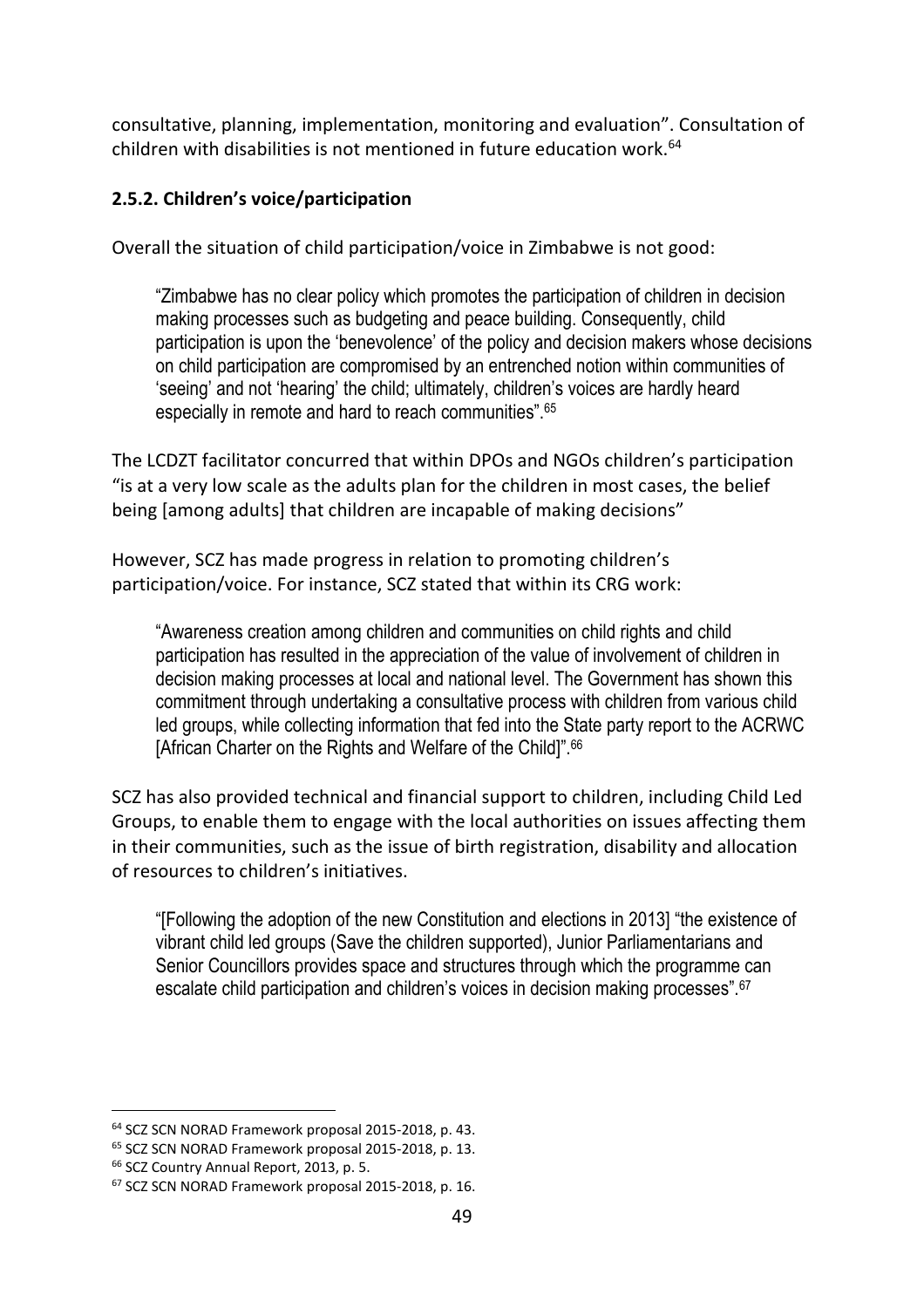Nevertheless, entrenched attitudes remain and SCZ wants to get more community leaders and opinion makers involved in promoting child participation.<sup>68</sup> Further, SCZ's latest plans seek to ensure that:

"…the voices of girls and children living with disabilities are not swept under. In addition to this, the [Child Rights Governance] programme will collaborate and support campaigns and initiatives to promote inclusion and meaningful participation of children living with disabilities and the girl child in decision making processes at national and local levels".<sup>69</sup>

#### **2.5.3. School-level consultations with children**

Chikuku Primary School SDC members mentioned that they had consulted the pupils before the recent building work. Children with disabilities had suggested the new pathways with bridges over the flood channels that carry rainwater away from the school grounds The parents stated that their children, including children with disabilities, were involved in the construction work, for example, painting the pillars holding up the roofs outside the classroom. They also helped to carry water and bricks [the consultant witnessed this at the end of the day when he visited].

At Samende Primary School, the teachers and SDC members stated that the SDC speaks to the children, including children with disabilities. The school has a junior SDC committee whose members (children with and without disabilities) discuss issues with their peers. The junior SDC then meets with the SDC and discusses issues raised by the pupils. This information is then related to SCZ when its staff visit the school. The pupils have expressed their concerns about school levies being too high, the lack of text books and uniforms, and the need for a secondary school block, which is now being built behind the existing primary school.

During the Bikita District QLE head teachers' focus group discussion, the interviewees were asked if children were consulted. They stated that both children and parents were recently asked for suggestions about ways to use the school improvement grant. The pupils were asked what they needed, and children with disabilities were included in the decision-making process. Their participation included:

- pupils discussed and agreed their own school code of conduct
- pupils chose their own monitors and prefects
- pupils chose their sports kit colours
- pupils allocated which classrooms each Grade would learn in to ensure that Grades 6 and 7 didn't always learn in the old blocks – they rotated the classrooms between Grades.

<sup>68</sup> SCZ SCN NORAD Framework proposal 2015-2018, p. 17.

<sup>69</sup> SCZ SCN NORAD Framework proposal 2015-2018, p. 43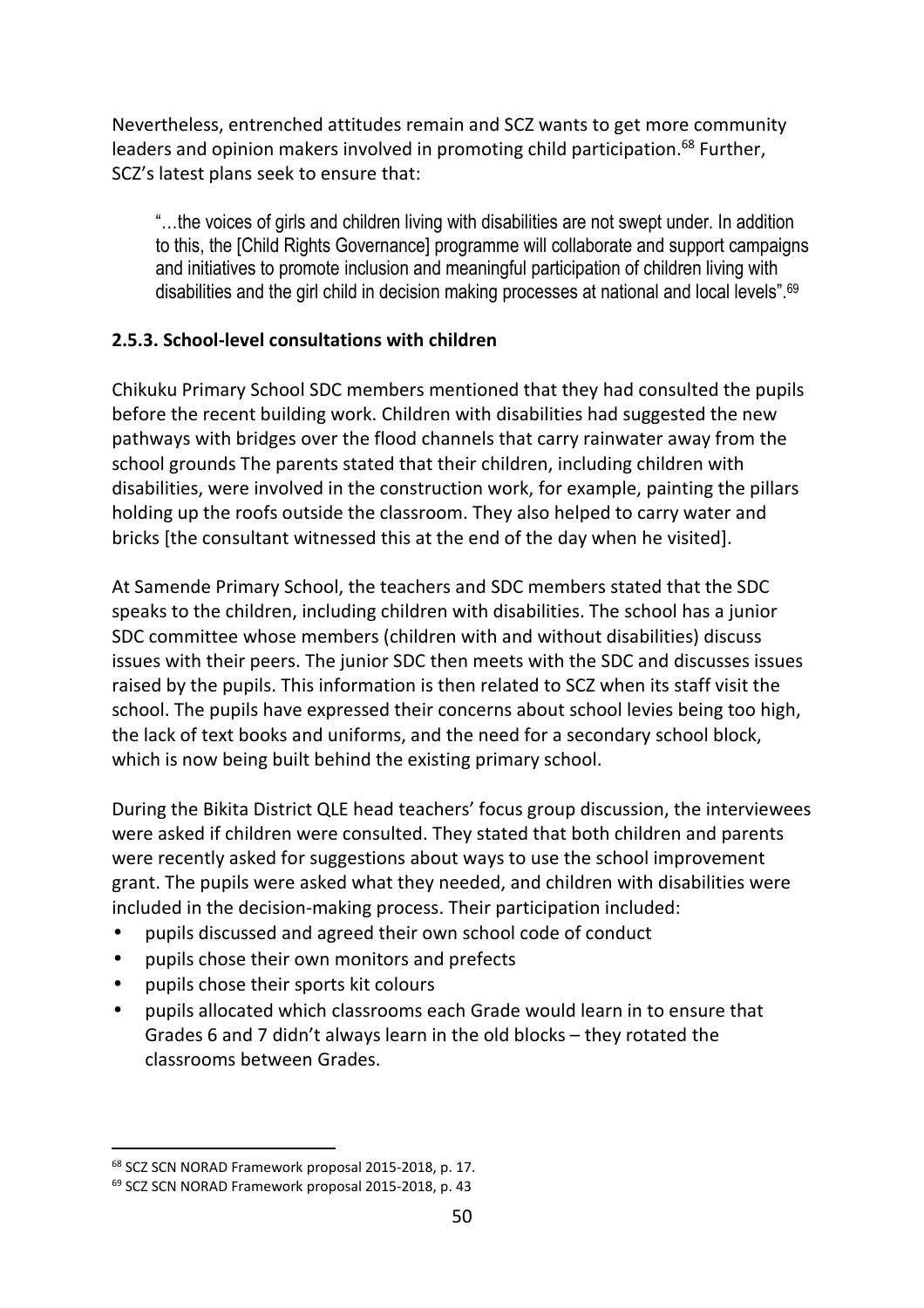#### **2.5.4. Collaboration with other organisations**

The review was mostly able to document the collaborations between SCZ and LCDZT and MoPSE in relation to the inclusive education programme. Meetings with a wider range of organisations were not possible. The LCDZT facilitator noted that:

"A number of DPOs and NGOs are actively involved at various implementation levels to reach out to influence policy makers, government officials to embrace disability and development in all their programmes. Others are directly involved in the empowerment of people with disabilities through support with education as well as targeting adults with livelihood programmes. But there is still need for more involvement so as to provide tailor made sustainable interventions".

LCDZT and SCZ are part of an Inclusive Development Forum. This is co-ordinated under the auspices of the University of Zimbabwe, but "needs strengthening". The LCDZT facilitator argued that the forum was very useful and effective as an "advocacy platform" and also explained that:

"We have conducted national forums targeting strategic partners such as INGOs, NGOs and DPOs with a view to build a combined advocacy strategy [around disability issues] and it is certainly adding on to the much needed voice".

The forum members include teachers colleges, universities, NGOs and DPOs and offers what the LCDTZ facilitator called a "rich learning environment for information sharing on disability issues". It has already shown itself to be a platform for engaging policy-makers (e.g. engaging with a senator from Parliament who represents the interests of people with disabilities).

SCZ's relationship with MoPSE is good. In the 2013 annual report, SCZ stated that:

"[MoPSE] is appreciative of the [QLE] tool to have a holistic understanding of the school, community, children and learning dynamics".

However, during the review, some issues were raised regarding the SCZ/ministry relationship. SCZ should liaise and meet with the Disciplinary Services Department in MoPSE, who report back to the PS. However, the new PS argued that MoPSE headquarters did not know about SC's work in the provinces.

"It would be better if we [MoPSE] know at this level [headquarters] what is going on [so that SCZ] focuses on areas we are coming from" (MoPSE PS).

She noted that MoPSE recently undertook a curriculum review but had not engaged with SCZ on it "because SCZ is working at the provincial level". The PS also explained that SCZ had been absent from a recent MoPSE retreat at which participants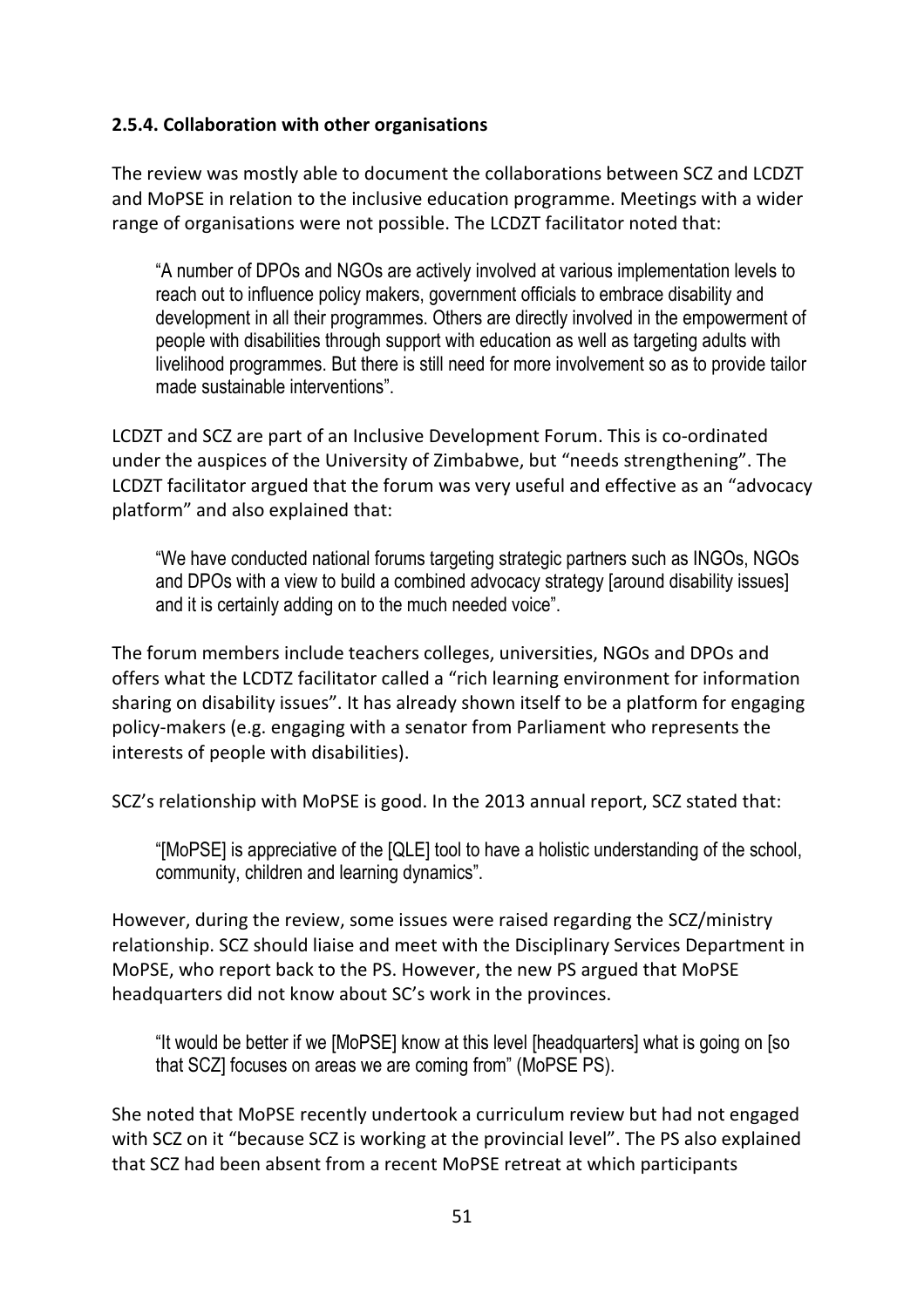discussed MoPSE's new strategic plan. She expressed a wish for SCZ, other NGOs and MoPSE to plan more collaboratively to avoid fragmented initiatives and improve impact.

#### **Recommendations**

The new framework proposal for 2015-2018 is explicit that the voices of children with disabilities should be heard and included in decision-making. To achieve this, SCZ may need to develop/find easy-to-use guidance for its staff/partners on how to facilitate children with disabilities to participate. This would cover: how to seek out and encourage children with disabilities to engage in consultation or advocacy process; how to make events accessible; how to support communication needs for children with sensory or learning disabilities; what types of participation are needed for the different purposes the children with disabilities are engaging with the consultation process.

SCZ could again work in partnership with LCDZT (and/or other disability NGOs or DPOs) to train/advise staff on including children with disabilities in consultation or advocacy processes. Such work could be mutually beneficial: SCZ staff could learn more about supporting people with disabilities to have a voice, and the disability organisation staff could learn more about child rights and child participation/voice (as many DPOs remain adult oriented).

## **2.6. Staff knowledge/skills and awareness**

SCZ's reputation for good work around children with disabilities seems strong:

"[[SCZ] is recognised as the leading organisation in advocating the rights of children with disabilities not just by the MoPSE but also by other NGOs, in the country and other neighbouring countries such as Zambia, Malawi, Botswana, South Africa, etc, where LCD runs [inclusive education] programmes" (LCDZT facilitator)

The extent to which SCZ staff possess knowledge or skills on disability is not so clear. According to one SCZ respondent, three SCZ staff members have teacher education backgrounds "that introduced them to the basics of inclusive education". However, the organisation's SEN specialist recently left and so SCZ does not currently have anyone with that particular skill set.

"…[other] current staff have basic knowledge and understanding of disability as it relates to programming and promoting the rights of all children" (SCZ officer)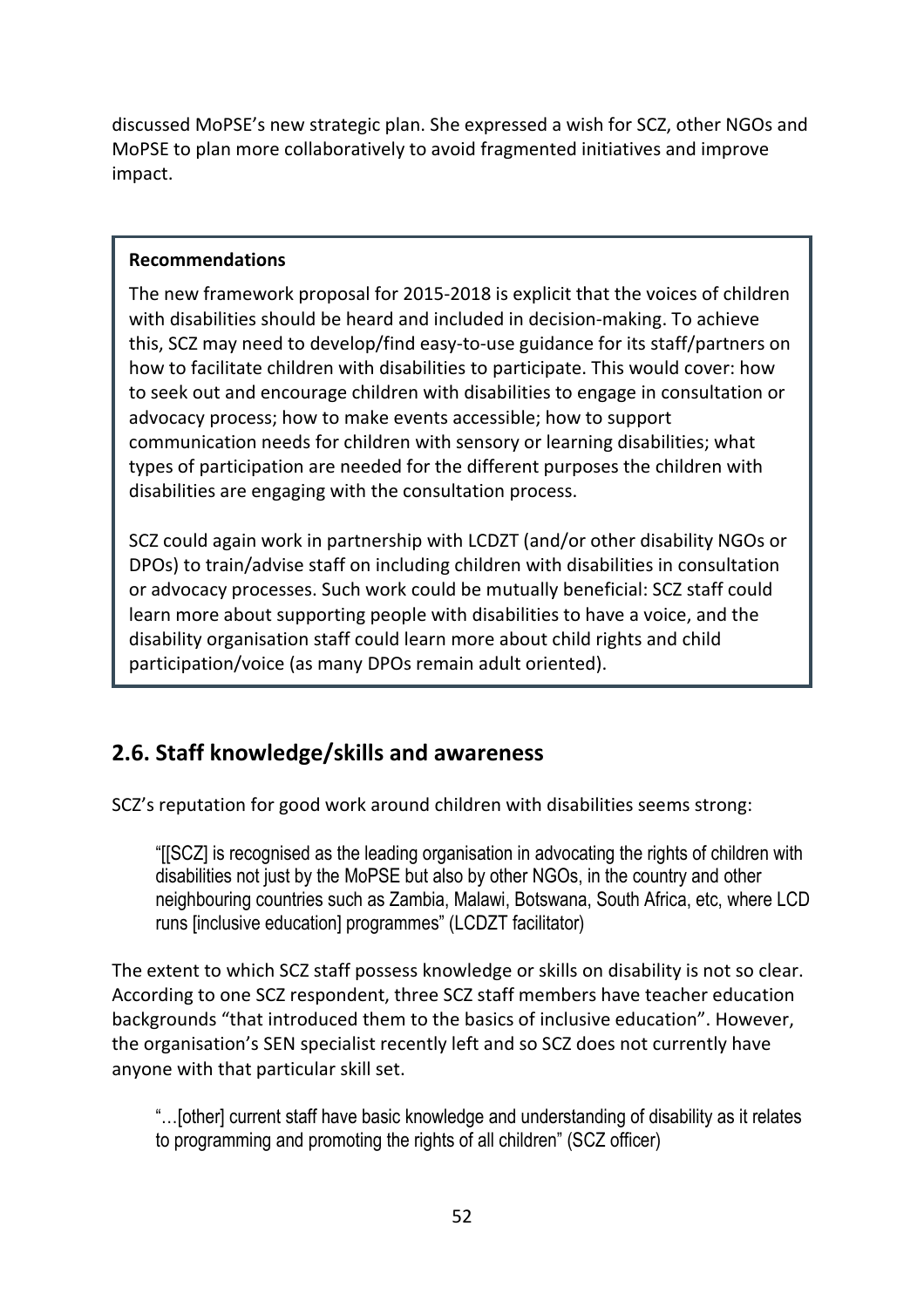SCZ and LCDZT have conducted inclusive education training for universities, teachers' colleges, MoPSE personnel at national level, and other international NGOS such as World Vision and Plan international.<sup>70</sup> However, only SCZ staff working in the education thematic area have participated in disability awareness raising sessions:

"The rest [of the staff] are still to be trained"…"More needs to be done for staff to effectively integrate inclusion into CRG, Child Protection, Health and even DRR" (SCZ officer)

There is also a need for more learning within the inclusive education programme, and a need for SCZ to share what it has learned:

 "[my colleagues need to] share lessons with other countries conducting similar programmes, conducting baseline surveys and creating case studies" (LCDZT facilitator).

#### **Recommendations**

Respondents during the field visits often raised the subject of the need for ongoing awareness-raising and advocacy. They felt that SCZ has made a good start towards the inclusion of children with disabilities in families, communities and schools, but negative attitudes and stereotyping remain.

At organisational level, it is accepted that only a few (principally education project) SCZ staff have received some training about disability and the inclusion of children with disabilities into the community.

In order to ensure that there is more on-going awareness raising there is a need for disability awareness to be part of other thematic activities too, beyond education. Stakeholders involved in education activities are likely to be touched by SCZ's other sectoral work (e.g. health). If other sectors are also conveying basic messages about disability rights and equality then the accumulative impact on stakeholders' understanding and attitudes will be greater. All SCZ staff members ideally need to participate in some core disability awareness sessions, and if possible receive more in-depth training to help them turn positive attitudes into practical changes on the ground.

To facilitate greater disability 'buy-in' within other sectors, and enable sectors to share with each other their experiences of supporting/including with children with disabilities, SCZ could ask each thematic area to identify a disability focal point (someone who has an existing interest/skill or willingness to learn). These focal points could meet regularly as a group. Their role would be to exchange

<sup>70</sup> LCDZT facilitator, pers comm.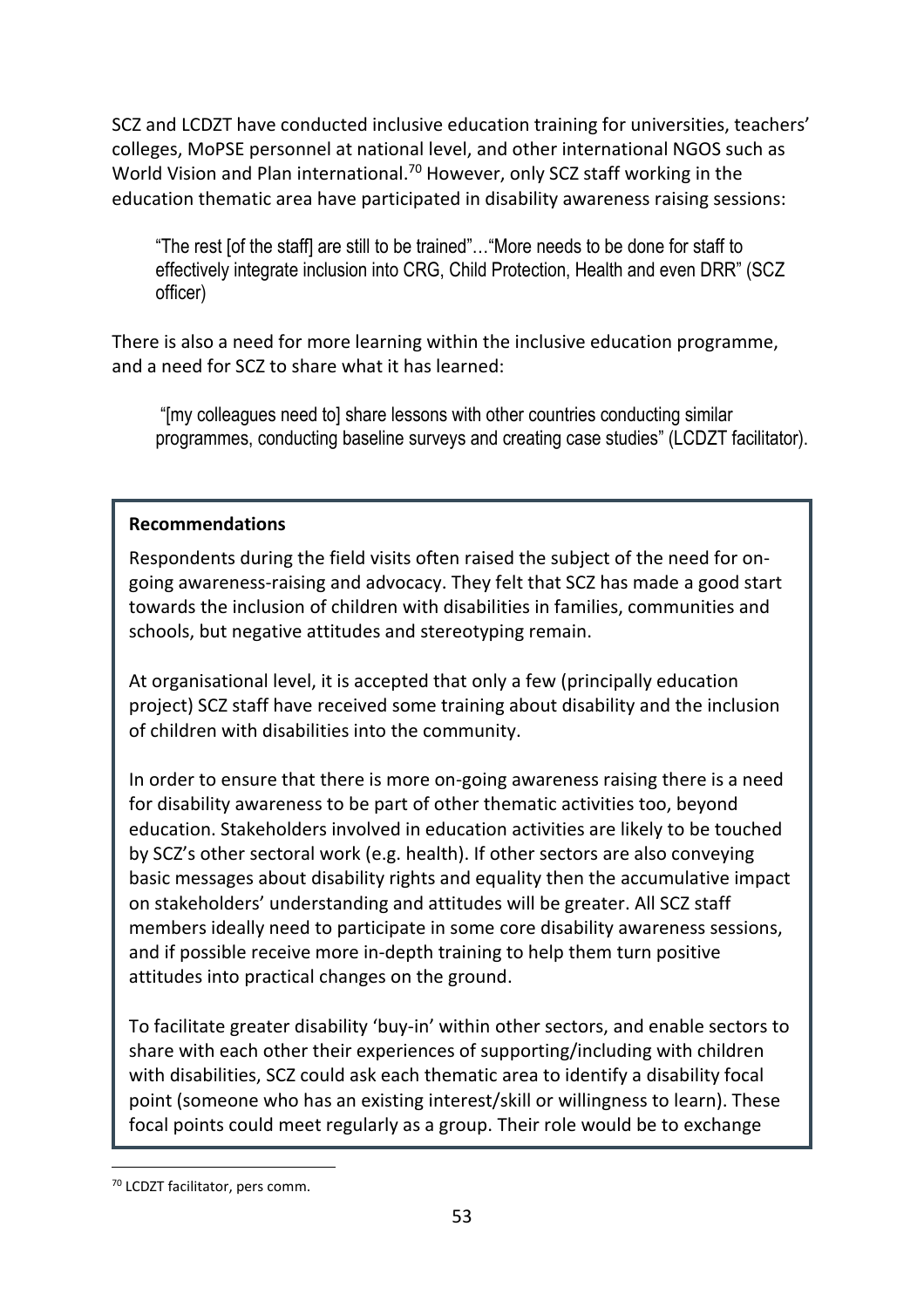experiences from work on their sector and to undertake other learning tasks around disability, and advocate with their sectoral colleagues for children with disabilities to be considered/included.

It could be useful for SCZ to develop a clear, yet simple/achievable strategy for including children with disabilities, and ensure this is accompanied by a clear plan for staff/partner capacity building and for monitoring the strategy.

### **2.7. Advocacy work**

Within its proposed framework for 2015-2018, SCZ aims to improve the "primary school education cycle completion rate and transition to secondary for all children, including children affected by disability and other vulnerable children" (expected result 3.1). $71$  The proposal argues that advocacy is important to achieve this expected result and outlines the following activities: advocacy meetings with local communities and SDCs to encourage parents to enroll their children in school; and meetings and campaigns with local leaders (village heads, councilors, religious leaders).

The proposal also indicates joint activities with the CRG thematic area to engage with national and local government and Education Parliamentary Portfolio Committee regarding issues relating to the allocation of resources for the education sector, paying particular attention to vulnerable children.<sup>72</sup>

In addition, SCZ is supporting the disability advocacy efforts of LCDZT, such as:

- awareness-raising on disability, targeting government officials, such as Education for All activities in 2013 and the recent national GCE week with MoPSE and partners
- community awareness and sensitisations targeting traditional community leaders and general communities and parents of children with disabilities and children with and without disabilities,
- information dissemination on disability through the media, e.g. newspapers, radio and television for wider coverage
- national stakeholders' workshops on disability.

The LCDZT facilitator listed their current main disability advocacy messages as:

• 'creating equal opportunities for children and youth with disabilities'

<sup>71</sup> SCZ SCN NORAD Framework proposal 2015-2018, p. 26.

<sup>72</sup> SCZ SCN NORAD Framework proposal 2015-2018, p. 26.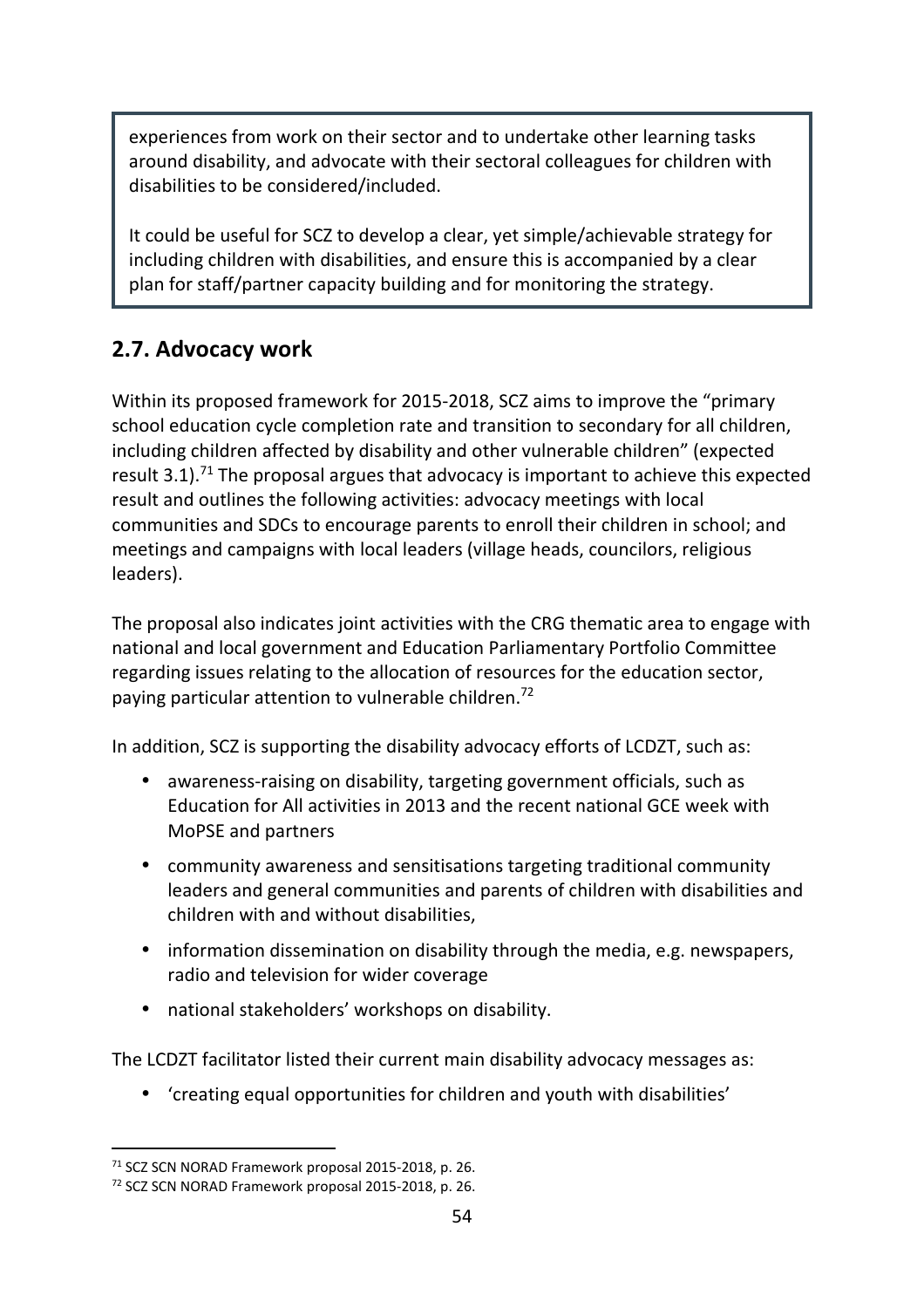- 'disability is not inability'
- 'enabling children with disabilities to access education'
- 'open the world for a child with a disability'
- 'access to justice for children and women with disabilities'.

SCZ and LCDZT are also involved in advocating on disability issues through their involvement in the Inclusive Development Forum (see Section 2.5.4). At a local level, schools have also conducted advocacy. For example, the Chikuku Primary School acting head teacher, who is also the resource unit specialist, noted that since 2007 he had raised the issue of inclusion at parents' meetings, SDC meetings and general school meetings. Jairos Jiri (a national NGO working with people with disabilities) rather than SCZ/LCDZT had called the initial meeting, and has continued raising parent and community awareness after that.

#### **Recommendations**

The ongoing negative attitudes towards children with disabilities, mentioned by respondents, points to the need for continued disability-specific advocacy efforts. SCZ could ensure that messages about disability rights/equality are embedded within non-disability specific advocacy activities, across all thematic areas of work, not just in relation to education.

As a children's rights organisation, with an increasing commitment to child participation and voice, SCZ could aim to take a stronger lead in encouraging/supporting disability advocates like LCDZT to increase the opportunities for children with disabilities to have an active voice in disability campaigns in Zimbabwe.

### **2.8. Other cross-cutting issues**

#### *Gender*

The 2014 SCZ Country Annual Plan identifies gender as a planned objective in its Child Protection theme: "To mainstream child protection, participation, gender and diversity and accountability in all SC programming and programmes".<sup>73</sup> The document also shows budgets for cross-thematic and non-thematic theme areas but

j 73 SCZ Country Annual Plan, 2014, p. 4.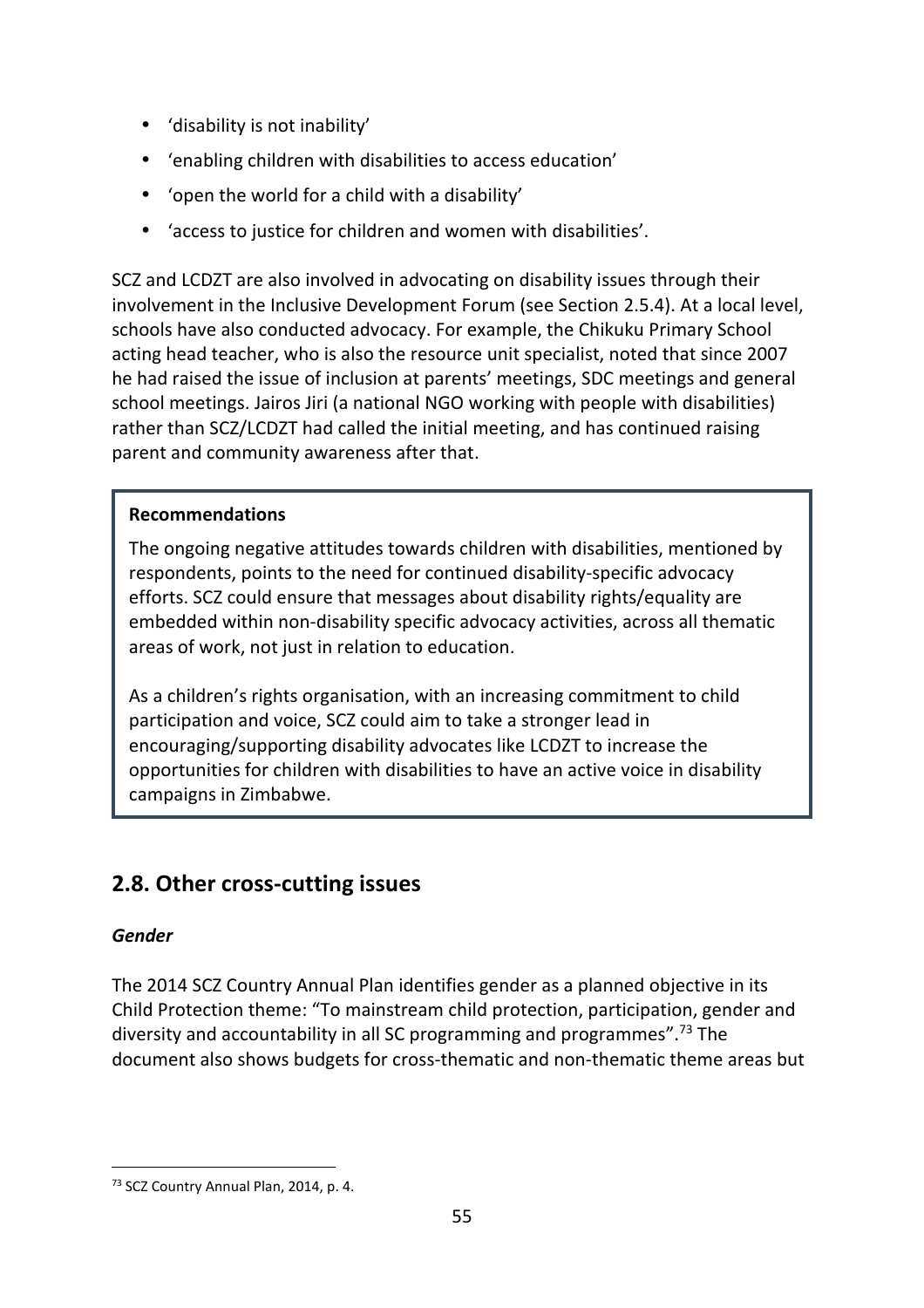does not specifically identify disability or gender.<sup>74</sup> However, the Country Office notes that its definition of diversity includes disability.<sup>75</sup>

SCZ's 2015-2018 framework proposal acknowledges "challenges that threaten the participation of the girl child and children with disabilities in primary school education".<sup>76</sup> It notes that "trainings will be held to boost the confidence of learners, especially the girl child. Supporting the girl child with 'dignity' kits and trainings for girls and parents on making reusable kits to avoid dropping out of school due to menstruation will also be another key activity".<sup>77</sup> It continues, saying that the Education programme will specifically target girls, children with disabilities and other marginalised children,<sup>78</sup> and states that it "will target MoHCC staff, pregnant women and their spouses and community at large, while mainstreaming gender and disability in its child rights programming".<sup>79</sup> The intersection between gender and disability (e.g. the situations faced by disabled girls) do not seem to be explicitly addressed.

#### *Resilience*

The SCZ Country Annual Report 2013 describes how the work of "the livelihoods intervention, Productive Assets Creation (PAC), in Hwange and Binga districts contributed to building community resilience and coping strategies. Various community assets such as dams, dips tanks among others were rehabilitated resulting in restoration of assets for improved livelihoods from irrigation and improved livestock production". 80

SCZ's new 2015-2018 framework proposal notes that DRR "activities will be mainstreamed in all thematic areas' interventions to build resilience of beneficiary communities and institutions. This work will strengthen the work to protect communities from the effects of disasters. Disaster management training and planning will foster risk reduction and resilience education across all thematic areas".<sup>81</sup>

Disability does not appear to be explicitly mentioned in relation to resilienceoriented programming.

<sup>74</sup> SCZ Country Annual Plan, 2014, p. 16.

<sup>&</sup>lt;sup>75</sup> SCZ officer, pers comm.

<sup>76</sup> SCZ SCN NORAD Framework proposal, 2015-2018, p. 12.

<sup>77</sup> SCZ SCN NORAD Framework proposal, 2015-2018, p. 26.

<sup>78</sup> SCZ SCN NORAD Framework proposal, 2015-2018, p. 42.

<sup>79</sup> SCZ SCN NORAD Framework proposal, 2015-2018, p. 46.

<sup>80</sup> SCZ Country Annual Report, 2013, p. 3.

<sup>81</sup> SCZ SCN NORAD Framework proposal 2015-2018, p. 17.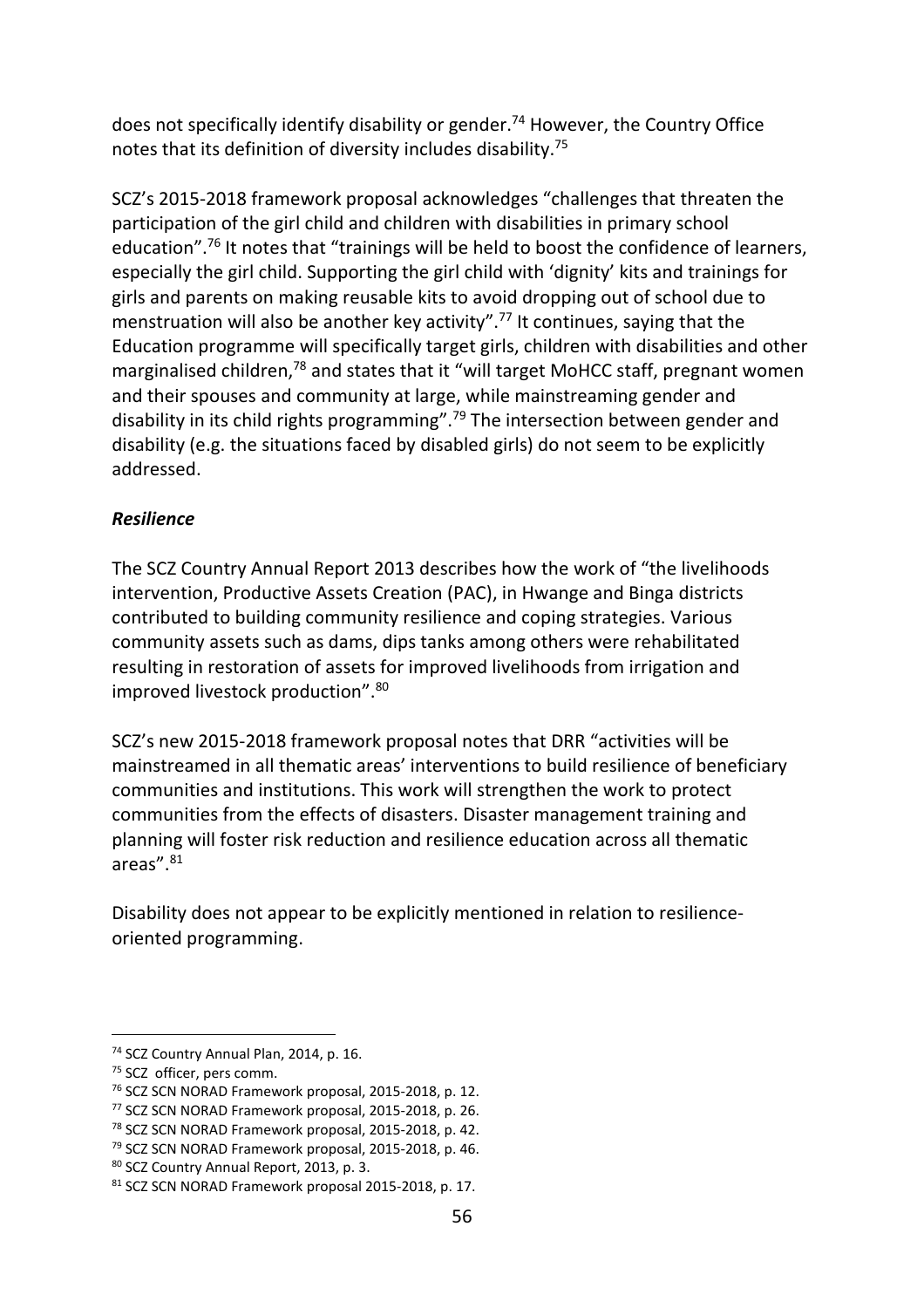## **3. Conclusion and recommendations**

The review visit to Zimbabwe gathered a wealth of information, although various challenges mean some key data gaps also exist. Within the inclusive education work – the sector the consultant was most able to investigate – some good quality work has been happening with reportedly encouraging results (e.g. increased enrolment of children with disabilities; improved teacher, parent and community attitudes). Challenges remain, such as how to reach more teachers with training (if cascade methods are not proving effective); how to improve teachers' practical skills; how to enable more children with disabilities to move out of segregated resource units and into supportive inclusive regular classrooms. These are all common challenges that are not unique to SC or to Zimbabwe.

While the review was not an evaluation, the findings point to some recommendations that may be useful for the SCZ team. They are summarised below (for detailed recommendations and the evidence that supports them, see the Findings section):

#### *Summary of recommendations*

#### *Capacity building, learning and sharing*

- SCZ could ensure that all staff from all sectors participate in some disability awareness training. Each sector could also have a disability focal point who does more in-depth learning and experience sharing, as well as motivating their sectoral colleagues to consider disability equality issues.
- SCZ could develop an increased focus on supporting staff and stakeholders to reflect on and document *how* inclusion is achieved within its projects.
- SCZ (with help from LCDZT) may need to develop/provide more practical guidance for all staff/partners on how to facilitate children with disabilities to participate or have a voice.

#### *Planning, implementation, monitoring and evaluation*

- SCZ may benefit from writing a simple, clear strategy for including children with disabilities across all sectoral work, which can be a basis for a staff/partner capacity-building plan.
- SCZ ideally needs to increase the extent to which other sector projects explicitly document their plans for and achievements relating to children with disabilities.